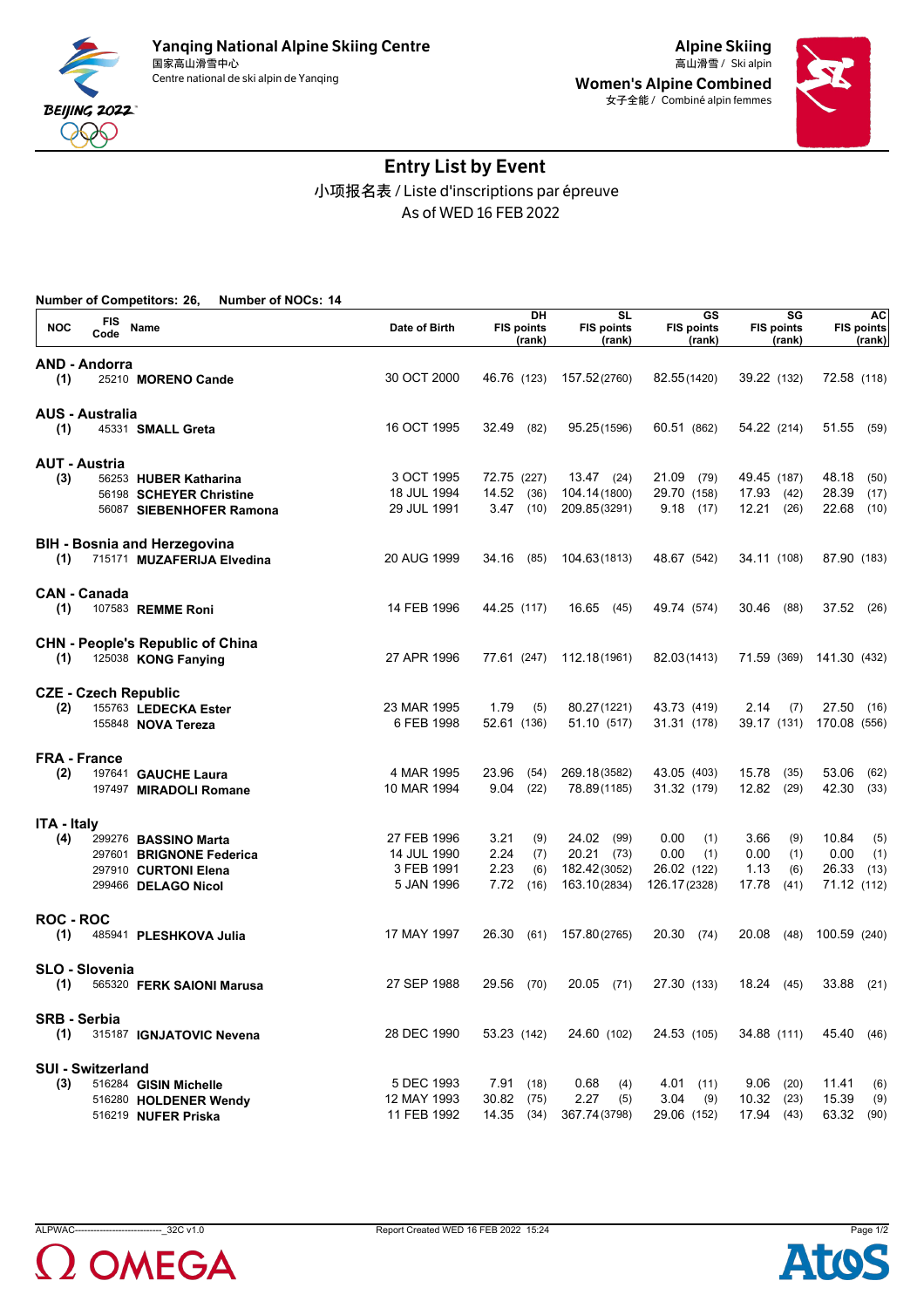

Women's Alpine Combined 女子全能 / Combiné alpin femmes



# Entry List by Event 小项报名表 / Liste d'inscriptions par épreuve As of WED 16 FEB 2022

| Number of NOCs: 14<br><b>Number of Competitors: 26,</b> |               |                         |                         |                         |                         |                          |
|---------------------------------------------------------|---------------|-------------------------|-------------------------|-------------------------|-------------------------|--------------------------|
| FIS<br><b>NOC</b><br><b>Name</b><br>Code                | Date of Birth | DH<br><b>FIS points</b> | SL<br><b>FIS points</b> | GS<br><b>FIS points</b> | SG<br><b>FIS points</b> | <b>ACI</b><br>FIS points |
|                                                         |               | (rank)                  | (rank)                  | (rank)                  | (rank)                  | (rank)                   |
| <b>USA - United States of America</b>                   |               |                         |                         |                         |                         |                          |
| (4)<br>6536213 CASHMAN Keelv                            | 4 APR 1999    | 19.95<br>(45)           | 21.34<br>(76)           | 19.98<br>(71)           | 18.20<br>(44)           | 68.09 (101)              |
| 6535765 MANGAN Tricia                                   | 7 MAR 1997    | 55.51<br>(153)          | 32.24 (177)             | 22.94<br>(91)           | 22.97<br>(61)           | 87.23 (178)              |
| 6535237 SHIFFRIN Mikaela                                | 13 MAR 1995   | 0.74<br>(4)             | 0.00<br>(1)             | 0.00<br>(1)             | 0.06<br>(5)             | 1.00<br>(3)              |
| WRIGHT Isabella<br>6535791                              | 10 FEB 1997   | 24.38<br>(55)           | 54.33 (582)             | 36.76 (275)             | 22.84<br>(60)           | 86.57 (172)              |

| Legend:<br> SG | No points<br>Super-G                        | AC<br>SL | Alpine Combined<br>Slalom | <b>DH</b>                            | Downhill | GS | Giant Slalom |          |
|----------------|---------------------------------------------|----------|---------------------------|--------------------------------------|----------|----|--------------|----------|
|                | ALPWAC---------------------------- 32C v1.0 |          |                           | Report Created WED 16 FEB 2022 15:24 |          |    |              | Page 2/2 |
|                | <b>OMFGA</b>                                |          |                           |                                      |          |    |              |          |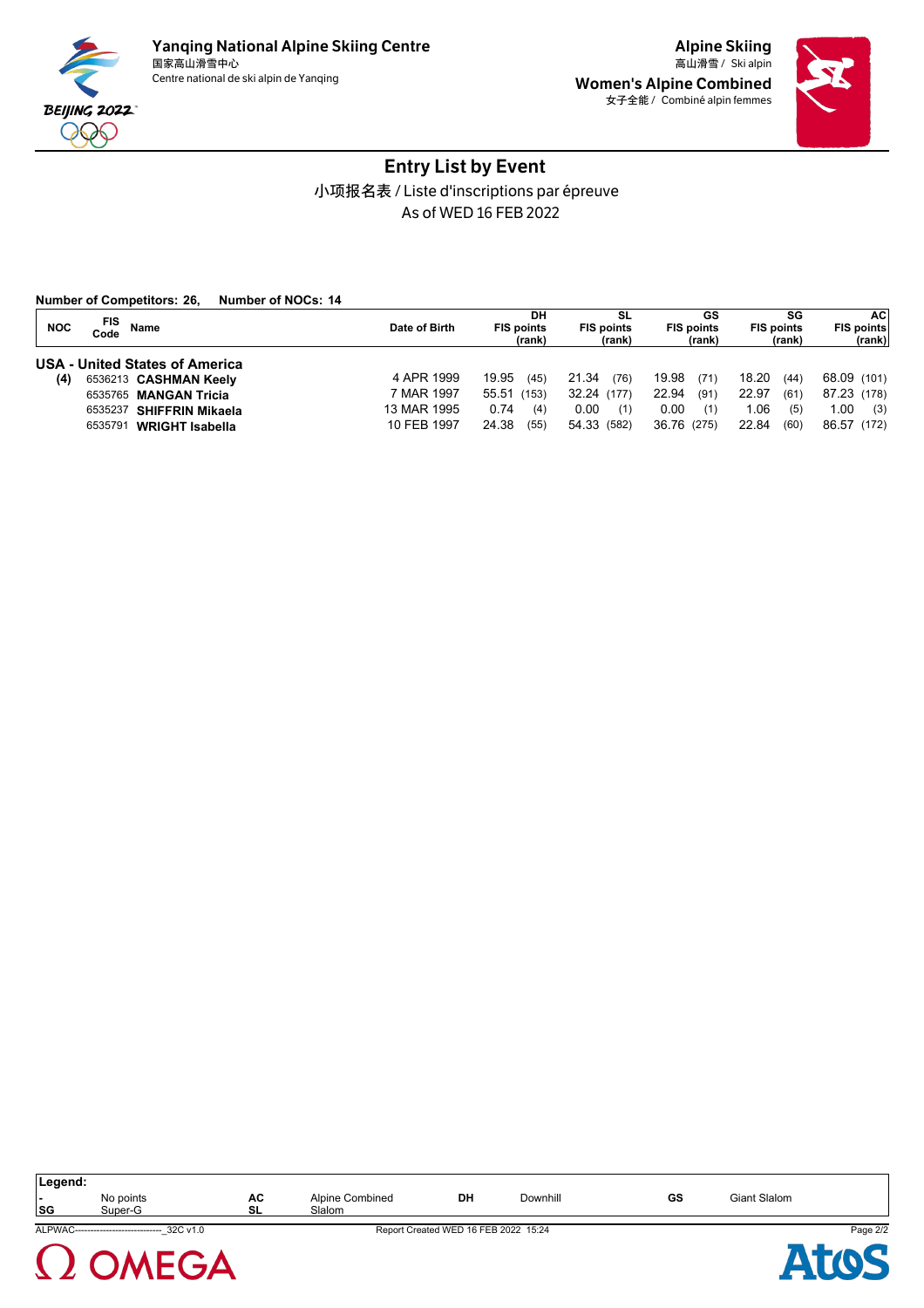

Yanqing National Alpine Skiing Centre<br><sub>国家高山滑雪中心</sub> 国家高山滑雪中心 Ski alpin 高山滑雪 /

Centre national de ski alpin de Yanqing

Start Time 10:30 THU 17 FEB 2022

Alpine Skiing Women's Alpine Combined 女子全能 / Combiné alpin femmes



## Draw List

抽签名单 / Liste de tirage au sort

|     | <b>Number of Competitors: 26,</b><br>Number of NOCs: 14 |                            | Rank 120 in the FIS List: HONKANEN Riikka |                          |      |                          |       |               |       | 73.08 FIS Points |       |  |
|-----|---------------------------------------------------------|----------------------------|-------------------------------------------|--------------------------|------|--------------------------|-------|---------------|-------|------------------|-------|--|
| No. | <b>FIS</b><br>Code                                      | Name                       | <b>NOC</b><br>Code                        | <b>WCSL-AC</b>           |      | WCSL-O                   |       | <b>FIS AC</b> |       | FIS DH           |       |  |
| 1   | 6535237                                                 | <b>SHIFFRIN Mikaela</b>    | <b>USA</b>                                | 100                      | (1)  | 1460                     | (2)   | 1.00          | (3)   | 0.74             | (4)   |  |
| 2   | 516284                                                  | <b>GISIN Michelle</b>      | SUI                                       | 60                       | (3)  | 982                      | (6)   | 11.41         | (6)   | 7.91             | (18)  |  |
| 3   | 297910                                                  | <b>CURTONI Elena</b>       | <b>ITA</b>                                | 50                       | (4)  | 745                      | (10)  | 26.33         | (13)  | 2.23             | (6)   |  |
| 4   | 56087                                                   | <b>SIEBENHOFER Ramona</b>  | <b>AUT</b>                                | 45                       | (5)  | 753                      | (9)   | 22.68         | (10)  | 3.47             | (10)  |  |
| 5   | 299276                                                  | <b>BASSINO Marta</b>       | <b>ITA</b>                                | 40                       | (6)  | 685                      | (11)  | 10.84         | (5)   | 3.21             | (9)   |  |
| 6   | 197641                                                  | <b>GAUCHE Laura</b>        | <b>FRA</b>                                | 36                       | (7)  | 220                      | (41)  | 53.06         | (62)  | 23.96            | (54)  |  |
| 7   | 155763                                                  | <b>LEDECKA Ester</b>       | <b>CZE</b>                                | 32                       | (8)  | 418                      | (22)  | 27.50         | (16)  | 1.79             | (5)   |  |
| 8   | 565320                                                  | <b>FERK SAIONI Marusa</b>  | <b>SLO</b>                                | 26                       | (10) | 59                       | (79)  | 33.88         | (21)  | 29.56            | (70)  |  |
| 9   | 56253                                                   | <b>HUBER Katharina</b>     | <b>AUT</b>                                | 20                       | (13) | 211                      | (43)  | 48.18         | (50)  | >72.75           | (227) |  |
| 10  | 6535791                                                 | <b>WRIGHT Isabella</b>     | <b>USA</b>                                | 18                       | (14) | 37                       | (91)  | >86.57        | (172) | 24.38            | (55)  |  |
| 11  | 45331                                                   | <b>SMALL Greta</b>         | <b>AUS</b>                                | 16                       | (15) | 16                       | (115) | 51.55         | (59)  | 32.49            | (82)  |  |
| 12  | 297601                                                  | <b>BRIGNONE Federica</b>   | <b>ITA</b>                                | $\blacksquare$           |      | 1107                     | (3)   | 0.00          | (1)   | 2.24             | (7)   |  |
| 13  | 516280                                                  | <b>HOLDENER Wendy</b>      | <b>SUI</b>                                | $\overline{\phantom{a}}$ |      | 640                      | (14)  | 15.39         | (9)   | 30.82            | (75)  |  |
| 14  | 56198                                                   | <b>SCHEYER Christine</b>   | <b>AUT</b>                                | L,                       |      | 230                      | (40)  | 28.39         | (17)  | 14.52            | (36)  |  |
| 15  | 107583                                                  | <b>REMME Roni</b>          | CAN                                       | ÷,                       |      | 18                       | (112) | 37.52         | (26)  | 44.25            | (117) |  |
| 16  | 197497                                                  | <b>MIRADOLI Romane</b>     | <b>FRA</b>                                | L,                       |      | 294                      | (29)  | 42.30         | (33)  | 9.04             | (22)  |  |
| 17  | 315187                                                  | <b>IGNJATOVIC Nevena</b>   | <b>SRB</b>                                | $\overline{a}$           |      | $\overline{\phantom{a}}$ |       | 45.40         | (46)  | >53.23           | (142) |  |
| 18  | 516219                                                  | <b>NUFER Priska</b>        | SUI                                       | ٠                        |      | 178                      | (44)  | 63.32         | (90)  | 14.35            | (34)  |  |
| 19  | 6536213                                                 | <b>CASHMAN Keely</b>       | <b>USA</b>                                | ÷,                       |      | 27                       | (100) | 68.09         | (101) | 19.95            | (45)  |  |
| 20  | 299466                                                  | <b>DELAGO Nicol</b>        | <b>ITA</b>                                | ÷,                       |      | 175                      | (45)  | 71.12         | (112) | 7.72             | (16)  |  |
| 21  | 25210                                                   | <b>MORENO Cande</b>        | <b>AND</b>                                | L,                       |      |                          |       | 72.58         | (118) | >46.76           | (123) |  |
| 22  | 6535765                                                 | <b>MANGAN Tricia</b>       | <b>USA</b>                                | $\overline{a}$           |      |                          |       | >87.23        | (178) | >55.51           | (153) |  |
| 23  | 715171                                                  | <b>MUZAFERIJA Elvedina</b> | <b>BIH</b>                                |                          |      | 17                       | (113) | >87.90        | (183) | 34.16            | (85)  |  |
| 24  | 485941                                                  | <b>PLESHKOVA Julia</b>     | <b>ROC</b>                                | ÷,                       |      | 71                       |       | (74) > 100.59 | (240) | 26.30            | (61)  |  |
| 25  | 125038                                                  | <b>KONG Fanying</b>        | <b>CHN</b>                                |                          |      |                          |       | >141.30       | (432) | >77.61           | (247) |  |
| 26  | 155848                                                  | <b>NOVA Tereza</b>         | <b>CZE</b>                                |                          |      |                          |       | >170.08       | (556) | >52.61           | (136) |  |

**Legend: -** No points **>** Greater than 120th rank in the FIS points list **FIS AC** FIS points for Alpine Combined (15th FIS points list 2021/2022) **FIS DH** FIS points for Downhill (15th FIS points list 2021/2022) **No.** Control Number **WCSL-AC** FIS World Cup Start List points for Alpine Combined **Overall FIS World Cup Start List points** 

THU 17 FEB 2022 / Yanqing National Alpine Skiing Centre (CHN) / 5207



ALPWAC----------------------------\_45 v1.0 Report Created WED 16 FEB 2022 15:24 Page 1/1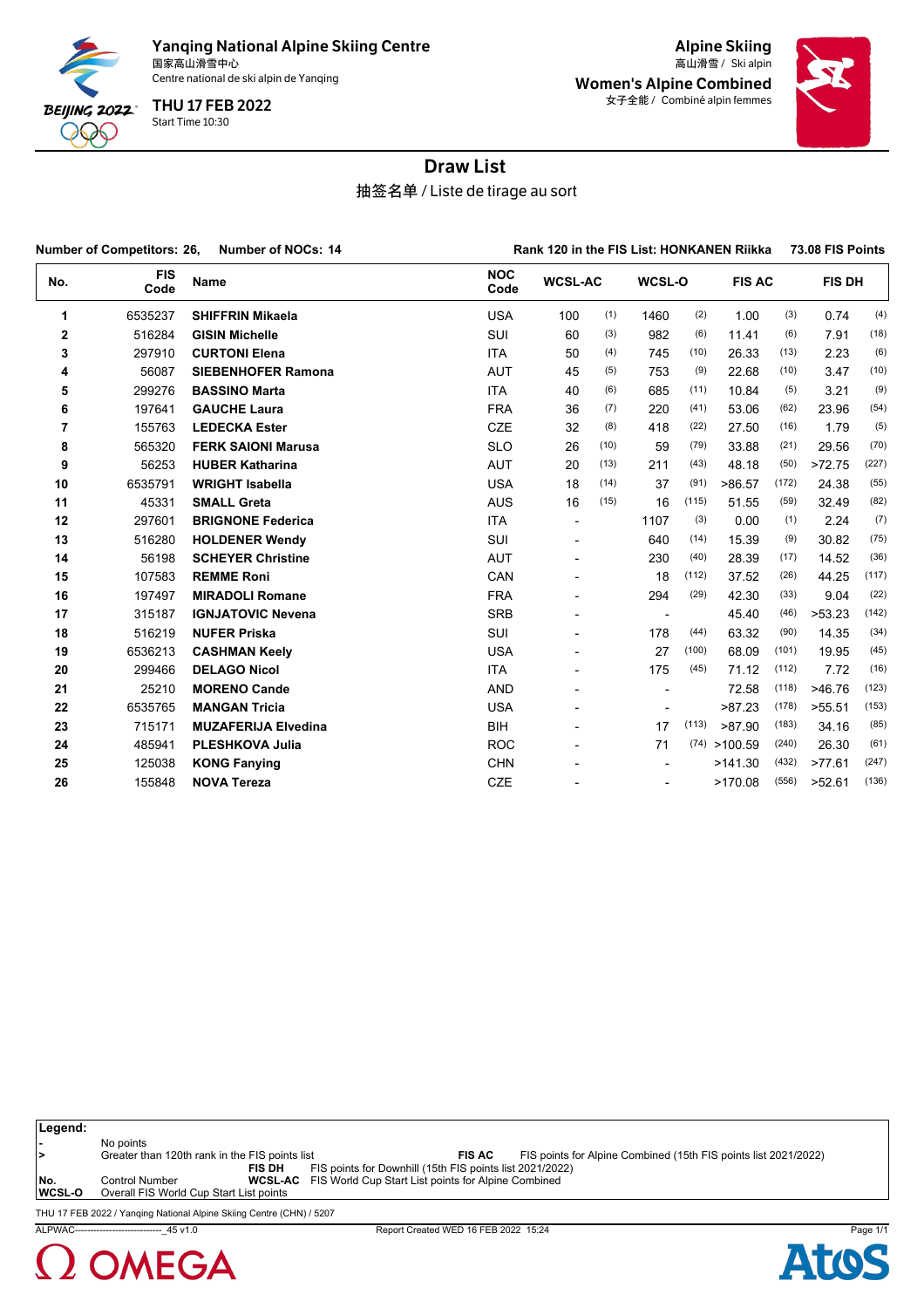

Yanqing National Alpine Skiing Centre<br><sub>国家高山滑雪中心</sub> 国家高山滑雪中心 Ski alpin 高山滑雪 / Centre national de ski alpin de Yanqing

Start Time 10:30 THU 17 FEB 2022

Alpine Skiing Women's Alpine Combined 女子全能 / Combiné alpin femmes Downhill 滑降 / Descente



Start List

出发名单 / Liste de départ

|              |                    | Number of Competitors: 26, Number of NOCs: | 14                                      |                    |                 |
|--------------|--------------------|--------------------------------------------|-----------------------------------------|--------------------|-----------------|
| <b>Bib</b>   | <b>FIS</b><br>Code | <b>Name</b>                                | YB                                      | <b>NOC</b><br>Code | <b>Downhill</b> |
| 1            |                    | 6535791 WRIGHT Isabella                    | 1997 USA                                |                    |                 |
| $\mathbf{2}$ |                    | 45331 SMALL Greta                          | 1995 AUS                                |                    |                 |
| 3            |                    | 56253 HUBER Katharina                      | 1995 AUT                                |                    |                 |
| 4            |                    | 315187 IGNJATOVIC Nevena                   | 1990 SRB                                |                    |                 |
| 5            |                    | 155763 LEDECKA Ester                       | 1995 CZE                                |                    |                 |
| 6            |                    | 299466 DELAGO Nicol                        | 1996 ITA                                |                    |                 |
| 7            |                    | 516284 GISIN Michelle                      | 1993 SUI                                |                    |                 |
| 8            |                    | 6536213 CASHMAN Keely                      | 1999 USA                                |                    |                 |
| 9            |                    | 6535237 SHIFFRIN Mikaela                   | 1995 USA                                |                    |                 |
| 10           |                    | 56198 SCHEYER Christine                    | 1994 AUT                                |                    |                 |
| 11           |                    | 56087 SIEBENHOFER Ramona                   | 1991 AUT                                |                    |                 |
| 12           |                    | 197497 MIRADOLI Romane                     | 1994 FRA                                |                    |                 |
| 13           |                    | 297910 CURTONI Elena                       | 1991 ITA                                |                    |                 |
| 14           |                    | 107583 REMME Roni                          | 1996 CAN                                |                    |                 |
| 15           |                    | 299276 BASSINO Marta                       | 1996 ITA                                |                    |                 |
| 16           |                    | 297601 BRIGNONE Federica                   | 1990 ITA                                |                    |                 |
| 17           |                    | 197641 GAUCHE Laura                        | 1995 FRA                                |                    |                 |
| 18           |                    | 516219 NUFER Priska                        | 1992 SUI                                |                    |                 |
| 19           |                    | 565320 FERK SAIONI Marusa                  | 1988 SLO                                |                    |                 |
| 20           |                    | 516280 HOLDENER Wendy                      | 1993 SUI                                |                    |                 |
|              |                    |                                            | --- break ----------------------------- |                    |                 |
| 21           |                    | 715171 MUZAFERIJA Elvedina                 | 1999 BIH                                |                    |                 |
| 22           |                    | 485941 PLESHKOVA Julia                     | 1997 ROC                                |                    |                 |
| 23           |                    | 25210 MORENO Cande                         | 2000 AND                                |                    |                 |
| 24           |                    | 125038 KONG Fanying                        | 1996 CHN                                |                    |                 |
| 25           |                    | 6535765 MANGAN Tricia                      | 1997 USA                                |                    |                 |
| 26           |                    | 155848 NOVA Tereza                         | 1998 CZE                                |                    |                 |

| Jury                             |                              |            |                    | Technical Data                 |            | <b>Downhill</b>    | <b>Slalom</b> |
|----------------------------------|------------------------------|------------|--------------------|--------------------------------|------------|--------------------|---------------|
| <b>FIS Technical Delegate</b>    | PILZ Hans Peter              |            | AUT                | <b>Course Name</b>             |            | Rock               | Ice River     |
| Referee                          | <b>GERDOL Peter</b>          |            | <b>FIS</b>         | <b>Start Altitude</b>          |            | 2050m              | 1712m         |
| <b>Assistant Referee</b>         | <b>VULLIET Jean Philippe</b> |            | <b>FIS</b>         | <b>Finish Altitude</b>         |            | 1285m              | 1501m         |
| <b>Chief of Race</b>             | AN Linbo                     |            | <b>CHN</b>         | <b>Vertical Drop</b>           |            | 765m               | 211m          |
| <b>Start Referee</b>             | <b>LYNAM Brian</b>           |            | CAN                | <b>Course Length</b>           |            | 2704m              |               |
| <b>Finish Referee</b>            | <b>ENSTAD Anne</b>           |            | <b>NOR</b>         | <b>Homologation Number</b>     |            | 13377/11/19        | 13889/12/20   |
| <b>Video Controller</b>          | <b>SULLIVAN Laura</b>        |            | <b>USA</b>         |                                |            |                    |               |
| <b>Race Information Downhill</b> |                              |            |                    | <b>Race Information Slalom</b> |            |                    |               |
| <b>Course Setter</b>             | <b>VULLIET Jean Philippe</b> |            | <b>FIS</b>         | <b>Course Setter</b>           |            | <b>DAY Michael</b> | <b>USA</b>    |
| Gates                            | 37                           |            |                    | <b>Gates/Turning Gates</b>     |            |                    |               |
| <b>Start Time</b>                | 10:30                        |            |                    | <b>Start Time</b>              |            | 14:00              |               |
| <b>Forerunners:</b>              |                              |            |                    |                                |            |                    |               |
| Downhill:                        | A - BLEULER Quirin           | SUI        | B - FILIPPI Davide |                                | <b>ITA</b> | C - KLINGLER Felix | <b>GER</b>    |
|                                  | D - KIEN Lukas               | <b>AUT</b> |                    |                                |            |                    |               |
| Slalom:                          | A - GAO Qun                  | <b>CHN</b> | B - WANG Jisen     |                                | <b>CHN</b> |                    |               |
|                                  |                              |            |                    |                                |            |                    |               |
| Legend:                          |                              |            |                    |                                |            |                    |               |

**YB** Year of Birth

THU 17 FEB 2022 / Yanqing National Alpine Skiing Centre (CHN) / 5207

ALPWAC----------------FNL-0001DH--\_51C v1.0 Report Created WED 16 FEB 2022 17:21 Page 1/1



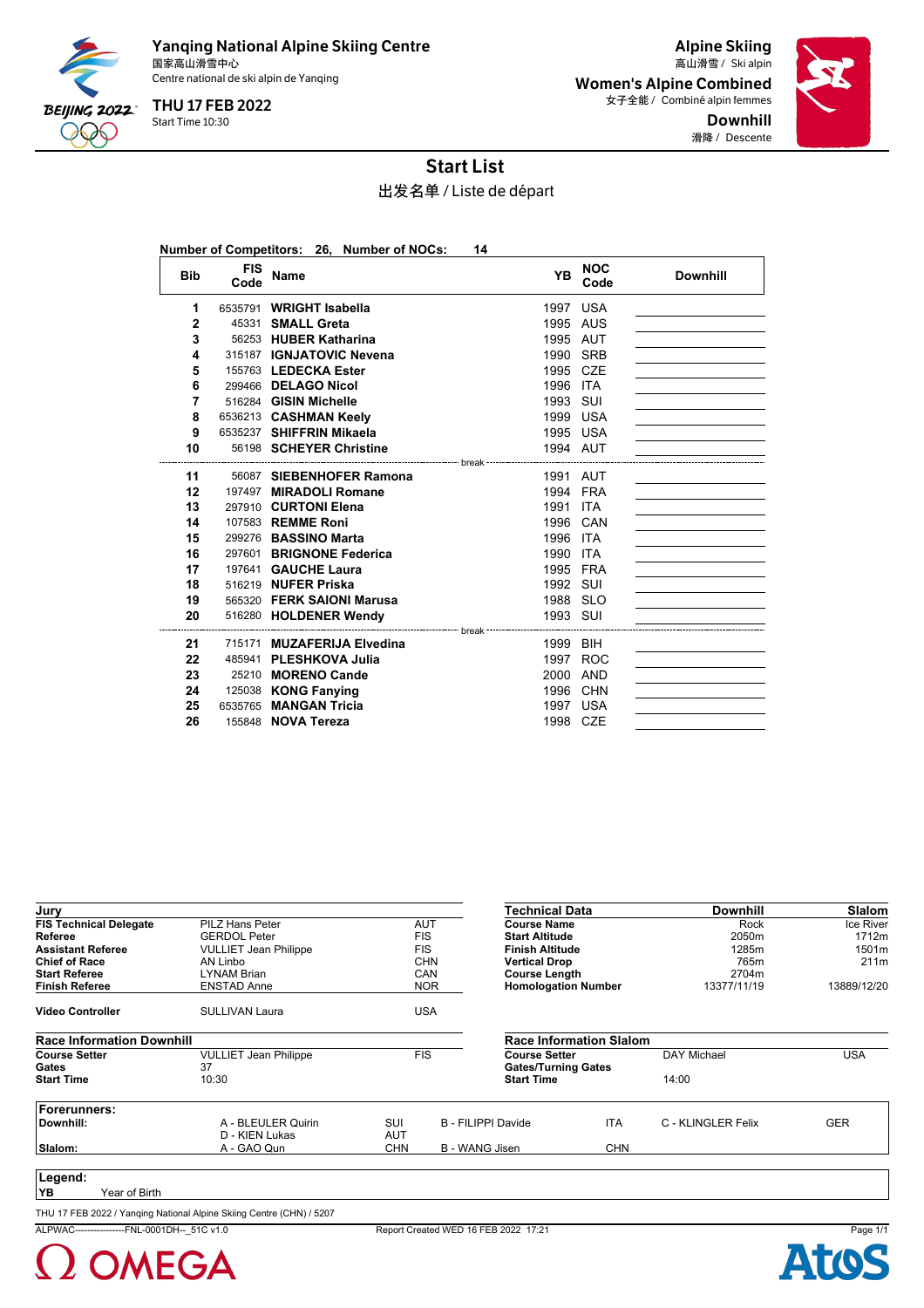

Yanqing National Alpine Skiing Centre<br><sub>国家高山滑雪中心</sub>

Centre national de ski alpin de Yanqing

Start Time 10:30 THU 17 FEB 2022

Alpine Skiing 国家高山滑雪中心 Ski alpin 高山滑雪 / Women's Alpine Combined 女子全能 / Combiné alpin femmes Downhill 滑降 / Descente



## Results

成绩 / Résultats

#### **Number of Competitors: 26, Number of NOCs: 14**

| Rank         | <b>Bib</b> | <b>FIS</b><br>Name |                                        | <b>YB</b> | <b>NOC</b> |         | <b>Difference</b> | <b>Distance</b> |  |
|--------------|------------|--------------------|----------------------------------------|-----------|------------|---------|-------------------|-----------------|--|
|              |            | Code               |                                        |           | Code       | Time    |                   | (m)             |  |
| 1            | 10         | 56198              | <b>SCHEYER Christine</b>               | 1994      | <b>AUT</b> | 1:32.42 |                   |                 |  |
| $\mathbf{2}$ | 5          | 155763             | <b>LEDECKA Ester</b>                   | 1995      | <b>CZE</b> | 1:32.43 | 0.01              | 0.29            |  |
| 3            | 11         | 56087              | <b>SIEBENHOFER Ramona</b>              | 1991      | <b>AUT</b> | 1:32.56 | 0.14              | 4.09            |  |
| 4            | 12         | 197497             | <b>MIRADOLI Romane</b>                 | 1994      | <b>FRA</b> | 1:32.95 | 0.53              | 15.42           |  |
| 5            | 9          | 6535237            | <b>SHIFFRIN Mikaela</b>                | 1995      | <b>USA</b> | 1:32.98 | 0.56              | 16.29           |  |
| 6            | 19         | 565320             | <b>FERK SAIONI Marusa</b>              | 1988      | <b>SLO</b> | 1:33.07 | 0.65              | 18.88           |  |
| 7            | 8          | 6536213            | <b>CASHMAN Keely</b>                   | 1999      | <b>USA</b> | 1:33.09 | 0.67              | 19.46           |  |
| 8            | 16         | 297601             | <b>BRIGNONE Federica</b>               | 1990      | <b>ITA</b> | 1:33.11 | 0.69              | 20.04           |  |
| 9            | 6          | 299466             | <b>DELAGO Nicol</b>                    | 1996      | <b>ITA</b> | 1:33.12 | 0.70              | 20.33           |  |
| 10           | 18         | 516219             | <b>NUFER Priska</b>                    | 1992      | SUI        | 1:33.15 | 0.73              | 21.19           |  |
| 11           | 20         | 516280             | <b>HOLDENER Wendy</b>                  | 1993      | SUI        | 1:33.41 | 0.99              | 28.66           |  |
| 12           | 7          | 516284             | <b>GISIN Michelle</b>                  | 1993      | SUI        | 1:33.42 | 1.00              | 28.94           |  |
| 13           | 15         | 299276             | <b>BASSINO Marta</b>                   | 1996      | <b>ITA</b> | 1:33.45 | 1.03              | 29.80           |  |
| 14           | 22         | 485941             | <b>PLESHKOVA Julia</b>                 | 1997      | <b>ROC</b> | 1:33.54 | 1.12              | 32.38           |  |
| 15           | 1          | 6535791            | <b>WRIGHT Isabella</b>                 | 1997      | <b>USA</b> | 1:33.72 | 1.30              | 37.51           |  |
| 16           | 23         | 25210              | <b>MORENO Cande</b>                    | 2000      | <b>AND</b> | 1:34.05 | 1.63              | 46.86           |  |
| 17           | 17         | 197641             | <b>GAUCHE Laura</b>                    | 1995      | <b>FRA</b> | 1:34.08 | 1.66              | 47.71           |  |
| 18           | 2          | 45331              | <b>SMALL Greta</b>                     | 1995      | <b>AUS</b> | 1:34.38 | 1.96              | 56.15           |  |
| 19           | 3          | 56253              | <b>HUBER Katharina</b>                 | 1995      | <b>AUT</b> | 1:35.68 | 3.26              | 92.13           |  |
| 20           | 25         | 6535765            | <b>MANGAN Tricia</b>                   | 1997      | <b>USA</b> | 1:35.89 | 3.47              | 97.85           |  |
| 20           | 21         | 715171             | <b>MUZAFERIJA Elvedina</b>             | 1999      | <b>BIH</b> | 1:35.89 | 3.47              | 97.85           |  |
| 22           | 4          | 315187             | <b>IGNJATOVIC Nevena</b>               | 1990      | <b>SRB</b> | 1:37.02 | 4.60              | 128.20          |  |
| 23           | 26         | 155848             | <b>NOVA Tereza</b>                     | 1998      | <b>CZE</b> | 1:37.07 | 4.65              | 129.53          |  |
| 24           | 24         | 125038             | <b>KONG Fanying</b>                    | 1996      | <b>CHN</b> | 1:41.95 | 9.53              | 252.76          |  |
|              |            |                    | DID NOT FINISH DOWNHILL: 2 competitors |           |            |         |                   |                 |  |
|              | 13         | 297910             | <b>CURTONI Elena</b>                   | 1991      | <b>ITA</b> |         |                   |                 |  |
|              | 14         | 107583             | <b>REMME Roni</b>                      | 1996      | CAN        |         |                   |                 |  |
|              |            |                    |                                        |           |            |         |                   |                 |  |

| Jury                             |                              |                      | Technical Data                    | <b>Downhill</b>                  | <b>Slalom</b>                      |
|----------------------------------|------------------------------|----------------------|-----------------------------------|----------------------------------|------------------------------------|
| <b>FIS Technical Delegate</b>    | PILZ Hans Peter              | <b>AUT</b>           | <b>Course Name</b>                | Rock                             | Ice River                          |
| Referee                          | <b>GERDOL Peter</b>          | <b>FIS</b>           | <b>Start Altitude</b>             | 2050m                            | 1712m                              |
| <b>Assistant Referee</b>         | <b>VULLIET Jean Philippe</b> | <b>FIS</b>           | <b>Finish Altitude</b>            | 1285m                            | 1501m                              |
| <b>Chief of Race</b>             | AN Linbo                     | <b>CHN</b>           | <b>Vertical Drop</b>              | 765m                             | 211m                               |
| <b>Start Referee</b>             | LYNAM Brian                  | CAN                  | <b>Course Length</b>              | 2704m                            |                                    |
| <b>Finish Referee</b>            | ENSTAD Anne                  | <b>NOR</b>           | <b>Homologation Number</b>        | 13377/11/19                      | 13889/12/20                        |
| <b>Video Controller</b>          | <b>SULLIVAN Laura</b>        | <b>USA</b>           |                                   |                                  |                                    |
| <b>Race Information Downhill</b> |                              |                      | <b>Race Information Slalom</b>    |                                  |                                    |
| <b>Course Setter</b>             | <b>VULLIET Jean Philippe</b> | FIS                  | <b>Course Setter</b>              | <b>DAY Michael</b>               | <b>USA</b>                         |
| Gates                            | 37                           |                      | <b>Gates/Turning Gates</b>        | 63/61                            |                                    |
| <b>Start Time</b>                | 10:30                        |                      | <b>Start Time</b>                 | 14:00                            |                                    |
| Forerunners:                     |                              |                      |                                   |                                  |                                    |
| Downhill:                        | A - BLEULER Quirin           | SUI                  | B - FILIPPI Davide                | <b>ITA</b><br>C - KLINGLER Felix | <b>GER</b>                         |
|                                  | D - KIEN Lukas               | AUT                  |                                   |                                  |                                    |
| Slalom:                          | A - GAO Qun                  | CHN                  | B - WANG Jisen                    | <b>CHN</b>                       |                                    |
| <b>Conditions on course:</b>     |                              |                      |                                   |                                  |                                    |
| <b>Downhill</b><br><b>SUNNY</b>  | <b>HARD PACKED</b><br>Snow:  | Temperature - Start: | $-15.4^{\circ}$ C / $4^{\circ}$ F | Temperature - Finish:            | $-14.1^{\circ}$ C / 7 $^{\circ}$ F |
| Legend:                          |                              |                      |                                   |                                  |                                    |
| YB<br>Year of Birth              |                              |                      |                                   |                                  |                                    |

THU 17 FEB 2022 / Yanqing National Alpine Skiing Centre (CHN) / 5207

ALPWAC----------------FNL-0001DH--\_73D v1.0 Report Created THU 17 FEB 2022 15:10 Page 1/1

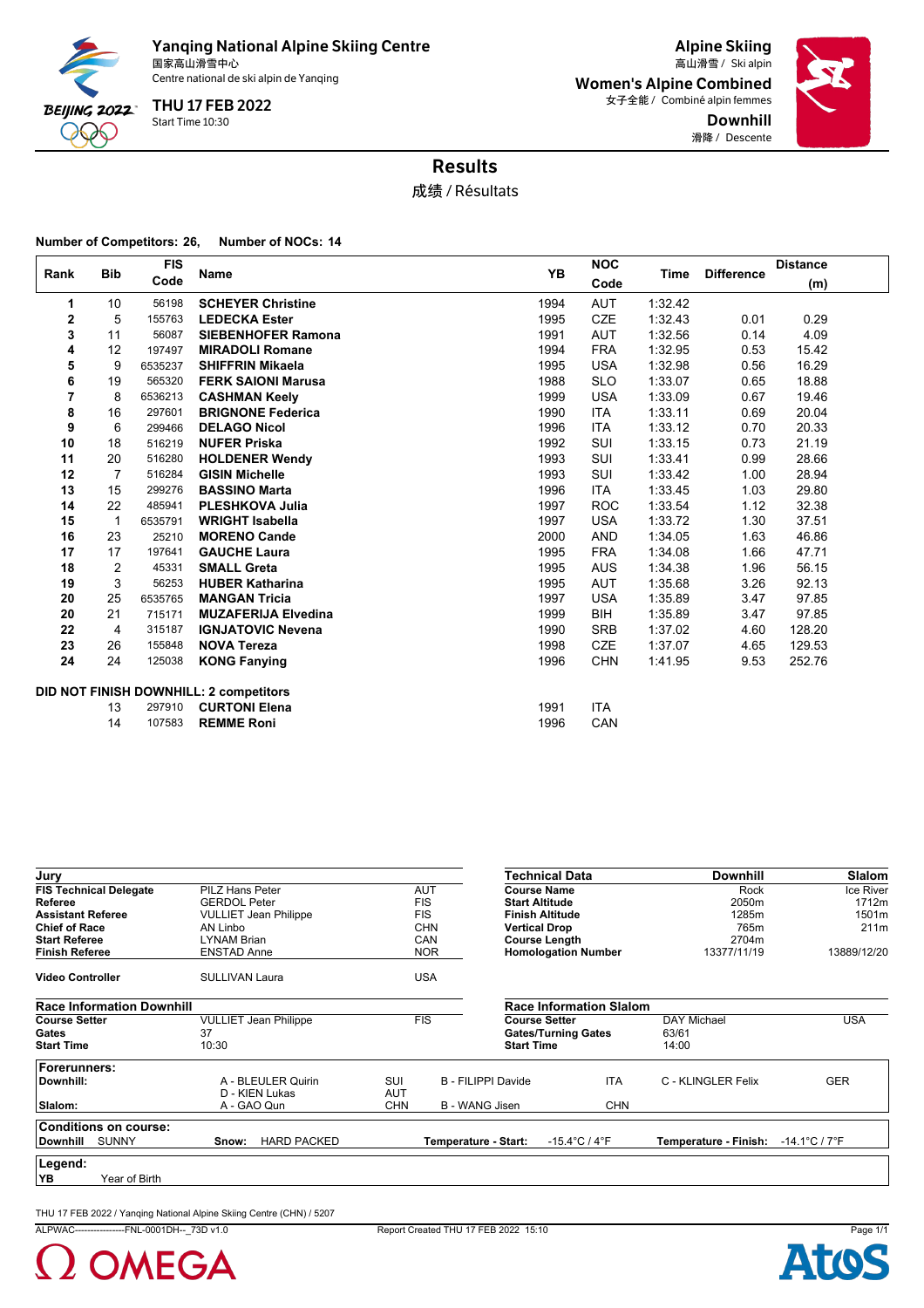

Yanqing National Alpine Skiing Centre<br><sub>国家高山滑雪中心</sub>

Centre national de ski alpin de Yanqing

Start Time 14:00 THU 17 FEB 2022

Alpine Skiing 国家高山滑雪中心 Ski alpin 高山滑雪 / Women's Alpine Combined 女子全能 / Combiné alpin femmes Slalom

回转 / Slalom



## Start List

出发名单 / Liste de départ

**Number of Competitors: 24, Number of NOCs: 13**

| <b>Start</b><br>Order | <b>Bib</b> | <b>FIS</b><br>Code | Name                       | <b>YB</b> | <b>NOC</b><br>Code | <b>Downhill</b> | Diff. Rank | Slalom | <b>Total</b> |
|-----------------------|------------|--------------------|----------------------------|-----------|--------------------|-----------------|------------|--------|--------------|
| 1                     | 10         |                    | 56198 SCHEYER Christine    |           | 1994 AUT           | 1:32.42         |            |        |              |
| 2                     | 5          |                    | 155763 LEDECKA Ester       |           | 1995 CZE           | 1:32.43         | 0.01       |        |              |
| 3                     | 11         |                    | 56087 SIEBENHOFER Ramona   |           | 1991 AUT           | 1:32.56         | 0.14       | 3      |              |
| 4                     | 12         | 197497             | <b>MIRADOLI Romane</b>     |           | 1994 FRA           | 1:32.95         | 0.53       | 4      |              |
| 5                     |            | 9 6535237          | <b>SHIFFRIN Mikaela</b>    |           | 1995 USA           | 1:32.98         | 0.56       | 5      |              |
| 6                     | 19         |                    | 565320 FERK SAIONI Marusa  |           | 1988 SLO           | 1:33.07         | 0.65       | 6      |              |
| 7                     |            |                    | 8 6536213 CASHMAN Keely    |           | 1999 USA           | 1:33.09         | 0.67       |        |              |
| 8                     | 16         | 297601             | <b>BRIGNONE Federica</b>   | 1990 ITA  |                    | 1:33.11         | 0.69       | 8      |              |
| 9                     | 6          |                    | 299466 DELAGO Nicol        | 1996 ITA  |                    | 1:33.12         | 0.70       | 9      |              |
| 10                    | 18         |                    | 516219 NUFER Priska        | 1992 SUI  |                    | 1:33.15         | 0.73<br>10 |        |              |
|                       |            |                    |                            | break     |                    |                 |            |        |              |
| 11                    | 20         |                    | 516280 HOLDENER Wendy      | 1993 SUI  |                    | 1:33.41         | 0.99<br>11 |        |              |
| 12                    |            |                    | 516284 GISIN Michelle      | 1993 SUI  |                    | 1:33.42         | 1.00<br>12 |        |              |
| 13                    | 15         |                    | 299276 BASSINO Marta       | 1996 ITA  |                    | 1:33.45         | 1.03<br>13 |        |              |
| 14                    | 22         | 485941             | <b>PLESHKOVA Julia</b>     |           | 1997 ROC           | 1:33.54         | 1.12<br>14 |        |              |
| 15                    |            | 6535791            | <b>WRIGHT Isabella</b>     |           | 1997 USA           | 1:33.72         | 1.30<br>15 |        |              |
| 16                    | 23         |                    | 25210 MORENO Cande         |           | 2000 AND           | 1:34.05         | 1.63<br>16 |        |              |
| 17                    | 17         | 197641             | <b>GAUCHE Laura</b>        |           | 1995 FRA           | 1:34.08         | 17<br>1.66 |        |              |
| 18                    | 2          | 45331              | <b>SMALL Greta</b>         |           | 1995 AUS           | 1:34.38         | 1.96<br>18 |        |              |
| 19                    | 3          |                    | 56253 HUBER Katharina      |           | 1995 AUT           | 1:35.68         | 3.26<br>19 |        |              |
| 20                    |            |                    | 25 6535765 MANGAN Tricia   |           | 1997 USA           | 1:35.89         | 20<br>3.47 |        |              |
|                       |            |                    |                            | break     |                    |                 |            |        |              |
| 21                    | 21         | 715171             | <b>MUZAFERIJA Elvedina</b> | 1999 BIH  |                    | 1:35.89         | 20<br>3.47 |        |              |
| 22                    | 4          | 315187             | <b>IGNJATOVIC Nevena</b>   |           | 1990 SRB           | 1:37.02         | 22<br>4.60 |        |              |
| 23                    | 26         |                    | 155848 NOVA Tereza         |           | 1998 CZE           | 1:37.07         | 23<br>4.65 |        |              |
| 24                    | 24         |                    | 125038 KONG Fanying        |           | 1996 CHN           | 1:41.95         | 9.53<br>24 |        |              |

| Jury                             |                              |            | Technical Data                           |                                | <b>Downhill</b>    | <b>Slalom</b> |
|----------------------------------|------------------------------|------------|------------------------------------------|--------------------------------|--------------------|---------------|
| <b>FIS Technical Delegate</b>    | <b>PILZ Hans Peter</b>       | <b>AUT</b> | <b>Course Name</b>                       |                                | Rock               | Ice River     |
| Referee                          | <b>GERDOL Peter</b>          | <b>FIS</b> | <b>Start Altitude</b>                    |                                | 2050m              | 1712m         |
| <b>Assistant Referee</b>         | <b>MAYR Markus</b>           | <b>FIS</b> | <b>Finish Altitude</b>                   |                                | 1285m              | 1501m         |
| <b>Chief of Race</b>             | <b>ZHANG Yi</b>              |            | <b>CHN</b><br><b>Vertical Drop</b>       |                                | 765m               | 211m          |
| <b>Start Referee</b>             | <b>SULLIVAN Laura</b>        |            | <b>USA</b><br><b>Course Length</b>       |                                | 2704m              |               |
| <b>Finish Referee</b>            | <b>BERWEIN SCHMID Monika</b> |            | <b>Homologation Number</b><br><b>GER</b> |                                | 13377/11/19        | 13889/12/20   |
| <b>Video Controller</b>          | <b>ENSTAD Anne</b>           |            | <b>NOR</b>                               |                                |                    |               |
| <b>Race Information Downhill</b> |                              |            |                                          | <b>Race Information Slalom</b> |                    |               |
| <b>Course Setter</b>             | <b>VULLIET Jean Philippe</b> | <b>FIS</b> | <b>Course Setter</b>                     |                                | <b>DAY Michael</b> | <b>USA</b>    |
| Gates                            | 37                           |            | <b>Gates/Turning Gates</b>               |                                | 63/61              |               |
| <b>Start Time</b>                | 10:30                        |            | <b>Start Time</b>                        |                                | 14:00              |               |
| Forerunners:                     |                              |            |                                          |                                |                    |               |
| Downhill:                        | A - BLEULER Quirin           | SUI        | B - FILIPPI Davide                       | <b>ITA</b>                     | C - KLINGLER Felix | <b>GER</b>    |
|                                  | D - KIEN Lukas               | AUT        |                                          |                                |                    |               |
| Slalom:                          | A - GAO Qun                  | <b>CHN</b> | B - WANG Jisen                           | <b>CHN</b>                     |                    |               |
|                                  |                              |            |                                          |                                |                    |               |
| Legend:                          |                              |            |                                          |                                |                    |               |

**YB** Year of Birth

THU 17 FEB 2022 / Yanqing National Alpine Skiing Centre (CHN) / 5207

ALPWAC----------------FNL-0001SL--\_51C v1.0 Report Created THU 17 FEB 2022 11:53 Page 1/1



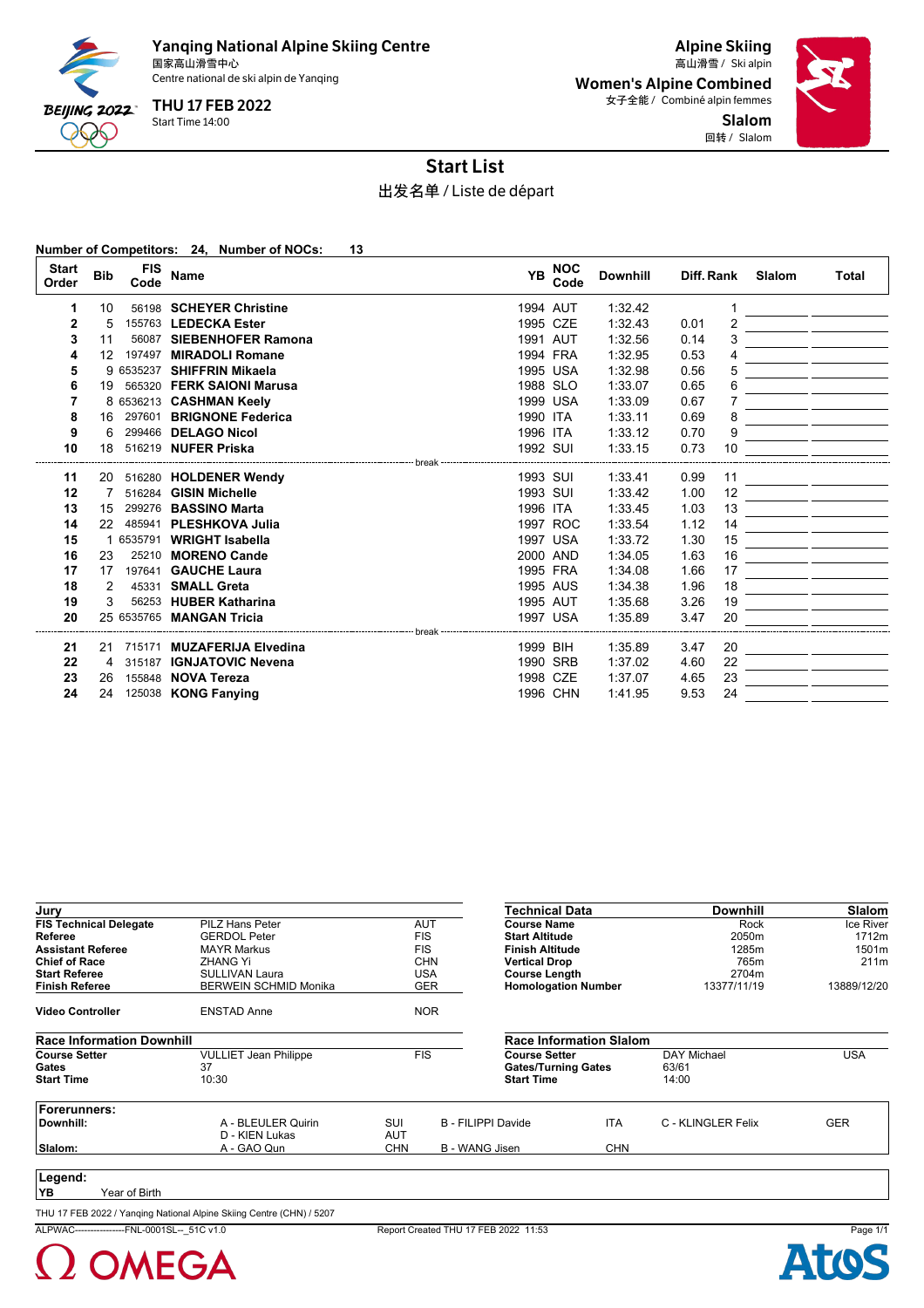

**Yanqing National Alpine Skiing Centre** and alpine Skiing and alpine Skiing and alpine Skiing and alpine Skiing a<br>国家高山滑雪小 Ski alpin 国家高山滑雪中心 Ski alpin 高山滑雪 / Centre national de ski alpin de Yanqing

THU 17 FEB 2022

Women's Alpine Combined 女子全能 / Combiné alpin femmes



Results

成绩 / Résultats

**Number of Competitors: 26, Number of NOCs: <sup>14</sup> Penalty applied: 0.00**

|                                          |                | <b>FIS</b>                   |                                                                     | <b>YB</b>         | <b>NOC</b> | <b>Downhill</b>                      | Slalom           |         | Diff.           | Race          |                    |
|------------------------------------------|----------------|------------------------------|---------------------------------------------------------------------|-------------------|------------|--------------------------------------|------------------|---------|-----------------|---------------|--------------------|
| Rank                                     | <b>Bib</b>     | Code                         | Name                                                                |                   | Code       | <b>Time Rank</b>                     | <b>Time Rank</b> | Total   |                 | <b>Points</b> |                    |
| 1                                        | 7              | 516284                       | <b>GISIN Michelle</b>                                               | 1993              | SUI        | 1:33.42(12)                          | 52.25<br>(1)     | 2:25.67 |                 | 0.00          |                    |
| 2                                        | 20             | 516280                       | <b>HOLDENER Wendy</b>                                               | 1993              | SUI        | 1:33.41(11)                          | 53.31<br>(3)     | 2:26.72 | 1.05            | 9.80          |                    |
| 3                                        | 16             | 297601                       | <b>BRIGNONE Federica</b>                                            | 1990              | <b>ITA</b> | 1:33.11<br>(8)                       | 54.41<br>(4)     | 2:27.52 | 1.85            | 17.27         |                    |
| 4                                        | 5              | 155763                       | <b>LEDECKA Ester</b>                                                | 1995              | <b>CZE</b> | 1:32.43<br>(2)                       | 55.89<br>(5)     | 2:28.32 | 2.65            | 24.74         |                    |
| 5                                        | 3              | 56253                        | <b>HUBER Katharina</b>                                              | 1995              | <b>AUT</b> | 1:35.68(19)                          | 53.12<br>(2)     | 2:28.80 | 3.13            | 29.22         |                    |
| 6                                        | 10             | 56198                        | <b>SCHEYER Christine</b>                                            | 1994              | <b>AUT</b> | 1:32.42<br>(1)                       | 56.83<br>(7)     | 2:29.25 | 3.58            | 33.42         |                    |
| 7                                        | 11             | 56087                        | <b>SIEBENHOFER Ramona</b>                                           | 1991              | <b>AUT</b> | 1:32.56<br>(3)                       | 57.13 (10)       | 2:29.69 | 4.02            | 37.53         |                    |
| 8                                        | 17             | 197641                       | <b>GAUCHE Laura</b>                                                 | 1995              | <b>FRA</b> | 1:34.08<br>(17)                      | 55.96<br>(6)     | 2:30.04 | 4.37            | 40.80         |                    |
| 9                                        | 19             | 565320                       | <b>FERK SAIONI Marusa</b>                                           | 1988              | <b>SLO</b> | 1:33.07<br>(6)                       | 57.05<br>(8)     | 2:30.12 | 4.45            | 41.55         |                    |
| 10                                       | 22             | 485941                       | <b>PLESHKOVA Julia</b>                                              | 1997              | <b>ROC</b> | 1:33.54<br>(14)                      | 57.16 (11)       | 2:30.70 | 5.03            | 46.96         |                    |
| 11                                       | 25             | 6535765                      | <b>MANGAN Tricia</b>                                                | 1997              | <b>USA</b> | 1:35.89<br>(20)                      | 57.05<br>(8)     | 2:32.94 | 7.27            | 67.87         |                    |
| 12                                       | 23             | 25210                        | <b>MORENO Cande</b>                                                 | 2000              | <b>AND</b> | 1:34.05(16)                          | 1:00.29(14)      | 2:34.34 | 8.67            | 80.94         |                    |
| 13                                       | $\overline{2}$ | 45331                        | <b>SMALL Greta</b>                                                  | 1995              | <b>AUS</b> | 1:34.38(18)                          | 1:00.17(13)      | 2:34.55 | 8.88            | 82.91         |                    |
| 14                                       | 26             | 155848                       | <b>NOVA Tereza</b>                                                  | 1998              | <b>CZE</b> | $1:37.07$ (23)                       | 58.39 (12)       | 2:35.46 | 9.79            | 91.40         |                    |
| 15                                       | 24             | 125038                       | <b>KONG Fanying</b>                                                 | 1996              | <b>CHN</b> | 1.41.95(24)                          | 1:05.73(15)      | 2:47.68 | 22.01           | 205.49        |                    |
|                                          |                |                              | <b>DID NOT FINISH SLALOM: 8 competitors</b>                         |                   |            |                                      |                  |         |                 |               |                    |
|                                          | 1              | 6535791                      | <b>WRIGHT Isabella</b>                                              | 1997              | <b>USA</b> |                                      |                  |         |                 |               |                    |
|                                          | 6              | 299466                       | <b>DELAGO Nicol</b>                                                 | 1996              | <b>ITA</b> |                                      |                  |         |                 |               |                    |
|                                          | 8              | 6536213                      | <b>CASHMAN Keely</b>                                                | 1999              | <b>USA</b> |                                      |                  |         |                 |               |                    |
|                                          | 9              | 6535237                      | <b>SHIFFRIN Mikaela</b>                                             | 1995              | <b>USA</b> |                                      |                  |         |                 |               |                    |
|                                          | 12             | 197497                       | <b>MIRADOLI Romane</b>                                              | 1994              | <b>FRA</b> |                                      |                  |         |                 |               |                    |
|                                          | 15             | 299276                       | <b>BASSINO Marta</b>                                                | 1996              | <b>ITA</b> |                                      |                  |         |                 |               |                    |
|                                          | 18             | 516219                       | <b>NUFER Priska</b>                                                 | 1992              | SUI        |                                      |                  |         |                 |               |                    |
|                                          | 21             | 715171                       | <b>MUZAFERIJA Elvedina</b>                                          | 1999              | <b>BIH</b> |                                      |                  |         |                 |               |                    |
|                                          |                |                              | <b>DISQUALIFIED SLALOM: 1 competitor</b>                            |                   |            |                                      |                  |         |                 |               |                    |
|                                          | 4              | 315187                       | <b>IGNJATOVIC Nevena</b>                                            | 1990              | <b>SRB</b> |                                      | Gate 8           |         | Rule 804.3      |               |                    |
|                                          |                |                              | DID NOT FINISH DOWNHILL: 2 competitors                              |                   |            |                                      |                  |         |                 |               |                    |
|                                          | 13             | 297910                       | <b>CURTONI Elena</b>                                                | 1991              | <b>ITA</b> |                                      |                  |         |                 |               |                    |
|                                          | 14             | 107583                       | <b>REMME Roni</b>                                                   | 1996              | CAN        |                                      |                  |         |                 |               |                    |
|                                          |                | Reason for disqualification: |                                                                     |                   |            |                                      |                  |         |                 |               |                    |
|                                          |                |                              | 804.3 Does not climb back up and pass around the missed turing pole |                   |            |                                      |                  |         |                 |               |                    |
| Jury                                     |                |                              |                                                                     |                   |            | <b>Technical Data</b>                |                  |         | <b>Downhill</b> |               | <b>Slalom</b>      |
| <b>FIS Technical Delegate</b><br>Referee |                |                              | PILZ Hans Peter<br>GERDOL Peter                                     | AUT<br><b>FIS</b> |            | <b>Course Name</b><br>Start Altitude |                  |         | Rock<br>2050m   |               | Ice River<br>1712m |

| <b>FIS Technical Delegate</b>    | <b>PILZ Hans Peter</b>       | <b>AUT</b>                          | <b>Course Name</b>                 | Rock                  | Ice River                          |
|----------------------------------|------------------------------|-------------------------------------|------------------------------------|-----------------------|------------------------------------|
| Referee                          | <b>GERDOL Peter</b>          | <b>FIS</b>                          | <b>Start Altitude</b>              | 2050m                 | 1712m                              |
| Assistant Referee                | <b>MAYR Markus</b>           | <b>FIS</b>                          | Finish Altitude                    | 1285m                 | 1501m                              |
| <b>Chief of Race</b>             | <b>ZHANG Yi</b>              | CHN                                 | <b>Vertical Drop</b>               | 765m                  | 211m                               |
| <b>Start Referee</b>             | <b>SULLIVAN Laura</b>        | <b>USA</b>                          | <b>Course Length</b>               | 2704m                 |                                    |
| Finish Referee                   | <b>BERWEIN SCHMID Monika</b> | <b>GER</b>                          | <b>Homologation Number</b>         | 13377/11/19           | 13889/12/20                        |
| Video Controller                 | <b>ENSTAD Anne</b>           | <b>NOR</b>                          |                                    |                       |                                    |
| <b>Race Information Downhill</b> |                              |                                     | <b>Race Information Slalom</b>     |                       |                                    |
| <b>Course Setter</b>             | <b>VULLIET Jean Philippe</b> | <b>FIS</b>                          | <b>Course Setter</b>               | <b>DAY Michael</b>    | USA                                |
| Gates                            | 37                           |                                     | <b>Gates/Turning Gates</b>         | 63/61                 |                                    |
| Start Time                       | 10:30                        |                                     | <b>Start Time</b>                  | 14:00                 |                                    |
| Forerunners:                     |                              |                                     |                                    |                       |                                    |
| Downhill:                        | A - BLEULER Quirin           | SUI                                 | B - FILIPPI Davide<br><b>ITA</b>   | C - KLINGLER Felix    | <b>GER</b>                         |
|                                  | D - KIEN Lukas               | AUT                                 |                                    |                       |                                    |
| Slalom:                          | A - GAO Qun                  | <b>CHN</b><br><b>B</b> - WANG Jisen | <b>CHN</b>                         |                       |                                    |
| <b>Conditions on course:</b>     |                              |                                     |                                    |                       |                                    |
| <b>SUNNY</b><br><b>Downhill</b>  | <b>HARD PACKED</b><br>Snow:  | Temperature - Start:                | $-15.4^{\circ}$ C / $4^{\circ}$ F  | Temperature - Finish: | $-14.1^{\circ}$ C / 7 $^{\circ}$ F |
| <b>MOSTLY CLOUDY</b><br>Slalom   | <b>HARD PACKED</b><br>Snow:  | Temperature - Start:                | $-13.4^{\circ}$ C / 8 $^{\circ}$ F | Temperature - Finish: | $-14.1^{\circ}$ C / 7 $^{\circ}$ F |
|                                  |                              |                                     |                                    |                       |                                    |

**Legend:**

**YB** Year of Birth

THU 17 FEB 2022 / Yanqing National Alpine Skiing Centre (CHN) / 5207

ALPWAC----------------------------\_73E v1.0 Report Created THU 17 FEB 2022 15:08 Page 1/1

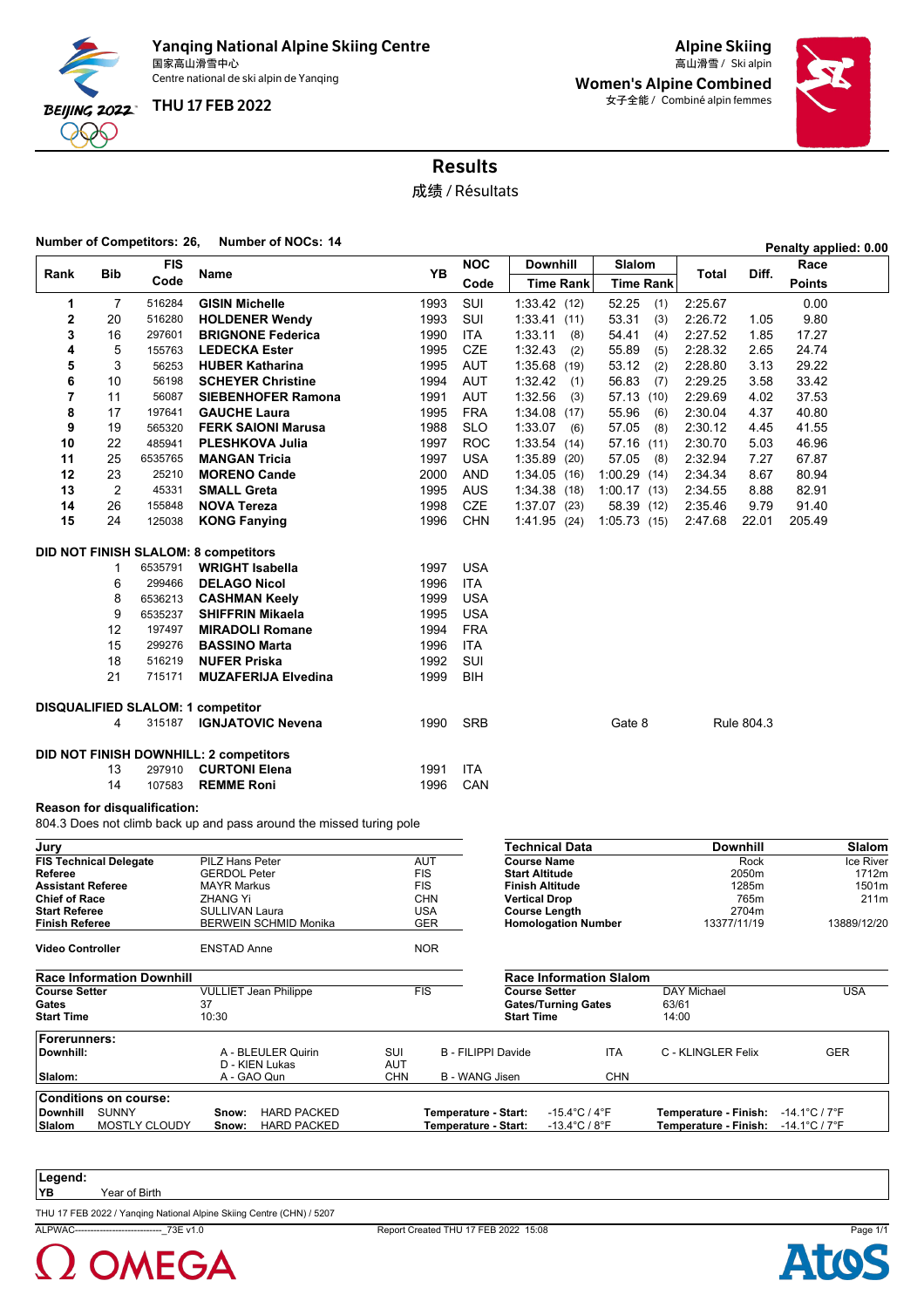

Alpine Skiing Women's Alpine Combined 女子全能 / Combiné alpin femmes



## Penalty Calculation

判罚分计算 / Calcul de la pénalité

#### **Best 10 at Finish F-factor:** 1360

|              | <b>Bib</b><br>Rank | FIS    |                           | <b>NOC</b> | <b>FIS</b>    |        | Race          |
|--------------|--------------------|--------|---------------------------|------------|---------------|--------|---------------|
|              |                    | Code   | Name                      | Code       | <b>Points</b> | Best 5 | <b>Points</b> |
|              |                    |        | 516284 GISIN Michelle     | SUI        | 11.41         | 11.41  | 0.00          |
| $\mathbf{2}$ | 20                 |        | 516280 HOLDENER Wendy     | SUI        | 15.39         | 15.39  | 9.80          |
| 3            | 16                 | 297601 | <b>BRIGNONE Federica</b>  | <b>ITA</b> | 0.00          | 0.00   | 17.27         |
| 4            | 5                  |        | 155763 LEDECKA Ester      | CZE        | 27.50         | 27.50  | 24.74         |
| 5            | 3                  |        | 56253 HUBER Katharina     | <b>AUT</b> | 48.18         |        |               |
| 6            | 10                 |        | 56198 SCHEYER Christine   | <b>AUT</b> | 28.39         |        |               |
| 7            | 11                 | 56087  | <b>SIEBENHOFER Ramona</b> | <b>AUT</b> | 22.68         | 22.68  | 37.53         |
| 8            | 17                 | 197641 | <b>GAUCHE Laura</b>       | <b>FRA</b> | 53.06         |        |               |
| 9            | 19                 | 565320 | <b>FERK SAIONI Marusa</b> | <b>SLO</b> | 33.88         |        |               |
| 10           | 22                 | 485941 | <b>PLESHKOVA Julia</b>    | <b>ROC</b> | 100.59        |        |               |

#### **Best 5 FIS Points Started**

| Rank       |            | <b>FIS</b> | <b>Name</b>                | <b>NOC</b> | <b>FIS</b>    |
|------------|------------|------------|----------------------------|------------|---------------|
|            | <b>Bib</b> | Code       |                            | Code       | <b>Points</b> |
| 3          | 16         |            | 297601 BRIGNONE Federica   | <b>ITA</b> | 0.00          |
| <b>DNF</b> |            |            | 9 6535237 SHIFFRIN Mikaela | <b>USA</b> | 1.00          |
| <b>DNF</b> | 15         |            | 299276 BASSINO Marta       | <b>ITA</b> | 10.84         |
|            |            |            | 516284 GISIN Michelle      | SUI        | 11.41         |
| 2          | 20         |            | 516280 HOLDENER Wendy      | SUI        | 15.39         |

#### **TOTALS:**

| FIS Points of Best 5 Started (B)             | 38.64 |       |       |
|----------------------------------------------|-------|-------|-------|
| FIS Points of Best 5 at Finish in Top 10 (A) |       | 76.98 |       |
| Race Points of Corresponding Competitors (C) |       |       | 89.34 |
| Calculated Penalty (A+B-C):10 =>             | 2.628 |       |       |
| Rounded                                      | 2.63  |       |       |
| <b>Category Adder</b>                        | 0.00  |       |       |
| <b>Correction Value (Z)</b>                  | 0.00  |       |       |
| <b>Calculated Penalty</b>                    | 2.63  |       |       |
| <b>Penalty Applied</b>                       | 0.00  |       |       |

Ato

**Legend: DNF** Did not finish

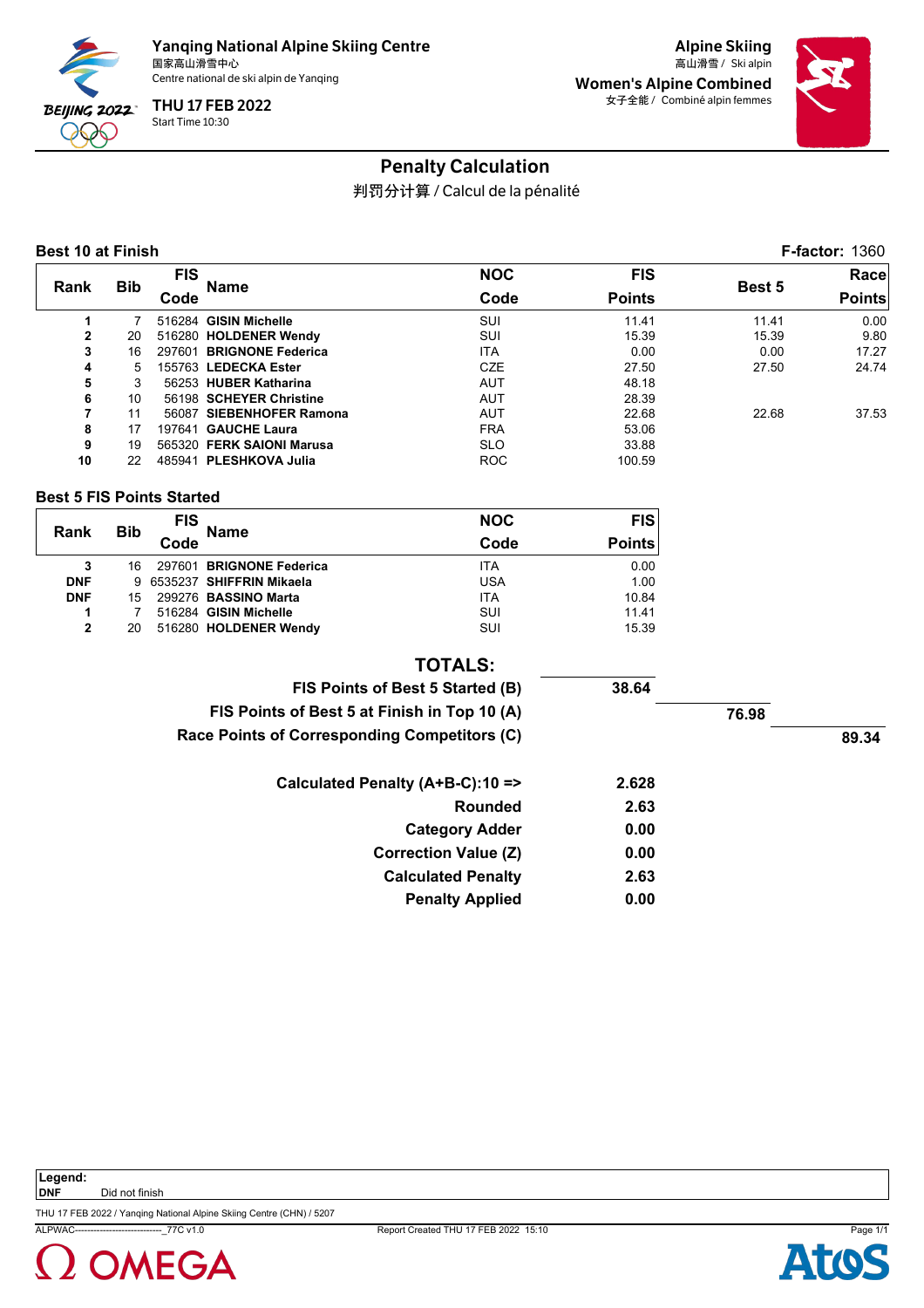

Alpine Skiing Women's Alpine Combined 女子全能 / Combiné alpin femmes



#### Performance Analysis by Rank

成绩分析(按排名) / Analyses par rang

**Number of Competitors: 15 Number of NOCs: 11**

|   |                      | <b>NOC</b> |              |                                 | <b>Positions</b>                              |                          |                                                                   | <b>Partials</b>                  |                            | <b>Difference</b>                    |                                          |                               | <b>Speed</b>                                                       |                            |
|---|----------------------|------------|--------------|---------------------------------|-----------------------------------------------|--------------------------|-------------------------------------------------------------------|----------------------------------|----------------------------|--------------------------------------|------------------------------------------|-------------------------------|--------------------------------------------------------------------|----------------------------|
|   | Rank Bib Name        | Code       |              | Pos                             |                                               | Time Rank Pos            |                                                                   |                                  |                            |                                      | Time Rank Time Dist.(m) Pos. (km/h) Rank |                               |                                                                    |                            |
| 1 | 7 GISIN Michelle     | SUI        | Run 1: Int1: | Int2:<br>Int3:<br>Int4:<br>Fin: | 17.95<br>37.67<br>58.39<br>1:13.61<br>1:33.42 | (12)                     | $(2)$ 11-12:<br>$(13)$ 12-13:<br>$(15)$ 13-14:<br>$(14)$ 14-Fin:  | 19.72<br>20.72<br>15.22<br>19.81 | (15)<br>(13)<br>(7)<br>(8) | 0.13<br>0.48<br>0.91<br>0.93<br>1.00 | 28.94                                    | Sp1<br>Sp2<br>Sp3             | 79.31<br>134.01<br>123.74<br>Sp4 116.07<br>Avg: 104.20             | (3)<br>(4)<br>(2)<br>(2)   |
|   |                      |            | Run 2: Int1: | Int2:<br>Int3:<br>Fin:          | 11.84<br>25.79<br>40.21<br>52.25              | (2)<br>(1)<br>(1)        | $11 - 12$ :<br>$12-13:$<br>$(1)$ 13-Fin:                          | 13.95<br>14.42<br>12.04          | (1)<br>(2)<br>(1)          | 0.01<br>0.00<br>0.00<br>0.00         |                                          |                               |                                                                    |                            |
|   |                      |            | Total: Int1: | Int2:<br>Int3:<br>Fin:          | 1:45.26<br>1:59.21<br>2:13.63<br>2:25.67      | (6)<br>(1)<br>(1)<br>(1) |                                                                   |                                  |                            | 0.59<br>0.00<br>0.00<br>0.00         |                                          |                               |                                                                    |                            |
| 2 | 20 HOLDENER Wendy    | SUI        | Run 1: Int1: | Int2:<br>Int3:<br>Int4:<br>Fin: | 37.36<br>57.86<br>1:13.13<br>1:33.41          | (8)<br>(6)<br>(11)       | $11 - 12$ :<br>$12 - 13:$<br>$13-14:$<br>$(6)$ 14-Fin:            | 20.50<br>15.27<br>20.28          | (6)<br>(10)<br>(18)        | 0.17<br>0.38<br>0.45<br>0.99         | 28.66                                    |                               | Sp3 120.52<br>Sp4 112.76<br>Avg: 104.21                            | (11)<br>(17)               |
|   |                      |            | Run 2: Int1: | Int2:<br>Int3:<br>Fin:          | 11.83<br>26.07<br>40.80<br>53.31              | (1)<br>(2)<br>(3)        | $11 - 12$ :<br>$12-13:$<br>$(3)$ 13-Fin:                          | 14.24<br>14.73<br>12.51          | (3)<br>(3)<br>(2)          | 0.00<br>0.28<br>0.59<br>1.06         |                                          |                               |                                                                    |                            |
|   |                      |            | Total: Int1: | Int2:<br>Int3:<br>Fin:          | 1:45.24<br>1:59.48<br>2:14.21<br>2:26.72      | (5)<br>(2)<br>(2)<br>(2) |                                                                   |                                  |                            | 0.57<br>0.27<br>0.58<br>1.05         |                                          |                               |                                                                    |                            |
| 3 | 16 BRIGNONE Federica | <b>ITA</b> | Run 1: Int1: | Int2:<br>Int3:<br>Int4:<br>Fin: | 18.32<br>37.69<br>58.29<br>1:13.42<br>1:33.11 | (8)                      | $(14)$ 11-12:<br>$(14)$ 12-13:<br>$(13)$ 13-14:<br>$(10)$ 14-Fin: | 19.37<br>20.60<br>15.13<br>19.69 | (13)<br>(11)<br>(4)<br>(4) | 0.50<br>0.50<br>0.81<br>0.74<br>0.69 | 20.04                                    | Sp1<br>Sp <sub>2</sub><br>Sp3 | 71.89<br>132.76<br>119.26<br>Sp4 115.06<br>Avg: 104.55             | (15)<br>(9)<br>(16)<br>(5) |
|   |                      |            | Run 2: Int1: | Int2:<br>Int3:<br>Fin:          | 11.92<br>26.64<br>41.65<br>54.41              | (3)<br>(4)<br>(4)        | $11 - 12$ :<br>$12-13:$<br>$(4)$ 13-Fin:                          | 14.72<br>15.01<br>12.76          | (5)<br>(4)<br>(4)          | 0.09<br>0.85<br>1.44<br>2.16         |                                          |                               |                                                                    |                            |
|   |                      |            | Total: Int1: | Int2:<br>Int3:<br>Fin:          | 1:45.03<br>1:59.75<br>2:14.76<br>2:27.52      | (3)<br>(4)<br>(3)<br>(3) |                                                                   |                                  |                            | 0.36<br>0.54<br>1.13<br>1.85         |                                          |                               |                                                                    |                            |
| 4 | 5 LEDECKA Ester      | <b>CZE</b> | Run 1: Int1: | Int2:<br>Int3:<br>Int4:<br>Fin: | 18.35<br>37.22<br>57.63<br>1:12.68<br>1:32.43 | (2)                      | $(15)$ 11-12:<br>$(2)$ 12-13:<br>$(3)$ 13-14:<br>$(1)$ 14-Fin:    | 18.87<br>20.41<br>15.05<br>19.75 | (1)<br>(3)<br>(2)<br>(7)   | 0.53<br>0.03<br>0.15<br>0.00<br>0.01 | 0.29                                     |                               | Sp1 70.53<br>Sp2 133.56<br>Sp3 121.65<br>Sp4 115.09<br>Avg: 105.32 | (20)<br>(6)<br>(8)<br>(4)  |
|   |                      |            | Run 2: Int1: | Int2:<br>Int3:<br>Fin:          | 12.24<br>27.30<br>42.46<br>55.89              | (6)<br>(5)               | $(6)$ 11-12:<br>$12-13:$<br>$(5)$ 13-Fin:                         | 15.06<br>15.16<br>13.43          | (8)<br>(5)<br>(8)          | 0.41<br>1.51<br>2.25<br>3.64         |                                          |                               |                                                                    |                            |
|   |                      |            | Total: Int1: | $Int2$ :<br>Int3:<br>Fin:       | 1:44.67<br>1:59.73<br>2:14.89<br>2:28.32      | (1)<br>(3)<br>(4)<br>(4) |                                                                   |                                  |                            | 0.00<br>0.52<br>1.26<br>2.65         |                                          |                               |                                                                    |                            |



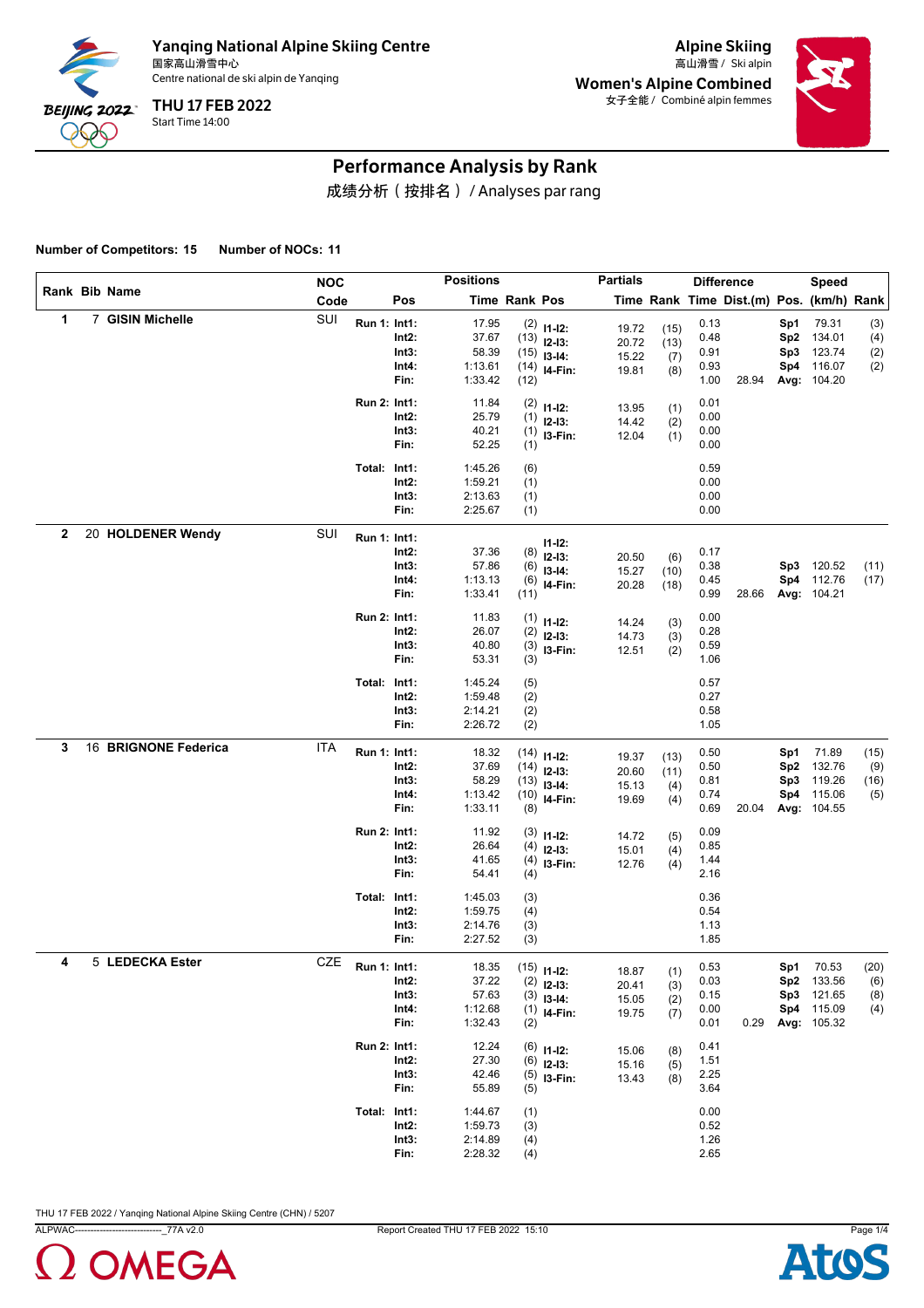

Alpine Skiing Women's Alpine Combined 女子全能 / Combiné alpin femmes



#### Performance Analysis by Rank

成绩分析(按排名) / Analyses par rang

**Number of Competitors: 15 Number of NOCs: 11**

|   |                       | <b>NOC</b> |              |                                 | <b>Positions</b>                              |                            |                                                                      | <b>Partials</b>                  |                              | <b>Difference</b>                    |                                          |                                      | Speed                                                      |                              |
|---|-----------------------|------------|--------------|---------------------------------|-----------------------------------------------|----------------------------|----------------------------------------------------------------------|----------------------------------|------------------------------|--------------------------------------|------------------------------------------|--------------------------------------|------------------------------------------------------------|------------------------------|
|   | <b>Rank Bib Name</b>  | Code       |              | Pos                             |                                               | Time Rank Pos              |                                                                      |                                  |                              |                                      | Time Rank Time Dist.(m) Pos. (km/h) Rank |                                      |                                                            |                              |
| 5 | 3 HUBER Katharina     | AUT        | Run 1: Int1: | Int2:<br>Int3:<br>Int4:<br>Fin: | 18.26<br>38.47<br>59.80<br>1:15.46<br>1:35.68 | (19)                       | $(11)$ $11-12$ :<br>$(20)$ 12-13:<br>$(20)$ 13-14:<br>$(20)$ 14-Fin: | 20.21<br>21.33<br>15.66<br>20.22 | (21)<br>(20)<br>(21)<br>(17) | 0.44<br>1.28<br>2.32<br>2.78<br>3.26 | 92.13                                    | Sp1<br>Sp2<br>Sp3<br>Sp4             | 70.90<br>128.83<br>116.64<br>113.16<br>Avg: 101.74         | (18)<br>(18)<br>(20)<br>(15) |
|   |                       |            | Run 2: Int1: | Int2:<br>Int3:<br>Fin:          | 11.93<br>26.14<br>40.52<br>53.12              | (4)<br>(3)<br>(2)          | $11 - 12$ :<br>$12 - 13:$<br>$(2)$ 13-Fin:                           | 14.21<br>14.38<br>12.60          | (2)<br>(1)<br>(3)            | 0.10<br>0.35<br>0.31<br>0.87         |                                          |                                      |                                                            |                              |
|   |                       |            | Total: Int1: | Int2:<br>Int3:<br>Fin:          | 1:47.61<br>2:01.82<br>2:16.20<br>2:28.80      | (11)<br>(10)<br>(7)<br>(5) |                                                                      |                                  |                              | 2.94<br>2.61<br>2.57<br>3.13         |                                          |                                      |                                                            |                              |
| 6 | 10 SCHEYER Christine  | <b>AUT</b> | Run 1: Int1: | Int2:<br>Int3:<br>Int4:<br>Fin: | 18.09<br>37.24<br>57.48<br>1:12.71<br>1:32.42 | (1)                        | $(4)$ 11-12:<br>$(3)$ 12-13:<br>$(1)$ 13-14:<br>$(2)$ 14-Fin:        | 19.15<br>20.24<br>15.23<br>19.71 | (7)<br>(2)<br>(8)<br>(6)     | 0.27<br>0.05<br>0.00<br>0.03<br>0.00 | 0.00                                     | Sp1<br>Sp <sub>2</sub><br>Sp3<br>Sp4 | 80.75<br>134.53<br>119.94<br>113.75<br>Avg: 105.33         | (1)<br>(2)<br>(14)<br>(11)   |
|   |                       |            | Run 2: Int1: | Int2:<br>Int3:<br>Fin:          | 12.42<br>27.58<br>43.62<br>56.83              | (7)<br>(9)<br>(7)          | $11 - 12$ :<br>$12-13:$<br>$(10)$ 13-Fin:                            | 15.16<br>16.04<br>13.21          | (10)<br>(11)<br>(6)          | 0.59<br>1.79<br>3.41<br>4.58         |                                          |                                      |                                                            |                              |
|   |                       |            | Total: Int1: | Int2:<br>Int3:<br>Fin:          | 1:44.84<br>2:00.00<br>2:16.04<br>2:29.25      | (2)<br>(5)<br>(6)<br>(6)   |                                                                      |                                  |                              | 0.17<br>0.79<br>2.41<br>3.58         |                                          |                                      |                                                            |                              |
| 7 | 11 SIEBENHOFER Ramona | <b>AUT</b> | Run 1: Int1: | Int2:<br>Int3:<br>Int4:<br>Fin: | 18.22<br>37.35<br>57.55<br>1:12.95<br>1:32.56 | (5)<br>(3)                 | $(7)$ 11-12:<br>$12 - 13:$<br>$(2)$ 13-14:<br>$(4)$ 14-Fin:          | 19.13<br>20.20<br>15.40<br>19.61 | (6)<br>(1)<br>(13)<br>(3)    | 0.40<br>0.16<br>0.07<br>0.27<br>0.14 | 4.09                                     | Sp1<br>Sp <sub>2</sub><br>Sp3<br>Sp4 | 73.76<br>133.60<br>124.94<br>113.57<br>Avg: 105.17         | (11)<br>(5)<br>(1)<br>(12)   |
|   |                       |            | Run 2: Int1: | Int2:<br>Int3:<br>Fin:          | 12.49<br>27.46<br>43.45<br>57.13              | (8)<br>(7)<br>(8)<br>(10)  | $11 - 12$ :<br>$12-13:$<br>I3-Fin:                                   | 14.97<br>15.99<br>13.68          | (6)<br>(10)<br>(11)          | 0.66<br>1.67<br>3.24<br>4.88         |                                          |                                      |                                                            |                              |
|   |                       |            | Total: Int1: | Int2:<br>Int3:<br>Fin:          | 1:45.05<br>2:00.02<br>2:16.01<br>2:29.69      | (4)<br>(6)<br>(5)<br>(7)   |                                                                      |                                  |                              | 0.38<br>0.81<br>2.38<br>4.02         |                                          |                                      |                                                            |                              |
| 8 | 17 GAUCHE Laura       | <b>FRA</b> | Run 1: Int1: | Int2:<br>Int3:<br>Int4:<br>Fin: | 18.23<br>37.35<br>57.96<br>1:13.56<br>1:34.08 | (5)<br>(17)                | $(9)$ 11-12:<br>$12-13:$<br>$(8)$ 13-14:<br>$(13)$ 14-Fin:           | 19.12<br>20.61<br>15.60<br>20.52 | (5)<br>(12)<br>(19)<br>(20)  | 0.41<br>0.16<br>0.48<br>0.88<br>1.66 | 47.71                                    | Sp1<br>Sp3                           | 78.85<br>Sp2 134.03<br>123.55<br>Sp4 111.96<br>Avg: 103.47 | (4)<br>(3)<br>(3)<br>(19)    |
|   |                       |            | Run 2: Int1: | Int2:<br>Int3:<br>Fin:          | 12.22<br>26.87<br>42.66<br>55.96              | (6)                        | $(5)$ 11-12:<br>$(5)$ 12-13:<br>$(6)$ 13-Fin:                        | 14.65<br>15.79<br>13.30          | (4)<br>(6)<br>(7)            | 0.39<br>1.08<br>2.45<br>3.71         |                                          |                                      |                                                            |                              |
|   |                       |            | Total: Int1: | $Int2$ :<br>Int3:<br>Fin:       | 1:46.30<br>2:00.95<br>2:16.74<br>2:30.04      | (9)<br>(8)<br>(9)<br>(8)   |                                                                      |                                  |                              | 1.63<br>1.74<br>3.11<br>4.37         |                                          |                                      |                                                            |                              |



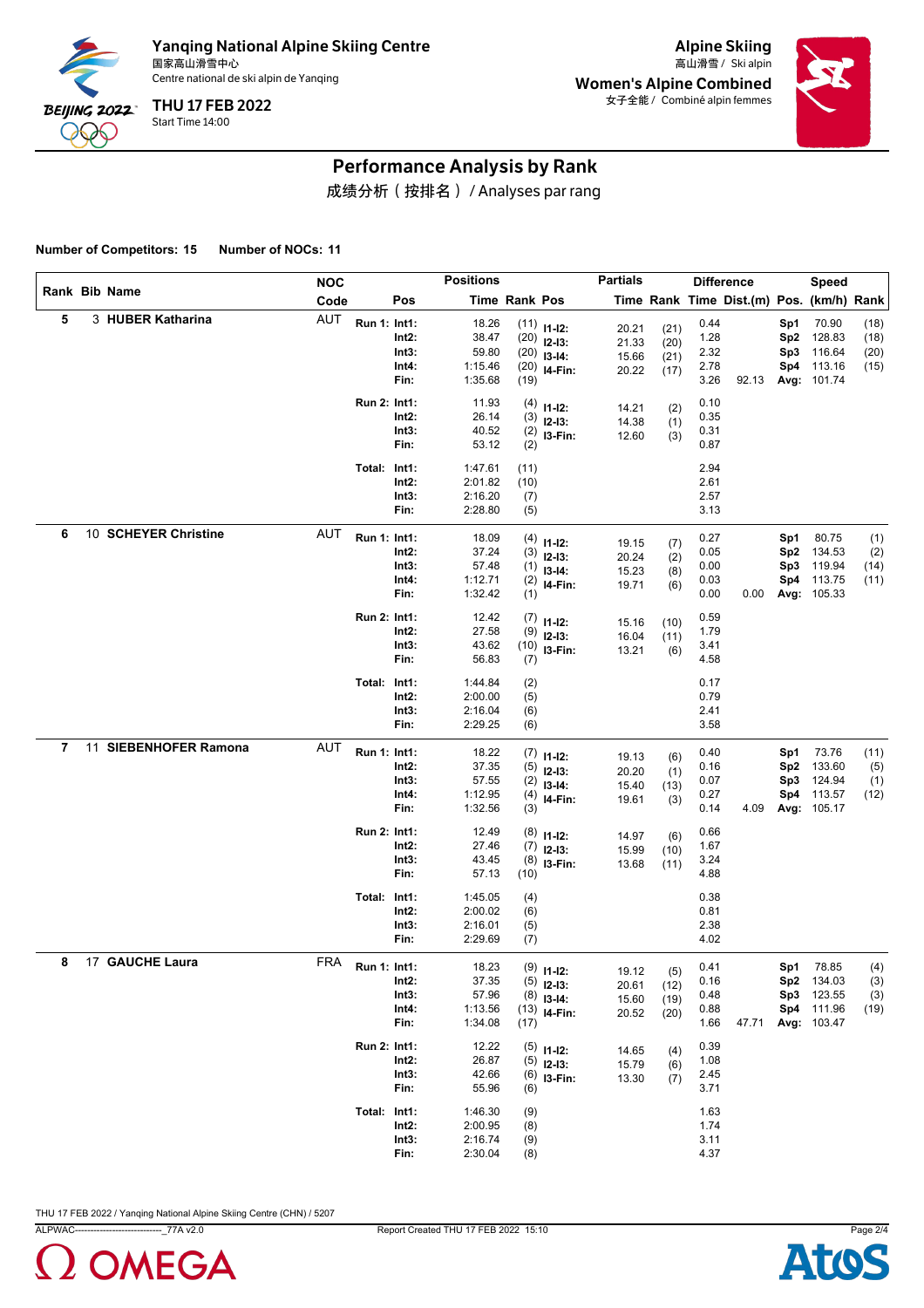

Alpine Skiing Women's Alpine Combined 女子全能 / Combiné alpin femmes



#### Performance Analysis by Rank

成绩分析(按排名) / Analyses par rang

**Number of Competitors: 15 Number of NOCs: 11**

|    |                       | <b>NOC</b> |              |                                 | <b>Positions</b>                              |                              |                                                                   | <b>Partials</b>                  |                              | <b>Difference</b>                    |                                          |                          | Speed                                                          |                             |
|----|-----------------------|------------|--------------|---------------------------------|-----------------------------------------------|------------------------------|-------------------------------------------------------------------|----------------------------------|------------------------------|--------------------------------------|------------------------------------------|--------------------------|----------------------------------------------------------------|-----------------------------|
|    | <b>Rank Bib Name</b>  | Code       |              | Pos                             |                                               | Time Rank Pos                |                                                                   |                                  |                              |                                      | Time Rank Time Dist.(m) Pos. (km/h) Rank |                          |                                                                |                             |
| 9  | 19 FERK SAIONI Marusa | <b>SLO</b> | Run 1: Int1: | Int2:<br>Int3:<br>Int4:<br>Fin: | 18.47<br>37.52<br>58.07<br>1:13.48<br>1:33.07 | (6)                          | $(18)$ 11-12:<br>$(10)$ 12-13:<br>$(10)$ 13-14:<br>$(12)$ 14-Fin: | 19.05<br>20.55<br>15.41<br>19.59 | (3)<br>(10)<br>(14)<br>(2)   | 0.65<br>0.33<br>0.59<br>0.80<br>0.65 | 18.88                                    | Sp1<br>Sp2<br>Sp3<br>Sp4 | 70.73<br>130.80<br>115.03<br>114.13<br>Avg: 104.59             | (19)<br>(14)<br>(21)<br>(8) |
|    |                       |            | Run 2: Int1: | Int2:<br>Int3:<br>Fin:          | 12.49<br>27.49<br>43.39<br>57.05              | (8)<br>(8)<br>(7)<br>(8)     | $11 - 12$ :<br>$12 - 13:$<br>I3-Fin:                              | 15.00<br>15.90<br>13.66          | (7)<br>(8)<br>(10)           | 0.66<br>1.70<br>3.18<br>4.80         |                                          |                          |                                                                |                             |
|    |                       |            | Total: Int1: | Int2:<br>Int3:<br>Fin:          | 1:45.56<br>2:00.56<br>2:16.46<br>2:30.12      | (7)<br>(7)<br>(8)<br>(9)     |                                                                   |                                  |                              | 0.89<br>1.35<br>2.83<br>4.45         |                                          |                          |                                                                |                             |
| 10 | 22 PLESHKOVA Julia    | <b>ROC</b> | Run 1: Int1: | Int2:<br>Int3:<br>Int4:<br>Fin: | 18.23<br>37.74<br>58.56<br>1:14.00<br>1:33.54 | (14)                         | $(9)$ 11-12:<br>$(16)$ 12-13:<br>$(16)$ 13-14:<br>$(17)$ 14-Fin:  | 19.51<br>20.82<br>15.44<br>19.54 | (14)<br>(17)<br>(15)<br>(1)  | 0.41<br>0.55<br>1.08<br>1.32<br>1.12 | 32.38                                    | Sp1<br>Sp2<br>Sp3<br>Sp4 | 74.86<br>132.59<br>122.55<br>113.44<br>Avg: 104.07             | (9)<br>(10)<br>(6)<br>(14)  |
|    |                       |            | Run 2: Int1: | Int2:<br>Int3:<br>Fin:          | 12.65<br>28.10<br>44.02<br>57.16              | (11)                         | $(12)$ 11-12:<br>$(11)$ 12-13:<br>$(11)$ 13-Fin:                  | 15.45<br>15.92<br>13.14          | (11)<br>(9)<br>(5)           | 0.82<br>2.31<br>3.81<br>4.91         |                                          |                          |                                                                |                             |
|    |                       |            | Total: Int1: | Int2:<br>Int3:<br>Fin:          | 1:46.19<br>2:01.64<br>2:17.56<br>2:30.70      | (8)<br>(9)<br>(10)<br>(10)   |                                                                   |                                  |                              | 1.52<br>2.43<br>3.93<br>5.03         |                                          |                          |                                                                |                             |
| 11 | 25 MANGAN Tricia      | <b>USA</b> | Run 1: Int1: | Int2:<br>Int3:<br>Int4:<br>Fin: | 18.45<br>38.38<br>59.75<br>1:15.20<br>1:35.89 | (20)                         | $(17)$ 11-12:<br>$(19)$ 12-13:<br>$(19)$ 13-14:<br>$(19)$ 14-Fin: | 19.93<br>21.37<br>15.45<br>20.69 | (17)<br>(21)<br>(16)<br>(21) | 0.63<br>1.19<br>2.27<br>2.52<br>3.47 |                                          |                          | 97.85 Avg: 101.52                                              |                             |
|    |                       |            | Run 2: Int1: | Int2:<br>Int3:<br>Fin:          | 12.54<br>27.63<br>43.47<br>57.05              | (8)                          | $(11)$ $11-12$ :<br>$(10)$ 12-13:<br>$(9)$ 13-Fin:                | 15.09<br>15.84<br>13.58          | (9)<br>(7)<br>(9)            | 0.71<br>1.84<br>3.26<br>4.80         |                                          |                          |                                                                |                             |
|    |                       |            | Total: Int1: | Int2:<br>Int3:<br>Fin:          | 1:48.43<br>2:03.52<br>2:19.36<br>2:32.94      | (13)<br>(12)<br>(12)<br>(11) |                                                                   |                                  |                              | 3.76<br>4.31<br>5.73<br>7.27         |                                          |                          |                                                                |                             |
| 12 | 23 MORENO Cande       | AND        | Run 1: Int1: | Int2:<br>Int3:<br>Int4:<br>Fin: | 18.29<br>37.62<br>58.37<br>1:13.88<br>1:34.05 | (16)                         | $(13)$ 11-12:<br>$(12)$ 12-13:<br>$(14)$ 13-14:<br>$(16)$ 14-Fin: | 19.33<br>20.75<br>15.51<br>20.17 | (12)<br>(15)<br>(17)<br>(16) | 0.47<br>0.43<br>0.89<br>1.20<br>1.63 | 46.86                                    | Sp3                      | Sp1 75.90<br>Sp2 132.86<br>119.98<br>Sp4 112.97<br>Avg: 103.50 | (8)<br>(8)<br>(13)<br>(16)  |
|    |                       |            | Run 2: Int1: | Int2:<br>Int3:<br>Fin:          | 12.86<br>28.63<br>45.00<br>1:00.29            | (14)                         | $(13)$ 11-12:<br>$(13)$ 12-13:<br>$(13)$ 13-Fin:                  | 15.77<br>16.37<br>15.29          | (13)<br>(12)<br>(14)         | 1.03<br>2.84<br>4.79<br>8.04         |                                          |                          |                                                                |                             |
|    |                       |            | Total: Int1: | $Int2$ :<br>Int3:<br>Fin:       | 1:46.91<br>2:02.68<br>2:19.05<br>2:34.34      | (10)<br>(11)<br>(11)<br>(12) |                                                                   |                                  |                              | 2.24<br>3.47<br>5.42<br>8.67         |                                          |                          |                                                                |                             |



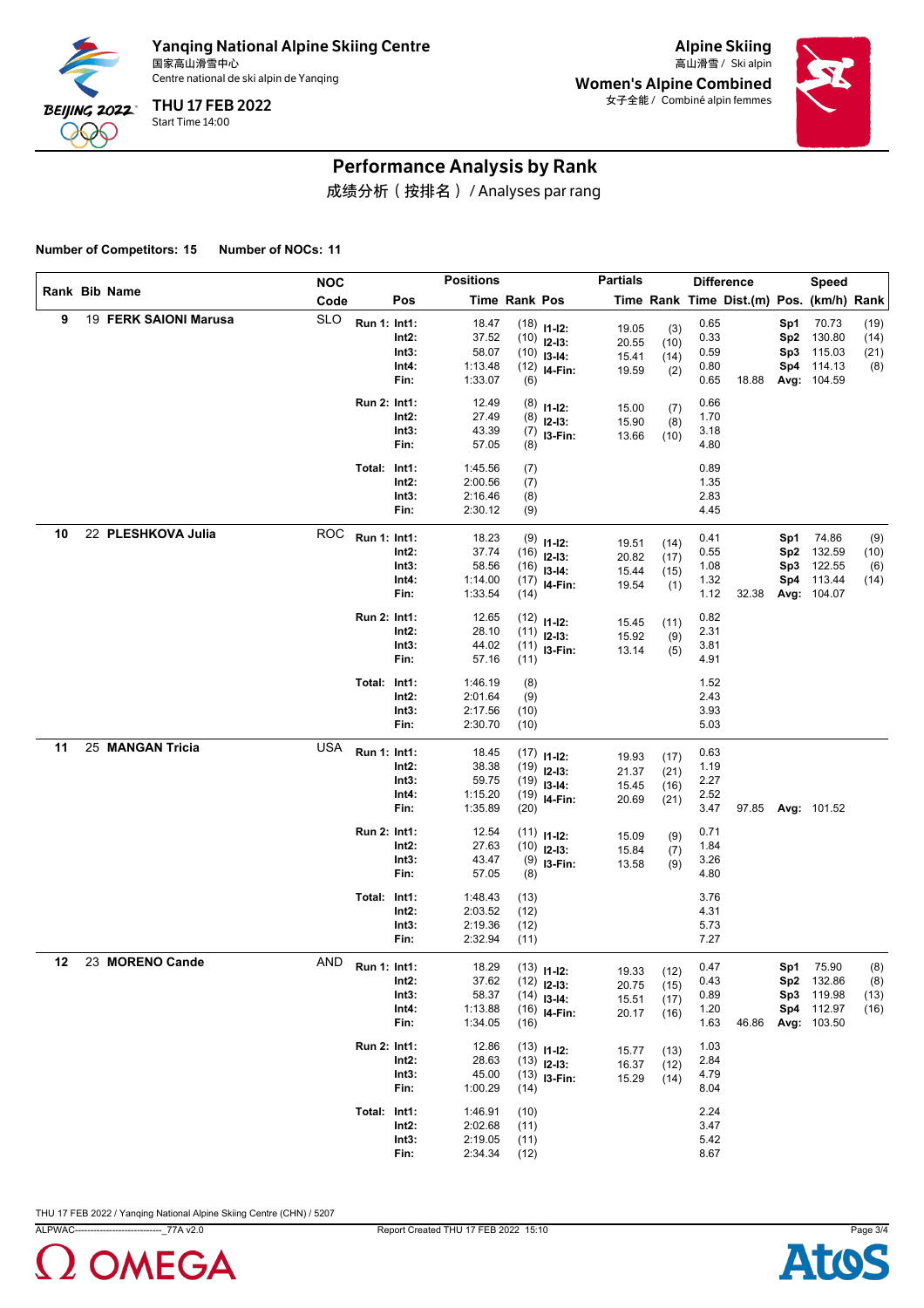

Alpine Skiing Women's Alpine Combined 女子全能 / Combiné alpin femmes



#### Performance Analysis by Rank

成绩分析(按排名) / Analyses par rang

**Number of Competitors: 15 Number of NOCs: 11**

|    |                 | <b>NOC</b> |              |          | <b>Positions</b> |               |                | <b>Partials</b> |              |       | <b>Difference</b>                        |                 | <b>Speed</b> |      |
|----|-----------------|------------|--------------|----------|------------------|---------------|----------------|-----------------|--------------|-------|------------------------------------------|-----------------|--------------|------|
|    | Rank Bib Name   | Code       |              | Pos      |                  | Time Rank Pos |                |                 |              |       | Time Rank Time Dist.(m) Pos. (km/h) Rank |                 |              |      |
| 13 | 2 SMALL Greta   | <b>AUS</b> | Run 1: Int1: |          | 18.17            |               | $(6)$ 11-12:   | 20.09           | (20)         | 0.35  |                                          | Sp1             | 72.91        | (14) |
|    |                 |            |              | Int2:    | 38.26            |               | $(18)$ 12-13:  | 20.93           | (18)         | 1.07  |                                          | Sp <sub>2</sub> | 130.77       | (15) |
|    |                 |            |              | Int3:    | 59.19            |               | $(18)$ 13-14:  | 15.10           | (3)          | 1.71  |                                          | Sp3             | 118.96       | (17) |
|    |                 |            |              | Int4:    | 1:14.29          |               | $(18)$ 14-Fin: | 20.09           | (13)         | 1.61  |                                          |                 | Sp4 117.11   | (1)  |
|    |                 |            |              | Fin:     | 1:34.38          | (18)          |                |                 |              | 1.96  | 56.15                                    |                 | Avg: 103.14  |      |
|    |                 |            | Run 2: Int1: |          | 13.30            |               | $(14)$ 11-12:  | 15.86           | (14)         | 1.47  |                                          |                 |              |      |
|    |                 |            |              | Int2:    | 29.16            |               | $(14)$ 12-13:  | 16.53           | (14)         | 3.37  |                                          |                 |              |      |
|    |                 |            |              | Int3:    | 45.69            |               | $(14)$ 13-Fin: | 14.48           | (13)         | 5.48  |                                          |                 |              |      |
|    |                 |            |              | Fin:     | 1:00.17          | (13)          |                |                 |              | 7.92  |                                          |                 |              |      |
|    |                 |            | Total: Int1: |          | 1:47.68          | (12)          |                |                 |              | 3.01  |                                          |                 |              |      |
|    |                 |            |              | Int2:    | 2:03.54          | (13)          |                |                 |              | 4.33  |                                          |                 |              |      |
|    |                 |            |              | Int3:    | 2:20.07          | (13)          |                |                 |              | 6.44  |                                          |                 |              |      |
|    |                 |            |              | Fin:     | 2:34.55          | (13)          |                |                 |              | 8.88  |                                          |                 |              |      |
| 14 | 26 NOVA Tereza  | CZE        | Run 1: Int1: |          | 18.81            |               | $(21)$ 11-12:  |                 |              | 0.99  |                                          | Sp1             | 73.34        | (12) |
|    |                 |            |              | Int2:    | 38.78            |               | $(22)$ 12-13:  | 19.97<br>21.66  | (18)<br>(23) | 1.59  |                                          | Sp2             | 129.94       | (16) |
|    |                 |            |              | Int3:    | 1:00.44          |               | $(23)$ 13-14:  | 15.62           | (20)         | 2.96  |                                          |                 | Sp3 117.56   | (19) |
|    |                 |            |              | Int4:    | 1:16.06          |               | $(23)$ 14-Fin: | 21.01           | (23)         | 3.38  |                                          |                 | Sp4 111.16   | (20) |
|    |                 |            |              | Fin:     | 1:37.07          | (23)          |                |                 |              |       | 4.65 129.53                              |                 | Avg: 100.28  |      |
|    |                 |            | Run 2: Int1: |          | 12.50            |               | $(10)$ 11-12:  | 15.61           | (12)         | 0.67  |                                          |                 |              |      |
|    |                 |            |              | Int2:    | 28.11            |               | $(12)$ 12-13:  | 16.50           | (13)         | 2.32  |                                          |                 |              |      |
|    |                 |            |              | Int3:    | 44.61            |               | $(12)$ 13-Fin: | 13.78           | (12)         | 4.40  |                                          |                 |              |      |
|    |                 |            |              | Fin:     | 58.39            | (12)          |                |                 |              | 6.14  |                                          |                 |              |      |
|    |                 |            | Total: Int1: |          | 1:49.57          | (14)          |                |                 |              | 4.90  |                                          |                 |              |      |
|    |                 |            |              | Int2:    | 2:05.18          | (14)          |                |                 |              | 5.97  |                                          |                 |              |      |
|    |                 |            |              | Int3:    | 2:21.68          | (14)          |                |                 |              | 8.05  |                                          |                 |              |      |
|    |                 |            |              | Fin:     | 2:35.46          | (14)          |                |                 |              | 9.79  |                                          |                 |              |      |
| 15 | 24 KONG Fanying | <b>CHN</b> | Run 1: Int1: |          | 19.50            |               | $(22)$ 11-12:  | 21.50           | (22)         | 1.68  |                                          | Sp1             | 71.22        | (17) |
|    |                 |            |              | $Int2$ : | 41.00            |               | $(24)$ 12-13:  | 22.86           | (24)         | 3.81  |                                          | Sp2             | 122.94       | (20) |
|    |                 |            |              | Int3:    | 1:03.86          |               | $(24)$ 13-14:  | 16.69           | (24)         | 6.38  |                                          | Sp3             | 108.57       | (22) |
|    |                 |            |              | Int4:    | 1:20.55          |               | $(24)$ 14-Fin: | 21.40           | (24)         | 7.87  |                                          |                 | Sp4 105.92   | (22) |
|    |                 |            |              | Fin:     | 1:41.95          | (24)          |                |                 |              |       | 9.53 252.76                              | Avg:            | 95.48        |      |
|    |                 |            | Run 2: Int1: |          | 14.20            |               | $(15)$ 11-12:  | 17.31           | (15)         | 2.37  |                                          |                 |              |      |
|    |                 |            |              | Int2:    | 31.51            |               | $(15)$ 12-13:  | 18.53           | (15)         | 5.72  |                                          |                 |              |      |
|    |                 |            |              | Int3:    | 50.04            |               | $(15)$ 13-Fin: | 15.69           | (15)         | 9.83  |                                          |                 |              |      |
|    |                 |            |              | Fin:     | 1:05.73          | (15)          |                |                 |              | 13.48 |                                          |                 |              |      |
|    |                 |            | Total: Int1: |          | 1:56.15          | (15)          |                |                 |              | 11.48 |                                          |                 |              |      |
|    |                 |            |              | Int2:    | 2:13.46          | (15)          |                |                 |              | 14.25 |                                          |                 |              |      |
|    |                 |            |              | Int3:    | 2:31.99          | (15)          |                |                 |              | 18.36 |                                          |                 |              |      |
|    |                 |            |              | Fin:     | 2:47.68          | (15)          |                |                 |              | 22.01 |                                          |                 |              |      |
|    |                 |            |              |          |                  |               |                |                 |              |       |                                          |                 |              |      |
|    |                 |            |              |          |                  |               |                |                 |              |       |                                          |                 |              |      |

| Intermediate Time Positions:  | $Int. 1 = Inter1$<br>Int. $4 =$ Inter4 | $Int. 2 = Inter2$ | $Int. 3 = Inter3$ |
|-------------------------------|----------------------------------------|-------------------|-------------------|
| Speed Measurement Positions : | $Sp 1 = Speed 1$<br>$Sp 4 = Speed 4$   | $Sp 2 = Speed 2$  | $Sp 3 = Speed 3$  |
| Legend:                       |                                        |                   |                   |

| Leuenu. |                |          |                                |     |        |     |              |  |
|---------|----------------|----------|--------------------------------|-----|--------|-----|--------------|--|
| ∣Ava    | Average        | Dist.(m) | Distance in metres             | Fin | ≂inish | Int | Intermediate |  |
| llx     | Intermediate x | Pos.     | Intermediate or speed position |     |        | So  | speed trap   |  |
|         |                |          |                                |     |        |     |              |  |

THU 17 FEB 2022 / Yanqing National Alpine Skiing Centre (CHN) / 5207

ALPWAC----------------------------\_77A v2.0 Report Created THU 17 FEB 2022 15:10 Page 4/4



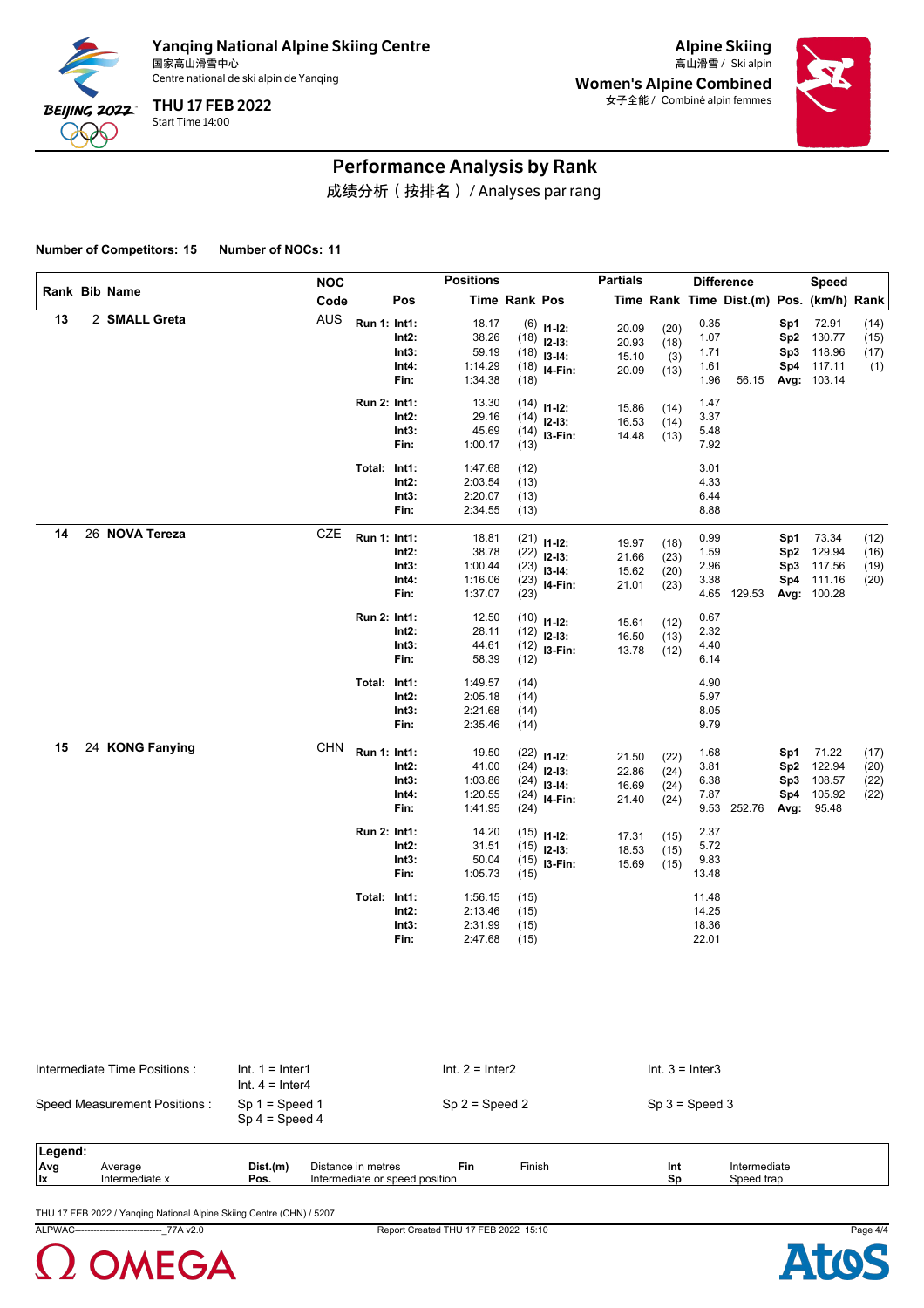

Alpine Skiing Women's Alpine Combined 女子全能 / Combiné alpin femmes



## Performance Analysis by Bib

成绩分析(按号码布) / Analyses par dossard

**Number of Competitors: 26 Number of NOCs: 14**

|     |                          | <b>NOC</b> |              |                                 | <b>Positions</b>                              |                              |                                                                             | <b>Partials</b>                  |                              | <b>Difference</b>                    |                                          |                                  | <b>Speed</b>                                           |                              |
|-----|--------------------------|------------|--------------|---------------------------------|-----------------------------------------------|------------------------------|-----------------------------------------------------------------------------|----------------------------------|------------------------------|--------------------------------------|------------------------------------------|----------------------------------|--------------------------------------------------------|------------------------------|
| Bib | Name                     | Code       |              | Pos                             |                                               | Time Rank Pos                |                                                                             |                                  |                              |                                      | Time Rank Time Dist.(m) Pos. (km/h) Rank |                                  |                                                        |                              |
| 1   | <b>WRIGHT Isabella</b>   | <b>USA</b> | Run 1: Int1: | Int2:<br>Int3:<br>Int4:<br>Fin: | 17.82<br>37.79<br>58.58<br>1:13.71<br>1:33.72 | (15)                         | $(1)$ 11-12:<br>$(19)$ 12-13:<br>$(18)$ 13-14:<br>$(15)$ 14-Fin:            | 19.97<br>20.79<br>15.13<br>20.01 | (20)<br>(17)<br>(4)<br>(12)  | 0.00<br>0.60<br>1.10<br>1.03<br>1.30 |                                          | Sp1<br>Sp2<br>Sp3<br>Sp4<br>Avg: | 79.84<br>131.77<br>120.55<br>115.05                    | (2)<br>(15)<br>(11)<br>(6)   |
|     |                          |            | Run 2: Int1: | Int2:<br>Int3:<br>Fin:          | 13.38<br>28.46<br><b>DNF</b>                  | (20)                         | $11 - 12$ :<br>$(17)$ 12-13:<br>I3-Fin:                                     | 15.08                            | (12)                         | 1.55<br>2.67                         |                                          |                                  |                                                        |                              |
|     |                          |            | Total: Int1: | Int2:<br>Int3:<br>Fin:          | 1:47.10<br>2:02.18<br><b>DNF</b>              | (15)<br>(15)                 |                                                                             |                                  |                              | 2.43<br>2.97                         |                                          |                                  |                                                        |                              |
| 2   | <b>SMALL Greta</b>       | <b>AUS</b> | Run 1: Int1: | Int2:<br>Int3:<br>Int4:<br>Fin: | 18.17<br>38.26<br>59.19<br>1:14.29<br>1:34.38 | (18)                         | $(6)$ 11-12:<br>$(20)$ 12-13:<br>$(19)$ 13-14:<br>$(18)$ <sub>14-Fin:</sub> | 20.09<br>20.93<br>15.10<br>20.09 | (22)<br>(19)<br>(3)<br>(13)  | 0.35<br>1.07<br>1.71<br>1.61<br>1.96 | 56.15                                    | Sp1<br>Sp2<br>Sp3<br>Sp4         | 72.91<br>130.77<br>118.96<br>117.11<br>Avg: 103.14     | (16)<br>(17)<br>(18)<br>(1)  |
|     |                          |            | Run 2: Int1: | Int2:<br>Int3:<br>Fin:          | 13.30<br>29.16<br>45.69<br>1:00.17            | (13)                         | $(19)$ 11-12:<br>$(19)$ 12-13:<br>$(15)$ 13-Fin:                            | 15.86<br>16.53<br>14.48          | (21)<br>(16)<br>(13)         | 1.47<br>3.37<br>5.48<br>7.92         |                                          |                                  |                                                        |                              |
| 3   | <b>HUBER Katharina</b>   | <b>AUT</b> | Total: Int1: | Int2:<br>Int3:<br>Fin:          | 1:47.68<br>2:03.54<br>2:20.07<br>2:34.55      | (17)<br>(19)<br>(14)<br>(13) |                                                                             |                                  |                              | 3.01<br>4.33<br>6.44<br>8.88         |                                          |                                  |                                                        |                              |
|     |                          |            | Run 1: Int1: | Int2:<br>Int3:<br>Int4:<br>Fin: | 18.26<br>38.47<br>59.80<br>1:15.46<br>1:35.68 | (19)                         | $(12)$ 11-12:<br>$(22)$ 12-13:<br>$(21)$ 13-14:<br>$(20)$ 14-Fin:           | 20.21<br>21.33<br>15.66<br>20.22 | (23)<br>(21)<br>(21)<br>(17) | 0.44<br>1.28<br>2.32<br>2.78<br>3.26 | 92.13                                    | Sp1<br>Sp2<br>Sp3                | 70.90<br>128.83<br>116.64<br>Sp4 113.16<br>Avg: 101.74 | (20)<br>(20)<br>(21)<br>(15) |
|     |                          |            | Run 2: Int1: | Int2:<br>Int3:<br>Fin:          | 11.93<br>26.14<br>40.52<br>53.12              | (2)                          | $(4)$ 11-12:<br>$(3)$ 12-13:<br>$(2)$ 13-Fin:                               | 14.21<br>14.38<br>12.60          | (2)<br>(1)<br>(3)            | 0.10<br>0.35<br>0.31<br>0.87         |                                          |                                  |                                                        |                              |
|     |                          |            | Total: Int1: | Int2:<br>Int3:<br>Fin:          | 1:47.61<br>2:01.82<br>2:16.20<br>2:28.80      | (16)<br>(14)<br>(7)<br>(5)   |                                                                             |                                  |                              | 2.94<br>2.61<br>2.57<br>3.13         |                                          |                                  |                                                        |                              |
| 4   | <b>IGNJATOVIC Nevena</b> | <b>SRB</b> | Run 1: Int1: | Int2:<br>Int3:<br>Int4:<br>Fin: | 18.74<br>38.57<br>59.94<br>1:16.04<br>1:37.02 | (22)                         | $(22)$ 11-12:<br>$(23)$ 12-13:<br>$(23)$ 13-14:<br>$(22)$ 14-Fin:           | 19.83<br>21.37<br>16.10<br>20.98 | (18)<br>(22)<br>(23)<br>(22) | 0.92<br>1.38<br>2.46<br>3.36<br>4.60 |                                          | Sp1<br>Sp3<br>Avg:               | 71.54<br>Sp2 128.33<br>118.50<br>Sp4 110.34            | (18)<br>(21)<br>(19)<br>(21) |
|     |                          |            | Run 2: Int1: | Int2:<br>Int3:<br>Fin:          | 20.17<br>35.43<br>51.35<br><b>DSQ</b>         |                              | $(23)$ 11-12:<br>$(23)$ 12-13:<br>$(17)$ 13-Fin:                            | 15.26<br>15.92                   | (17)<br>(9)                  | 8.34<br>9.64<br>11.14                |                                          |                                  |                                                        |                              |
|     |                          |            | Total: Int1: | $Int2$ :<br>Int3:<br>Fin:       | 1:57.19<br>2:12.45<br>2:28.37<br><b>DSQ</b>   | (23)<br>(22)<br>(16)         |                                                                             |                                  |                              | 12.52<br>13.24<br>14.74              |                                          |                                  |                                                        |                              |



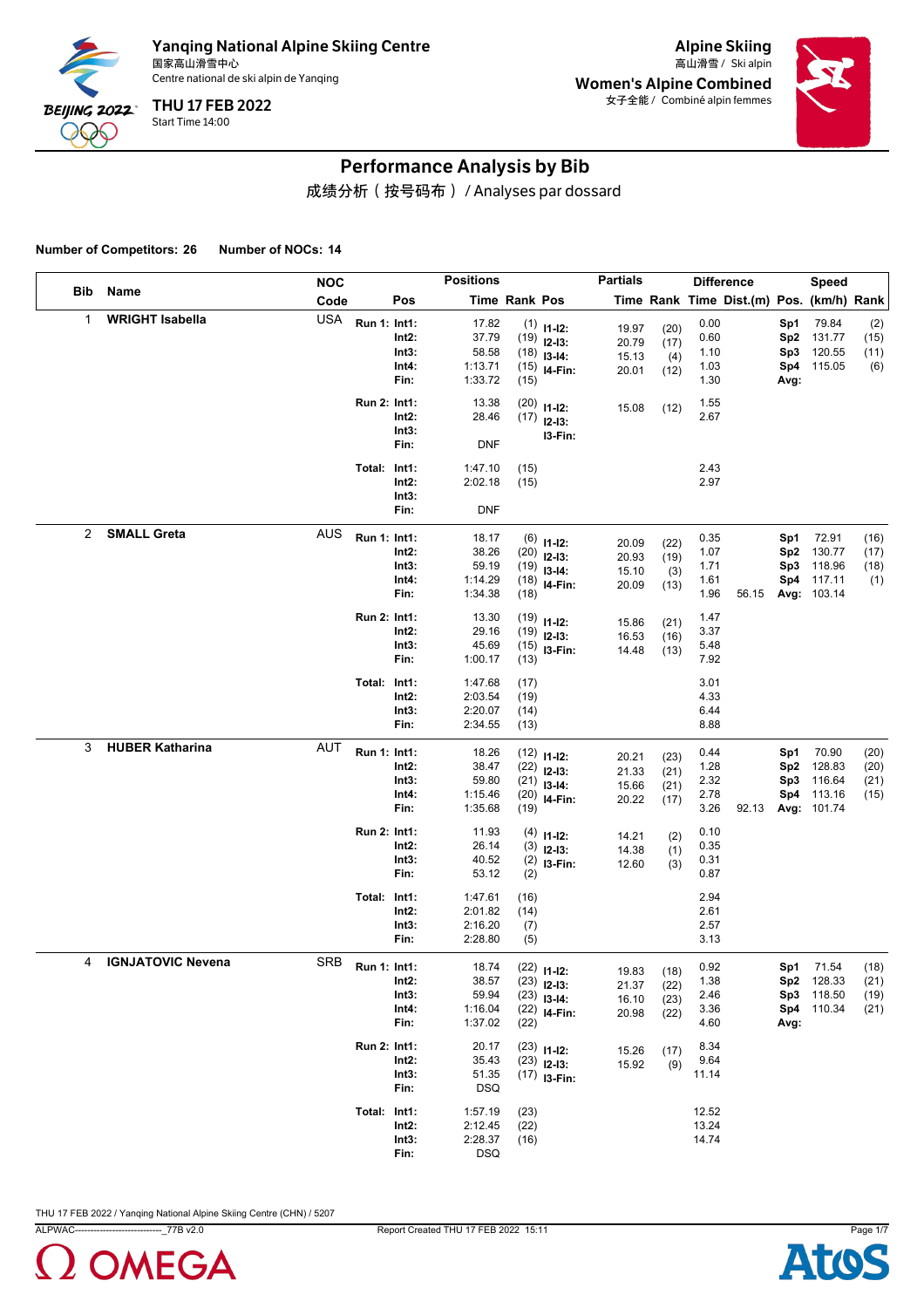

Alpine Skiing Women's Alpine Combined 女子全能 / Combiné alpin femmes



## Performance Analysis by Bib

成绩分析(按号码布) / Analyses par dossard

**Number of Competitors: 26 Number of NOCs: 14**

|                |                       | <b>NOC</b> |              |                                 | <b>Positions</b>                              |                          |                                                                              | <b>Partials</b>                  |                            | <b>Difference</b>                    |                                          |                                  | <b>Speed</b>                                       |                           |
|----------------|-----------------------|------------|--------------|---------------------------------|-----------------------------------------------|--------------------------|------------------------------------------------------------------------------|----------------------------------|----------------------------|--------------------------------------|------------------------------------------|----------------------------------|----------------------------------------------------|---------------------------|
| Bib            | Name                  | Code       |              | Pos                             |                                               | Time Rank Pos            |                                                                              |                                  |                            |                                      | Time Rank Time Dist.(m) Pos. (km/h) Rank |                                  |                                                    |                           |
| 5              | <b>LEDECKA Ester</b>  | CZE        | Run 1: Int1: | Int2:<br>Int3:<br>Int4:<br>Fin: | 18.35<br>37.22<br>57.63<br>1:12.68<br>1:32.43 | (2)                      | $(17)$ 11-12:<br>$(2)$ 12-13:<br>$(3)$ 13-14:<br>$(1)$ 14-Fin:               | 18.87<br>20.41<br>15.05<br>19.75 | (1)<br>(3)<br>(2)<br>(7)   | 0.53<br>0.03<br>0.15<br>0.00<br>0.01 | 0.29                                     | Sp1<br>Sp2<br>Sp3<br>Sp4         | 70.53<br>133.56<br>121.65<br>115.09<br>Avg: 105.32 | (22)<br>(8)<br>(8)<br>(4) |
|                |                       |            | Run 2: Int1: | Int2:<br>Int3:<br>Fin:          | 12.24<br>27.30<br>42.46<br>55.89              | (6)<br>(8)<br>(5)<br>(5) | $11 - 12$ :<br>$12-13:$<br>I3-Fin:                                           | 15.06<br>15.16<br>13.43          | (11)<br>(5)<br>(8)         | 0.41<br>1.51<br>2.25<br>3.64         |                                          |                                  |                                                    |                           |
|                |                       |            | Total: Int1: | Int2:<br>Int3:<br>Fin:          | 1:44.67<br>1:59.73<br>2:14.89<br>2:28.32      | (1)<br>(4)<br>(4)<br>(4) |                                                                              |                                  |                            | 0.00<br>0.52<br>1.26<br>2.65         |                                          |                                  |                                                    |                           |
| 6              | <b>DELAGO Nicol</b>   | <b>ITA</b> | Run 1: Int1: | Int2:<br>Int3:<br>Int4:<br>Fin: | 18.48<br>37.70<br>58.11<br>1:13.43<br>1:33.12 | (9)                      | $(21)$ 11-12:<br>$(17)$ 12-13:<br>$(13)$ 13-14:<br>$(11)$ <sub>14-Fin:</sub> | 19.22<br>20.41<br>15.32<br>19.69 | (11)<br>(3)<br>(11)<br>(4) | 0.66<br>0.51<br>0.63<br>0.75<br>0.70 |                                          | Sp1<br>Sp2<br>Sp3<br>Sp4<br>Avg: | 68.16<br>134.75<br>121.24<br>114.78                | (23)<br>(2)<br>(9)<br>(7) |
|                |                       |            | Run 2: Int1: | Int2:<br>Int3:<br>Fin:          | 12.33<br>27.33<br><b>DNF</b>                  |                          | $(8)$ 11-12:<br>$(9)$ 12-13:<br>I3-Fin:                                      | 15.00                            | (9)                        | 0.50<br>1.54                         |                                          |                                  |                                                    |                           |
|                |                       |            | Total: Int1: | Int2:<br>Int3:<br>Fin:          | 1:45.45<br>2:00.45<br><b>DNF</b>              | (8)<br>(8)               |                                                                              |                                  |                            | 0.78<br>1.24                         |                                          |                                  |                                                    |                           |
| $\overline{7}$ | <b>GISIN Michelle</b> | SUI        | Run 1: Int1: | Int2:<br>Int3:<br>Int4:<br>Fin: | 17.95<br>37.67<br>58.39<br>1:13.61<br>1:33.42 | (12)                     | $(2)$ 11-12:<br>$(14)$ 12-13:<br>$(16)$ 13-14:<br>$(14)$ <sub>14-Fin:</sub>  | 19.72<br>20.72<br>15.22<br>19.81 | (17)<br>(14)<br>(7)<br>(8) | 0.13<br>0.48<br>0.91<br>0.93<br>1.00 | 28.94                                    | Sp1<br>Sp2<br>Sp3<br>Sp4         | 79.31<br>134.01<br>123.74<br>116.07<br>Avg: 104.20 | (3)<br>(5)<br>(2)<br>(2)  |
|                |                       |            | Run 2: Int1: | Int2:<br>Int3:<br>Fin:          | 11.84<br>25.79<br>40.21<br>52.25              | (1)                      | $(2)$ 11-12:<br>$(1)$ 12-13:<br>$(1)$ 13-Fin:                                | 13.95<br>14.42<br>12.04          | (1)<br>(2)<br>(1)          | 0.01<br>0.00<br>0.00<br>0.00         |                                          |                                  |                                                    |                           |
|                |                       |            | Total: Int1: | Int2:<br>Int3:<br>Fin:          | 1:45.26<br>1:59.21<br>2:13.63<br>2:25.67      | (7)<br>(1)<br>(1)<br>(1) |                                                                              |                                  |                            | 0.59<br>0.00<br>0.00<br>0.00         |                                          |                                  |                                                    |                           |
| 8              | <b>CASHMAN Keely</b>  | <b>USA</b> | Run 1: Int1: | Int2:<br>Int3:<br>Int4:<br>Fin: | 18.22<br>37.41<br>57.91<br>1:13.16<br>1:33.09 | (7)                      | $(7)$ 11-12:<br>$(10)$ 12-13:<br>$(8)$ 13-14:<br>$(7)$ 14-Fin:               | 19.19<br>20.50<br>15.25<br>19.93 | (10)<br>(7)<br>(9)<br>(11) | 0.40<br>0.22<br>0.43<br>0.48<br>0.67 |                                          | Sp3<br>Avg:                      | Sp1 74.36<br>Sp2 133.42<br>121.95<br>Sp4 115.78    | (12)<br>(9)<br>(7)<br>(3) |
|                |                       |            | Run 2: Int1: | Int2:<br>Int3:<br>Fin:          | 14.63<br>29.87<br><b>DNF</b>                  |                          | $(22)$ 11-12:<br>$(21)$ 12-13:<br>I3-Fin:                                    | 15.24                            | (16)                       | 2.80<br>4.08                         |                                          |                                  |                                                    |                           |
|                |                       |            | Total: Int1: | $Int2$ :<br>Int3:<br>Fin:       | 1:47.72<br>2:02.96<br><b>DNF</b>              | (18)<br>(17)             |                                                                              |                                  |                            | 3.05<br>3.75                         |                                          |                                  |                                                    |                           |

THU 17 FEB 2022 / Yanqing National Alpine Skiing Centre (CHN) / 5207



ALPWAC----------------------------\_77B v2.0 Report Created THU 17 FEB 2022 15:11 Page 2/7

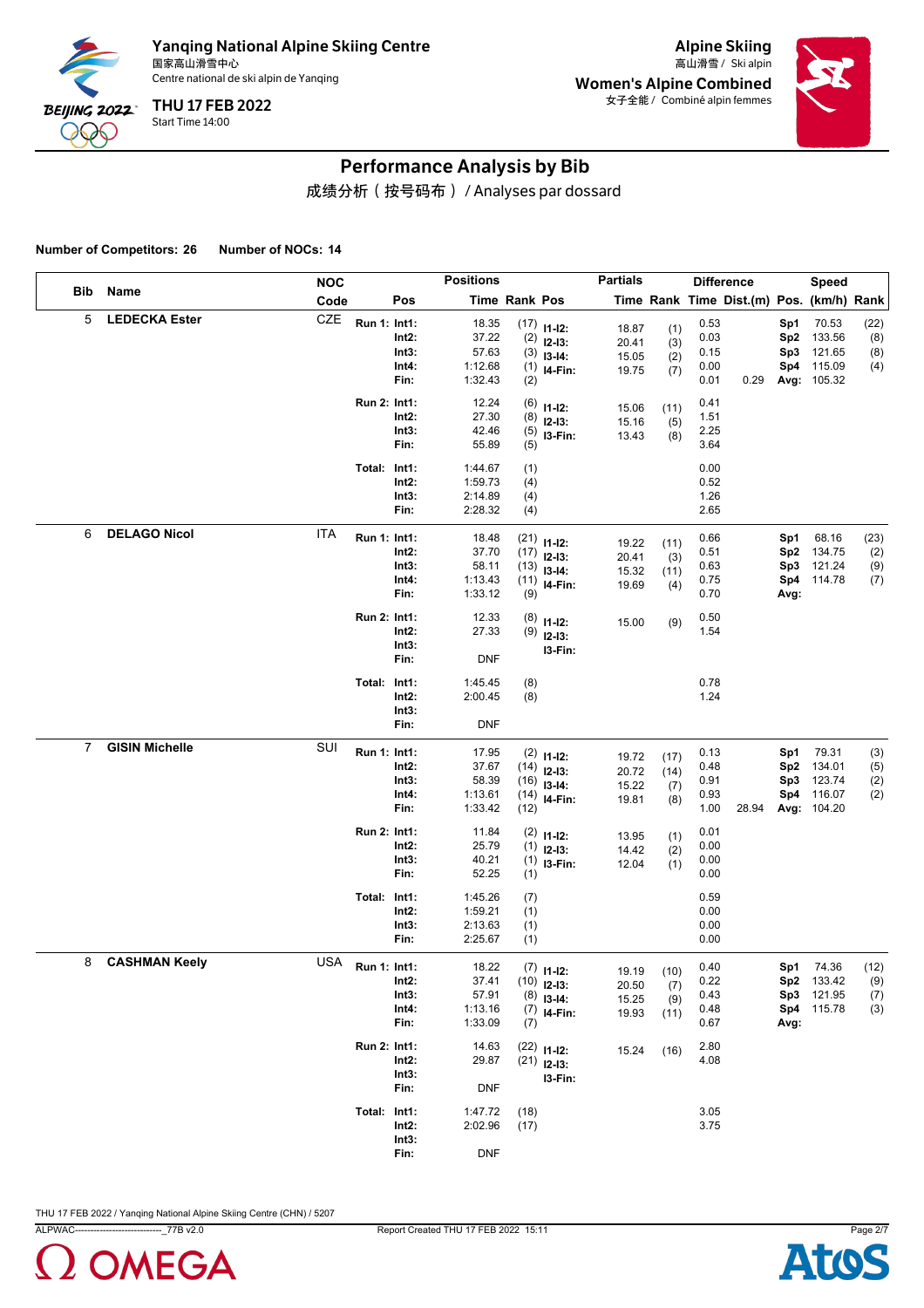

Alpine Skiing Women's Alpine Combined 女子全能 / Combiné alpin femmes



## Performance Analysis by Bib

成绩分析(按号码布) / Analyses par dossard

**Number of Competitors: 26 Number of NOCs: 14**

|     |                           | <b>NOC</b> |                     |                                    | <b>Positions</b>                              |                             |                                                       | <b>Partials</b>                  |                             | <b>Difference</b>                    |                                          |                                  | <b>Speed</b>                                       |                            |
|-----|---------------------------|------------|---------------------|------------------------------------|-----------------------------------------------|-----------------------------|-------------------------------------------------------|----------------------------------|-----------------------------|--------------------------------------|------------------------------------------|----------------------------------|----------------------------------------------------|----------------------------|
| Bib | Name                      | Code       |                     | Pos                                |                                               | Time Rank Pos               |                                                       |                                  |                             |                                      | Time Rank Time Dist.(m) Pos. (km/h) Rank |                                  |                                                    |                            |
| 9   | <b>SHIFFRIN Mikaela</b>   | <b>USA</b> | Run 1: Int1:        | Int2:<br>Int3:<br>Int4:<br>Fin:    | 18.07<br>37.35<br>58.07<br>1:13.07<br>1:32.98 | (6)<br>(11)<br>(5)<br>(5)   | $(3)$ 11-12:<br>$12-13:$<br>$13-14:$<br>I4-Fin:       | 19.28<br>20.72<br>15.00<br>19.91 | (12)<br>(14)<br>(1)<br>(10) | 0.25<br>0.16<br>0.59<br>0.39<br>0.56 |                                          | Sp1<br>Sp2<br>Sp3<br>Sp4<br>Avg: | 76.69<br>128.85<br>120.52<br>114.01                | (9)<br>(19)<br>(12)<br>(9) |
|     |                           |            | Run 2: Int1:        | Int2:<br>Int3:<br>Fin:             | <b>DNF</b>                                    |                             | $11 - 12$ :<br>$12 - 13:$<br>I3-Fin:                  |                                  |                             |                                      |                                          |                                  |                                                    |                            |
|     |                           |            | Total: Int1:        | Int2:<br>Int3:<br>Fin:             | <b>DNF</b>                                    |                             |                                                       |                                  |                             |                                      |                                          |                                  |                                                    |                            |
| 10  | <b>SCHEYER Christine</b>  | <b>AUT</b> | Run 1: Int1:        | Int2:<br>Int3:<br>Int4:<br>Fin:    | 18.09<br>37.24<br>57.48<br>1:12.71<br>1:32.42 | (3)<br>(1)<br>(2)<br>(1)    | $(4)$ 11-12:<br>$12-13:$<br>$13-14:$<br>I4-Fin:       | 19.15<br>20.24<br>15.23<br>19.71 | (8)<br>(2)<br>(8)<br>(6)    | 0.27<br>0.05<br>0.00<br>0.03<br>0.00 | 0.00                                     | Sp1<br>Sp2<br>Sp3<br>Sp4         | 80.75<br>134.53<br>119.94<br>113.75<br>Avg: 105.33 | (1)<br>(3)<br>(15)<br>(11) |
|     |                           |            | Run 2: Int1:        | Int2:<br>Int3:<br>Fin:             | 12.42<br>27.58<br>43.62<br>56.83              | (9)<br>(7)                  | $11 - 12$ :<br>$(12)$ 12-13:<br>$(10)$ 13-Fin:        | 15.16<br>16.04<br>13.21          | (15)<br>(13)<br>(6)         | 0.59<br>1.79<br>3.41<br>4.58         |                                          |                                  |                                                    |                            |
|     |                           |            | Total: Int1:        | Int2:<br>Int3:<br>Fin:             | 1:44.84<br>2:00.00<br>2:16.04<br>2:29.25      | (2)<br>(6)<br>(6)<br>(6)    |                                                       |                                  |                             | 0.17<br>0.79<br>2.41<br>3.58         |                                          |                                  |                                                    |                            |
| 11  | <b>SIEBENHOFER Ramona</b> | <b>AUT</b> | Run 1: Int1:        | Int2:<br>Int3:<br>Int4:<br>Fin:    | 18.22<br>37.35<br>57.55<br>1:12.95<br>1:32.56 | (6)<br>(2)<br>(4)<br>(3)    | $(7)$ 11-12:<br>$12-13:$<br>$13-14:$<br>I4-Fin:       | 19.13<br>20.20<br>15.40<br>19.61 | (7)<br>(1)<br>(13)<br>(3)   | 0.40<br>0.16<br>0.07<br>0.27<br>0.14 | 4.09                                     | Sp1<br>Sp2<br>Sp3<br>Sp4         | 73.76<br>133.60<br>124.94<br>113.57<br>Avg: 105.17 | (13)<br>(6)<br>(1)<br>(12) |
|     |                           |            | Run 2: Int1:        | Int2:<br>Int3:<br>Fin:             | 12.49<br>27.46<br>43.45<br>57.13              | (10)<br>(10)<br>(8)<br>(10) | $11 - 12$ :<br>$12-13:$<br>I3-Fin:                    | 14.97<br>15.99<br>13.68          | (8)<br>(11)<br>(11)         | 0.66<br>1.67<br>3.24<br>4.88         |                                          |                                  |                                                    |                            |
|     |                           |            | Total: Int1:        | Int2:<br>Int3:<br>Fin:             | 1:45.05<br>2:00.02<br>2:16.01<br>2:29.69      | (4)<br>(7)<br>(5)<br>(7)    |                                                       |                                  |                             | 0.38<br>0.81<br>2.38<br>4.02         |                                          |                                  |                                                    |                            |
| 12  | <b>MIRADOLI Romane</b>    | <b>FRA</b> | <b>Run 1: Int1:</b> | $Int2$ :<br>Int3:<br>Int4:<br>Fin: | 18.13<br>37.19<br>57.69<br>1:12.82<br>1:32.95 | (1)<br>(4)<br>(4)           | $(5)$ 11-12:<br>$12-13:$<br>$13-14:$<br>$(3)$ 14-Fin: | 19.06<br>20.50<br>15.13<br>20.13 | (4)<br>(7)<br>(4)<br>(15)   | 0.31<br>0.00<br>0.21<br>0.14<br>0.53 |                                          | Sp1<br>Sp3<br>Avg:               | 78.83<br>Sp2 131.91<br>123.32<br>Sp4 113.76        | (6)<br>(14)<br>(4)<br>(10) |
|     |                           |            | Run 2: Int1:        | Int2:<br>Int3:<br>Fin:             | 12.24<br>26.60<br><b>DNF</b>                  | (6)                         | $11 - 12$ :<br>$(4)$ 12-13:<br>I3-Fin:                | 14.36                            | (4)                         | 0.41<br>0.81                         |                                          |                                  |                                                    |                            |
|     |                           |            | Total: Int1:        | Int2:<br>Int3:<br>Fin:             | 1:45.19<br>1:59.55<br><b>DNF</b>              | (5)<br>(3)                  |                                                       |                                  |                             | 0.52<br>0.34                         |                                          |                                  |                                                    |                            |



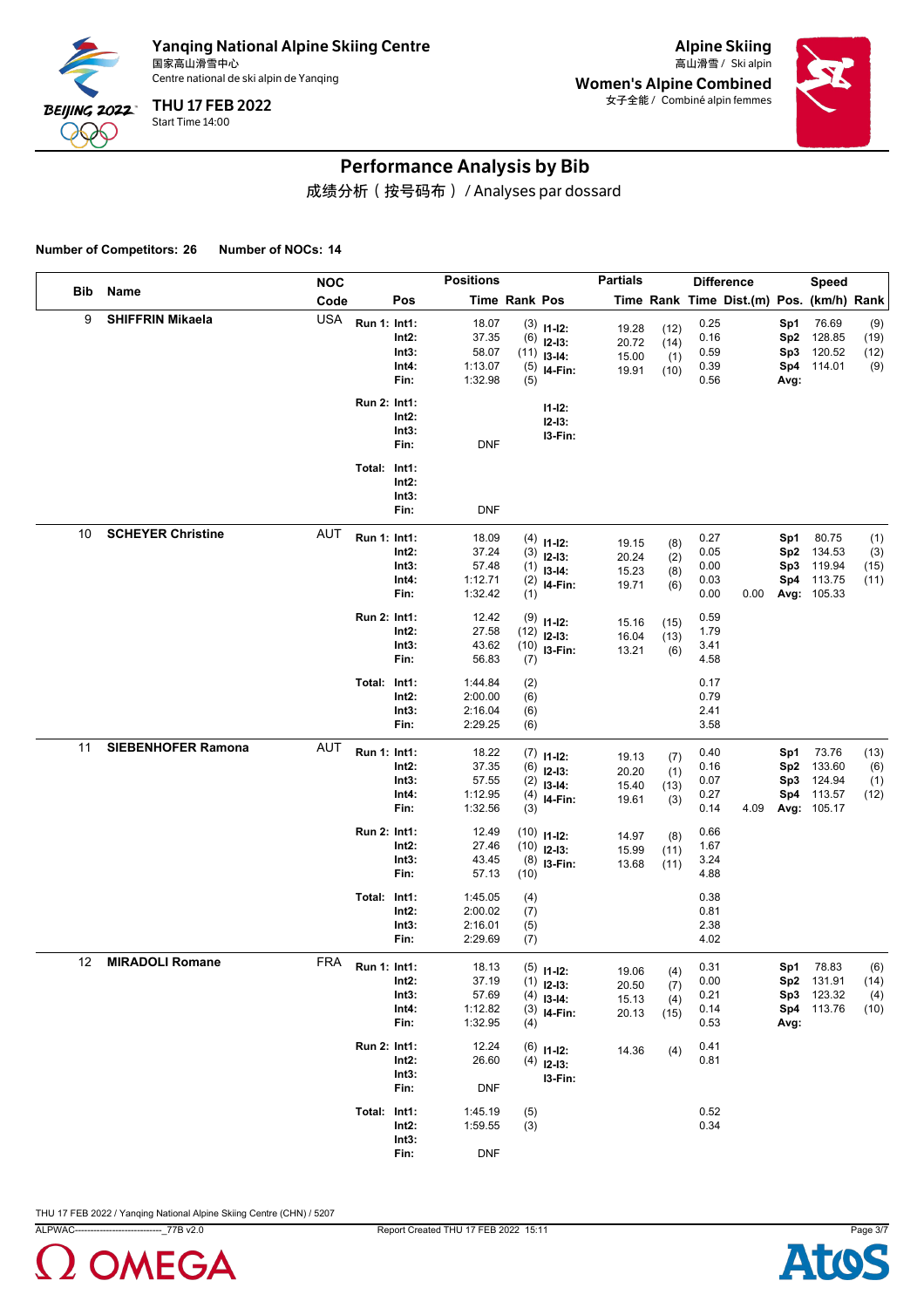

Alpine Skiing Women's Alpine Combined 女子全能 / Combiné alpin femmes



## Performance Analysis by Bib

成绩分析(按号码布) / Analyses par dossard

**Number of Competitors: 26 Number of NOCs: 14**

|     |                          | <b>NOC</b> |              |                                 | <b>Positions</b>                              |                            |                                                                   | <b>Partials</b>                  |                             | <b>Difference</b>                    |                                               | Speed                                                          |                             |
|-----|--------------------------|------------|--------------|---------------------------------|-----------------------------------------------|----------------------------|-------------------------------------------------------------------|----------------------------------|-----------------------------|--------------------------------------|-----------------------------------------------|----------------------------------------------------------------|-----------------------------|
| Bib | Name                     | Code       |              | Pos                             |                                               | Time Rank Pos              |                                                                   |                                  |                             |                                      | Time Rank Time Dist.(m) Pos. (km/h) Rank      |                                                                |                             |
| 13  | <b>CURTONI Elena</b>     | <b>ITA</b> | Run 1: Int1: | Int2:<br>Int3:<br>Int4:<br>Fin: | 18.28<br>37.68<br><b>DNF</b>                  |                            | $(13)$ 11-12:<br>$(15)$ 12-13:<br>$13-14:$<br>I4-Fin:             | 19.40                            | (15)                        | 0.46<br>0.49                         | Sp1<br>Avg:                                   | 77.14<br>Sp2 133.57                                            | (8)<br>(7)                  |
|     |                          |            | Total:       |                                 | <b>DNF</b>                                    |                            |                                                                   |                                  |                             |                                      |                                               |                                                                |                             |
| 14  | <b>REMME Roni</b>        | CAN        | Run 1: Int1: | Int2:<br>Int3:<br>Int4:<br>Fin: | 18.22<br>37.29<br>57.75<br><b>DNF</b>         |                            | $(7)$ 11-12:<br>$(5)$ 12-13:<br>$(6)$ 13-14:<br>I4-Fin:           | 19.07<br>20.46                   | (5)<br>(5)                  | 0.40<br>0.10<br>0.27                 | Sp1<br>Sp <sub>2</sub><br>Sp3<br>Avg:         | 79.04<br>134.82<br>121.24                                      | (4)<br>(1)<br>(9)           |
|     |                          |            | Total:       |                                 | <b>DNF</b>                                    |                            |                                                                   |                                  |                             |                                      |                                               |                                                                |                             |
| 15  | <b>BASSINO Marta</b>     | <b>ITA</b> | Run 1: Int1: | Int2:<br>Int3:<br>Int4:<br>Fin: | 18.39<br>37.56<br>58.02<br>1:13.34<br>1:33.45 | (13)                       | $(18)$ 11-12:<br>$(12)$ 12-13:<br>$(10)$ 13-14:<br>$(9)$ 14-Fin:  | 19.17<br>20.46<br>15.32<br>20.11 | (9)<br>(5)<br>(11)<br>(14)  | 0.57<br>0.37<br>0.54<br>0.66<br>1.03 | Sp1<br>Sp <sub>2</sub><br>Sp3<br>Sp4<br>Avg:  | 73.19<br>132.03<br>122.67<br>113.57                            | (15)<br>(13)<br>(5)<br>(12) |
|     |                          |            | Run 2: Int1: | Int2:<br>Int3:<br>Fin:          | 12.55<br>27.22<br><b>DNF</b>                  |                            | $(14)$ 11-12:<br>$(7)$ 12-13:<br>I3-Fin:                          | 14.67                            | (6)                         | 0.72<br>1.43                         |                                               |                                                                |                             |
|     |                          |            | Total: Int1: | Int2:<br>Int3:<br>Fin:          | 1:46.00<br>2:00.67<br><b>DNF</b>              | (11)<br>(10)               |                                                                   |                                  |                             | 1.33<br>1.46                         |                                               |                                                                |                             |
| 16  | <b>BRIGNONE Federica</b> | <b>ITA</b> | Run 1: Int1: | Int2:<br>Int3:<br>Int4:<br>Fin: | 18.32<br>37.69<br>58.29<br>1:13.42<br>1:33.11 | (8)                        | $(16)$ 11-12:<br>$(16)$ 12-13:<br>$(14)$ 13-14:<br>$(10)$ 14-Fin: | 19.37<br>20.60<br>15.13<br>19.69 | (14)<br>(12)<br>(4)<br>(4)  | 0.50<br>0.50<br>0.81<br>0.74<br>0.69 | Sp1<br>Sp <sub>2</sub><br>Sp3<br>Sp4<br>20.04 | 71.89<br>132.76<br>119.26<br>115.06<br>Avg: 104.55             | (17)<br>(11)<br>(17)<br>(5) |
|     |                          |            | Run 2: Int1: | Int2:<br>Int3:<br>Fin:          | 11.92<br>26.64<br>41.65<br>54.41              | (4)                        | $(3)$ 11-12:<br>$(5)$ 12-13:<br>$(4)$ 13-Fin:                     | 14.72<br>15.01<br>12.76          | (7)<br>(4)<br>(4)           | 0.09<br>0.85<br>1.44<br>2.16         |                                               |                                                                |                             |
|     |                          |            | Total: Int1: | Int2:<br>Int3:<br>Fin:          | 1:45.03<br>1:59.75<br>2:14.76<br>2:27.52      | (3)<br>(5)<br>(3)<br>(3)   |                                                                   |                                  |                             | 0.36<br>0.54<br>1.13<br>1.85         |                                               |                                                                |                             |
| 17  | <b>GAUCHE Laura</b>      | <b>FRA</b> | Run 1: Int1: | Int2:<br>Int3:<br>Int4:<br>Fin: | 18.23<br>37.35<br>57.96<br>1:13.56<br>1:34.08 | (17)                       | $(10)$ 11-12:<br>$(6)$ 12-13:<br>$(9)$ 13-14:<br>$(13)$ 14-Fin:   | 19.12<br>20.61<br>15.60<br>20.52 | (6)<br>(13)<br>(19)<br>(20) | 0.41<br>0.16<br>0.48<br>0.88<br>1.66 | Sp1<br>47.71                                  | 78.85<br>Sp2 134.03<br>Sp3 123.55<br>Sp4 111.96<br>Avg: 103.47 | (5)<br>(4)<br>(3)<br>(19)   |
|     |                          |            | Run 2: Int1: | Int2:<br>Int3:<br>Fin:          | 12.22<br>26.87<br>42.66<br>55.96              | (6)                        | $(5)$ 11-12:<br>$(6)$ 12-13:<br>$(6)$ 13-Fin:                     | 14.65<br>15.79<br>13.30          | (5)<br>(6)<br>(7)           | 0.39<br>1.08<br>2.45<br>3.71         |                                               |                                                                |                             |
|     |                          |            | Total: Int1: | $Int2$ :<br>Int3:<br>Fin:       | 1:46.30<br>2:00.95<br>2:16.74<br>2:30.04      | (13)<br>(12)<br>(9)<br>(8) |                                                                   |                                  |                             | 1.63<br>1.74<br>3.11<br>4.37         |                                               |                                                                |                             |



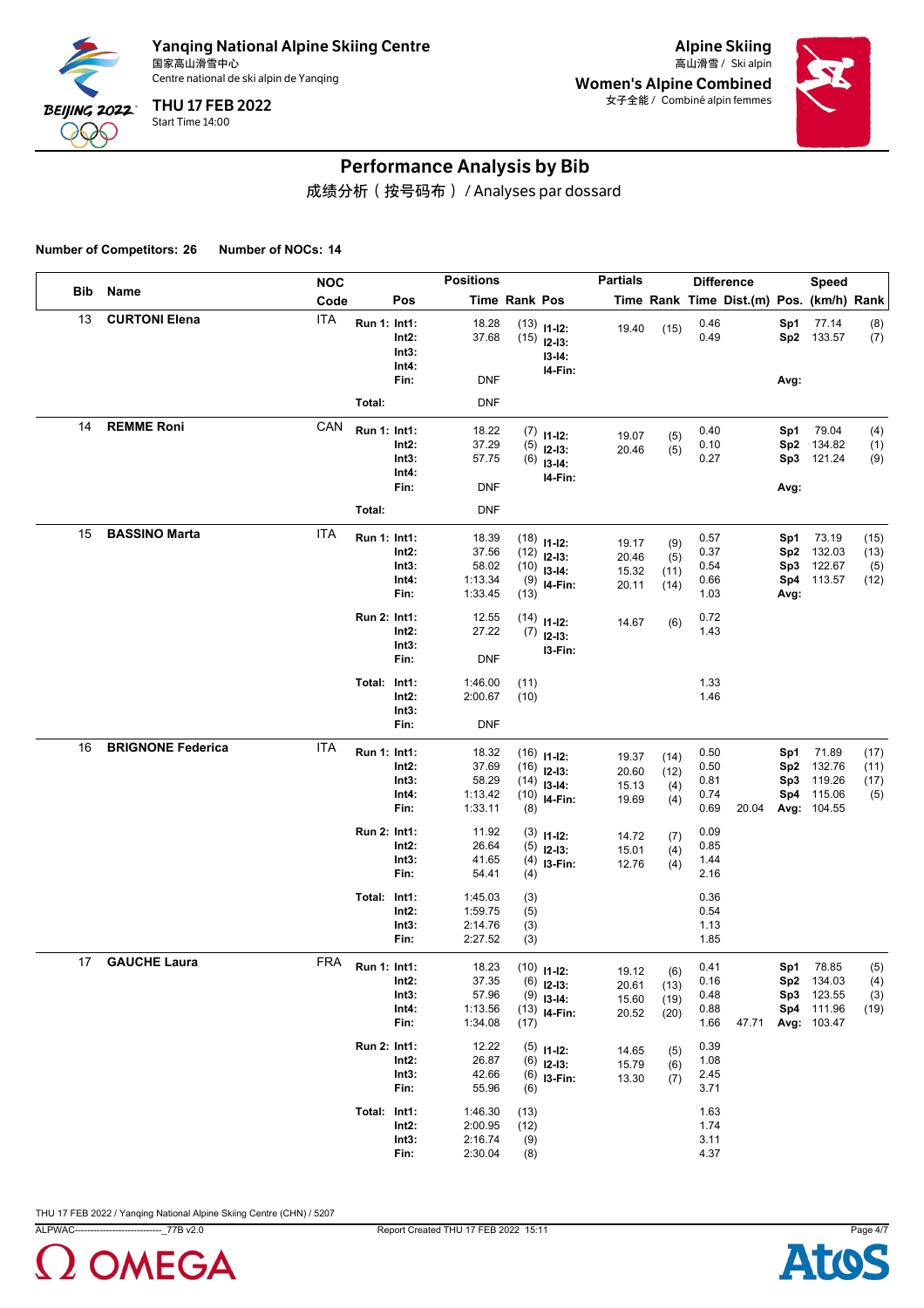

Alpine Skiing Women's Alpine Combined 女子全能 / Combiné alpin femmes



## Performance Analysis by Bib

成绩分析(按号码布) / Analyses par dossard

**Number of Competitors: 26 Number of NOCs: 14**

|            |                            | <b>NOC</b> |                     |                                 | <b>Positions</b>                              |                           |                                                                              | <b>Partials</b>                  |                            | <b>Difference</b>                    |       |                                      | <b>Speed</b>                                       |                             |
|------------|----------------------------|------------|---------------------|---------------------------------|-----------------------------------------------|---------------------------|------------------------------------------------------------------------------|----------------------------------|----------------------------|--------------------------------------|-------|--------------------------------------|----------------------------------------------------|-----------------------------|
| <b>Bib</b> | Name                       | Code       |                     | Pos                             |                                               | Time Rank Pos             |                                                                              |                                  |                            |                                      |       |                                      | Time Rank Time Dist.(m) Pos. (km/h) Rank           |                             |
| 18         | <b>NUFER Priska</b>        | SUI        | Run 1: Int1:        | Int2:<br>Int3:<br>Int4:<br>Fin: | 18.28<br>37.24<br>57.74<br>1:13.26<br>1:33.15 | (3)<br>(5)<br>(10)        | $(13)$ 11-12:<br>$12 - 13$ :<br>$13-14$ :<br>$(8)$ 14-Fin:                   | 18.96<br>20.50<br>15.52<br>19.89 | (2)<br>(7)<br>(18)<br>(9)  | 0.46<br>0.05<br>0.26<br>0.58<br>0.73 |       | Sp1<br>Sp <sub>2</sub><br>Avg:       | 78.56<br>84.02                                     | (7)<br>(23)                 |
|            |                            |            | Run 2: Int1:        | Int2:<br>Int3:<br>Fin:          | 12.63<br>27.71<br>43.71<br><b>DNF</b>         |                           | $(15)$ 11-12:<br>$(14)$ 12-13:<br>$(11)$ 13-Fin:                             | 15.08<br>16.00                   | (12)<br>(12)               | 0.80<br>1.92<br>3.50                 |       |                                      |                                                    |                             |
|            |                            |            | Total: Int1:        | Int2:<br>Int3:<br>Fin:          | 1:45.78<br>2:00.86<br>2:16.86<br><b>DNF</b>   | (10)<br>(11)<br>(10)      |                                                                              |                                  |                            | 1.11<br>1.65<br>3.23                 |       |                                      |                                                    |                             |
| 19         | <b>FERK SAIONI Marusa</b>  | <b>SLO</b> | Run 1: Int1:        | Int2:<br>Int3:<br>Int4:<br>Fin: | 18.47<br>37.52<br>58.07<br>1:13.48<br>1:33.07 | (6)                       | $(20)$ 11-12:<br>$(11)$ 12-13:<br>$(11)$ 13-14:<br>$(12)$ <sub>14-Fin:</sub> | 19.05<br>20.55<br>15.41<br>19.59 | (3)<br>(11)<br>(14)<br>(2) | 0.65<br>0.33<br>0.59<br>0.80<br>0.65 | 18.88 | Sp1<br>Sp <sub>2</sub><br>Sp3<br>Sp4 | 70.73<br>130.80<br>115.03<br>114.13<br>Avg: 104.59 | (21)<br>(16)<br>(22)<br>(8) |
|            |                            |            | Run 2: Int1:        | Int2:<br>Int3:<br>Fin:          | 12.49<br>27.49<br>43.39<br>57.05              | (10)<br>(7)<br>(8)        | $11 - 12$ :<br>$(11)$ 12-13:<br>I3-Fin:                                      | 15.00<br>15.90<br>13.66          | (9)<br>(8)<br>(10)         | 0.66<br>1.70<br>3.18<br>4.80         |       |                                      |                                                    |                             |
|            |                            |            | Total: Int1:        | Int2:<br>Int3:<br>Fin:          | 1:45.56<br>2:00.56<br>2:16.46<br>2:30.12      | (9)<br>(9)<br>(8)<br>(9)  |                                                                              |                                  |                            | 0.89<br>1.35<br>2.83<br>4.45         |       |                                      |                                                    |                             |
| 20         | <b>HOLDENER Wendy</b>      | SUI        | Run 1: Int1:        | Int2:<br>Int3:<br>Int4:<br>Fin: | 37.36<br>57.86<br>1:13.13<br>1:33.41          | (9)<br>(7)<br>(6)<br>(11) | $11 - 12$ :<br>$12 - 13:$<br>$13-14:$<br>I4-Fin:                             | 20.50<br>15.27<br>20.28          | (7)<br>(10)<br>(18)        | 0.17<br>0.38<br>0.45<br>0.99         | 28.66 |                                      | Sp3 120.52<br>Sp4 112.76<br>Avg: 104.21            | (12)<br>(17)                |
|            |                            |            | Run 2: Int1:        | Int2:<br>Int3:<br>Fin:          | 11.83<br>26.07<br>40.80<br>53.31              | (1)<br>(2)<br>(3)<br>(3)  | $11 - 12$ :<br>$12-13:$<br>I3-Fin:                                           | 14.24<br>14.73<br>12.51          | (3)<br>(3)<br>(2)          | 0.00<br>0.28<br>0.59<br>1.06         |       |                                      |                                                    |                             |
|            |                            |            | Total: Int1:        | $Int2$ :<br>Int3:<br>Fin:       | 1:45.24<br>1:59.48<br>2:14.21<br>2:26.72      | (6)<br>(2)<br>(2)<br>(2)  |                                                                              |                                  |                            | 0.57<br>0.27<br>0.58<br>1.05         |       |                                      |                                                    |                             |
| 21         | <b>MUZAFERIJA Elvedina</b> | <b>BIH</b> | <b>Run 1: Int1:</b> | Int2:<br>Int3:<br>Int4:<br>Fin: | 38.80<br>59.86<br>1:15.53<br>1:35.89          | (25)<br>(22)<br>(20)      | $11 - 12$ :<br>$12 - 13:$<br>$13 - 14:$<br>$(21)$ 14-Fin:                    | 21.06<br>15.67<br>20.36          | (20)<br>(22)<br>(19)       | 1.61<br>2.38<br>2.85<br>3.47         |       | Avg:                                 | Sp3 119.52<br>Sp4 112.10                           | (16)<br>(18)                |
|            |                            |            | Run 2: Int1:        | $Int2$ :<br>Int3:<br>Fin:       | 13.27<br>29.23<br><b>DNF</b>                  |                           | $(18)$ 11-12:<br>$(20)$ 12-13:<br>I3-Fin:                                    | 15.96                            | (22)                       | 1.44<br>3.44                         |       |                                      |                                                    |                             |
|            |                            |            | Total: Int1:        | Int2:<br>Int3:<br>Fin:          | 1:49.16<br>2:05.12<br><b>DNF</b>              | (20)<br>(20)              |                                                                              |                                  |                            | 4.49<br>5.91                         |       |                                      |                                                    |                             |



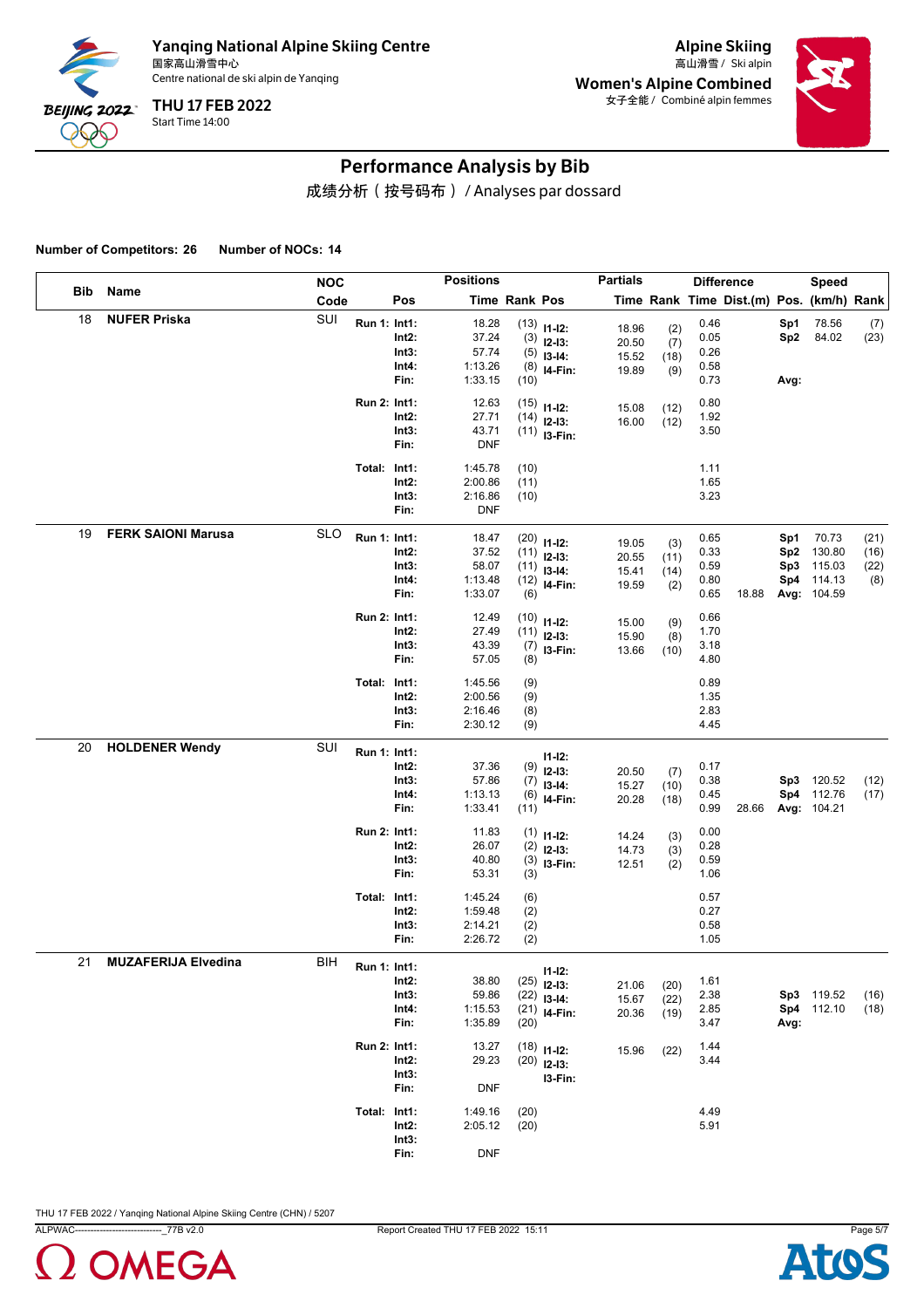

Alpine Skiing Women's Alpine Combined 女子全能 / Combiné alpin femmes



## Performance Analysis by Bib

成绩分析(按号码布) / Analyses par dossard

**Number of Competitors: 26 Number of NOCs: 14**

|     |                      | <b>NOC</b> |              |                                    | <b>Positions</b>                                |                              |                                                                   | <b>Partials</b>                  |                              | <b>Difference</b>                    |                                          |                                  | Speed                                              |                              |
|-----|----------------------|------------|--------------|------------------------------------|-------------------------------------------------|------------------------------|-------------------------------------------------------------------|----------------------------------|------------------------------|--------------------------------------|------------------------------------------|----------------------------------|----------------------------------------------------|------------------------------|
| Bib | Name                 | Code       |              | Pos                                |                                                 | Time Rank Pos                |                                                                   |                                  |                              |                                      | Time Rank Time Dist.(m) Pos. (km/h) Rank |                                  |                                                    |                              |
| 22  | PLESHKOVA Julia      | <b>ROC</b> | Run 1: Int1: | Int2:<br>Int3:<br>Int4:<br>Fin:    | 18.23<br>37.74<br>58.56<br>1:14.00<br>1:33.54   | (14)                         | $(10)$ 11-12:<br>$(18)$ 12-13:<br>$(17)$ 13-14:<br>$(17)$ 14-Fin: | 19.51<br>20.82<br>15.44<br>19.54 | (16)<br>(18)<br>(15)<br>(1)  | 0.41<br>0.55<br>1.08<br>1.32<br>1.12 | 32.38                                    | Sp1<br>Sp2<br>Sp3<br>Sp4         | 74.86<br>132.59<br>122.55<br>113.44<br>Avg: 104.07 | (11)<br>(12)<br>(6)<br>(14)  |
|     |                      |            | Run 2: Int1: | Int2:<br>Int3:<br>Fin:             | 12.65<br>28.10<br>44.02<br>57.16                | (11)                         | $(16)$ 11-12:<br>$(15)$ 12-13:<br>$(12)$ 13-Fin:                  | 15.45<br>15.92<br>13.14          | (18)<br>(9)<br>(5)           | 0.82<br>2.31<br>3.81<br>4.91         |                                          |                                  |                                                    |                              |
|     |                      |            | Total: Int1: | Int2:<br>Int3:<br>Fin:             | 1:46.19<br>2:01.64<br>2:17.56<br>2:30.70        | (12)<br>(13)<br>(11)<br>(10) |                                                                   |                                  |                              | 1.52<br>2.43<br>3.93<br>5.03         |                                          |                                  |                                                    |                              |
| 23  | <b>MORENO Cande</b>  | <b>AND</b> | Run 1: Int1: | $Int2$ :<br>Int3:<br>Int4:<br>Fin: | 18.29<br>37.62<br>58.37<br>1:13.88<br>1:34.05   | (16)                         | $(15)$ 11-12:<br>$(13)$ 12-13:<br>$(15)$ 13-14:<br>$(16)$ 14-Fin: | 19.33<br>20.75<br>15.51<br>20.17 | (13)<br>(16)<br>(17)<br>(16) | 0.47<br>0.43<br>0.89<br>1.20<br>1.63 | 46.86                                    | Sp1<br>Sp2<br>Sp3<br>Sp4         | 75.90<br>132.86<br>119.98<br>112.97<br>Avg: 103.50 | (10)<br>(10)<br>(14)<br>(16) |
|     |                      |            | Run 2: Int1: | Int2:<br>Int3:<br>Fin:             | 12.86<br>28.63<br>45.00<br>1:00.29              | (14)                         | $(17)$ 11-12:<br>$(18)$ 12-13:<br>$(14)$ 13-Fin:                  | 15.77<br>16.37<br>15.29          | (20)<br>(14)<br>(14)         | 1.03<br>2.84<br>4.79<br>8.04         |                                          |                                  |                                                    |                              |
|     |                      |            | Total: Int1: | Int2:<br>Int3:<br>Fin:             | 1:46.91<br>2:02.68<br>2:19.05<br>2:34.34        | (14)<br>(16)<br>(12)<br>(12) |                                                                   |                                  |                              | 2.24<br>3.47<br>5.42<br>8.67         |                                          |                                  |                                                    |                              |
| 24  | <b>KONG Fanying</b>  | <b>CHN</b> | Run 1: Int1: | Int2:<br>Int3:<br>Int4:<br>Fin:    | 19.50<br>41.00<br>1:03.86<br>1:20.55<br>1:41.95 | (24)                         | $(24)$ 11-12:<br>$(26)$ 12-13:<br>$(25)$ 13-14:<br>$(24)$ 14-Fin: | 21.50<br>22.86<br>16.69<br>21.40 | (24)<br>(25)<br>(24)<br>(24) | 1.68<br>3.81<br>6.38<br>7.87         | 9.53 252.76                              | Sp1<br>Sp2<br>Sp3<br>Sp4<br>Avg: | 71.22<br>122.94<br>108.57<br>105.92<br>95.48       | (19)<br>(22)<br>(23)<br>(22) |
|     |                      |            | Run 2: Int1: | Int2:<br>Int3:<br>Fin:             | 14.20<br>31.51<br>50.04<br>1:05.73              | (15)                         | $(21)$ 11-12:<br>$(22)$ 12-13:<br>$(16)$ 13-Fin:                  | 17.31<br>18.53<br>15.69          | (23)<br>(17)<br>(15)         | 2.37<br>5.72<br>9.83<br>13.48        |                                          |                                  |                                                    |                              |
|     |                      |            | Total: Int1: | Int2:<br>Int3:<br>Fin:             | 1:56.15<br>2:13.46<br>2:31.99<br>2:47.68        | (22)<br>(23)<br>(17)<br>(15) |                                                                   |                                  |                              | 11.48<br>14.25<br>18.36<br>22.01     |                                          |                                  |                                                    |                              |
| 25  | <b>MANGAN Tricia</b> | <b>USA</b> | Run 1: Int1: | Int2:<br>Int3:<br>Int4:<br>Fin:    | 18.45<br>38.38<br>59.75<br>1:15.20<br>1:35.89   | (20)                         | $(19)$ 11-12:<br>$(21)$ 12-13:<br>$(20)$ 13-14:<br>$(19)$ 14-Fin: | 19.93<br>21.37<br>15.45<br>20.69 | (19)<br>(22)<br>(16)<br>(21) | 0.63<br>1.19<br>2.27<br>2.52<br>3.47 |                                          |                                  | 97.85 Avg: 101.52                                  |                              |
|     |                      |            | Run 2: Int1: | Int2:<br>Int3:<br>Fin:             | 12.54<br>27.63<br>43.47<br>57.05                | (8)                          | $(13)$ 11-12:<br>$(13)$ 12-13:<br>$(9)$ 13-Fin:                   | 15.09<br>15.84<br>13.58          | (14)<br>(7)<br>(9)           | 0.71<br>1.84<br>3.26<br>4.80         |                                          |                                  |                                                    |                              |
|     |                      |            | Total: Int1: | $Int2$ :<br>Int3:<br>Fin:          | 1:48.43<br>2:03.52<br>2:19.36<br>2:32.94        | (19)<br>(18)<br>(13)<br>(11) |                                                                   |                                  |                              | 3.76<br>4.31<br>5.73<br>7.27         |                                          |                                  |                                                    |                              |



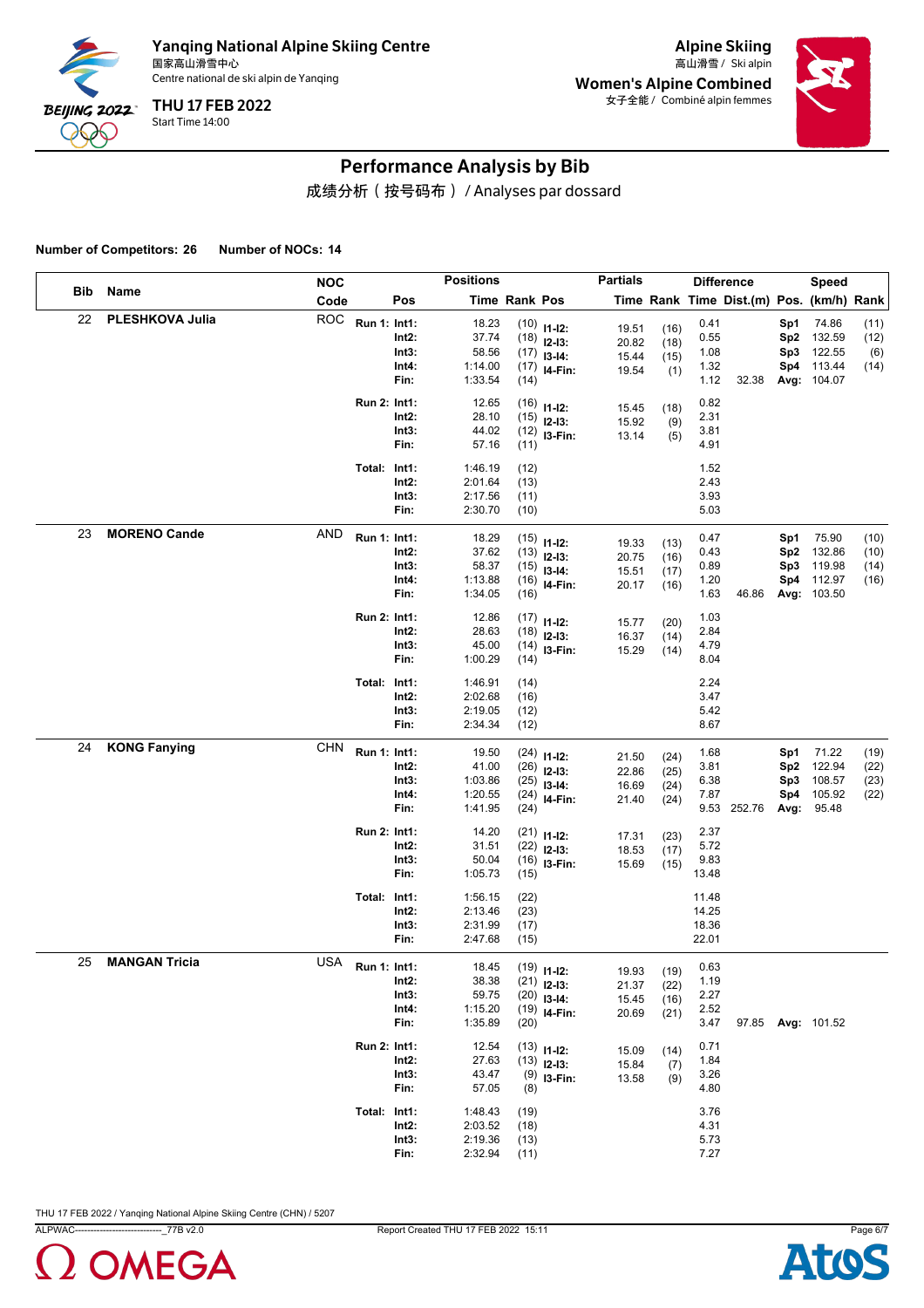

Alpine Skiing Women's Alpine Combined 女子全能 / Combiné alpin femmes



#### Performance Analysis by Bib

成绩分析(按号码布) / Analyses par dossard

**Number of Competitors: 26 Number of NOCs: 14**

|     |                    | <b>NOC</b> |                                                                                                 | <b>Positions</b>                                                           |                                      |                                                                                                                              | <b>Partials</b>                                             |                                                      |                                                              | <b>Difference</b>                        |                                      | Speed                                              |                              |
|-----|--------------------|------------|-------------------------------------------------------------------------------------------------|----------------------------------------------------------------------------|--------------------------------------|------------------------------------------------------------------------------------------------------------------------------|-------------------------------------------------------------|------------------------------------------------------|--------------------------------------------------------------|------------------------------------------|--------------------------------------|----------------------------------------------------|------------------------------|
| Bib | Name               | Code       | Pos                                                                                             |                                                                            | <b>Time Rank Pos</b>                 |                                                                                                                              |                                                             |                                                      |                                                              | Time Rank Time Dist.(m) Pos. (km/h) Rank |                                      |                                                    |                              |
| 26  | <b>NOVA Tereza</b> | CZE        | <b>Run 1: Int1:</b><br>Int2:<br>Int3:<br>Int4:<br>Fin:<br><b>Run 2: Int1:</b><br>Int2:<br>Int3: | 18.81<br>38.78<br>1:00.44<br>1:16.06<br>1:37.07<br>12.50<br>28.11<br>44.61 | (23)                                 | $(23)$ 11-12:<br>$(24)$ 12-13:<br>$(24)$ 13-14:<br>$(23)$ <b>I4-Fin:</b><br>$(12)$ 11-12:<br>$(16)$ 12-13:<br>$(13)$ 13-Fin: | 19.97<br>21.66<br>15.62<br>21.01<br>15.61<br>16.50<br>13.78 | (20)<br>(24)<br>(20)<br>(23)<br>(19)<br>(15)<br>(12) | 0.99<br>1.59<br>2.96<br>3.38<br>4.65<br>0.67<br>2.32<br>4.40 | 129.53                                   | Sp1<br>Sp <sub>2</sub><br>Sp3<br>Sp4 | 73.34<br>129.94<br>117.56<br>111.16<br>Avg: 100.28 | (14)<br>(18)<br>(20)<br>(20) |
|     |                    |            | Fin:<br>Total: Int1:<br>Int2:<br>Int3:<br>Fin:                                                  | 58.39<br>1:49.57<br>2:05.18<br>2:21.68<br>2:35.46                          | (12)<br>(21)<br>(21)<br>(15)<br>(14) |                                                                                                                              |                                                             |                                                      | 6.14<br>4.90<br>5.97<br>8.05<br>9.79                         |                                          |                                      |                                                    |                              |

| Intermediate Time Positions : | $Int. 1 = Inter1$<br>Int. $4 =$ Inter4 | Int. $2 =$ Inter2 | Int. $3 =$ Inter3 |
|-------------------------------|----------------------------------------|-------------------|-------------------|
| Speed Measurement Positions:  | $Sp 1 = Speed 1$<br>$Sp 4 = Speed 4$   | $Sp 2 = Speed 2$  | $Sp 3 = Speed 3$  |

| <b>Legend</b> |              |          |                    |              |                                |     |        |
|---------------|--------------|----------|--------------------|--------------|--------------------------------|-----|--------|
| Avg           | werage       | Dist.(m) | Distance in metres | <b>DNF</b>   | Not Finish                     | Fin | Finish |
| $ $ Int       | Intermediate | lx       | ntermediate x      | Pos.<br>$ -$ | Intermediate or speed position |     |        |
| $ $ Sp        | Speed trap   |          |                    |              |                                |     |        |

THU 17 FEB 2022 / Yanqing National Alpine Skiing Centre (CHN) / 5207

ALPWAC----------------------------\_77B v2.0 Report Created THU 17 FEB 2022 15:11 Page 7/7



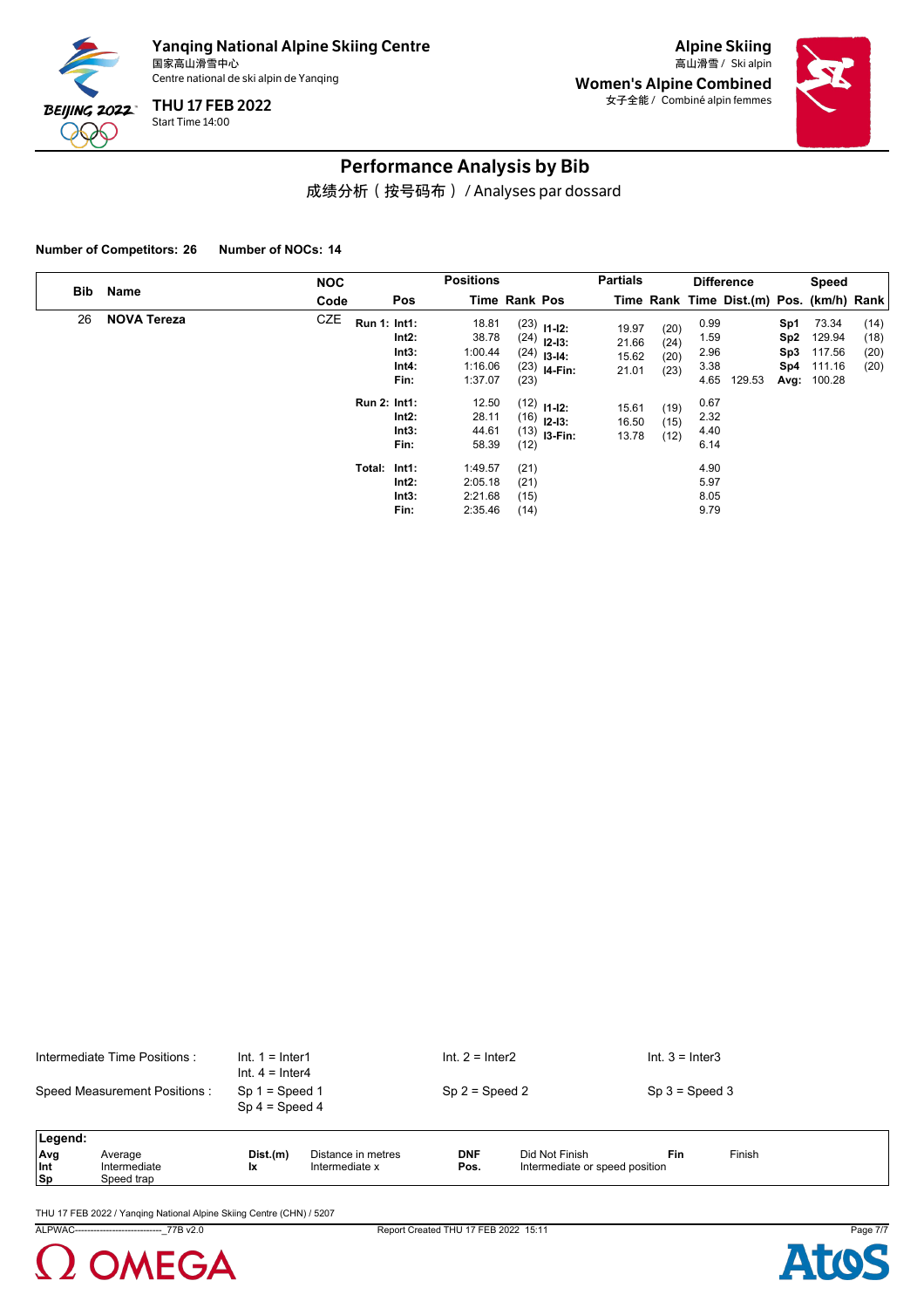



#### FIS WCSL List 国际雪联世界杯出发顺序(排名)名单 / Liste FIS WCSL As of THU 17 FEB 2022

**Number of Competitors: 14, Number of NOCs: 10** 17 FEB 2022 Beijing (CHN) **Rank FIS Code Name NOC Code Base - X + Y = WCSL-AC** 516284 **GISIN Michelle** SUI 100 60 60 100 **100** 516280 **HOLDENER Wendy** SUI 80 - - 80 **80** 297601 **BRIGNONE Federica** ITA 60 - - 60 **60** 155763 **LEDECKA Ester** CZE 50 32 32 50 **50** 56253 **HUBER Katharina** AUT 45 20 20 45 **45** 56198 **SCHEYER Christine** AUT 40 - - 40 **40** 56087 **SIEBENHOFER Ramona** AUT 36 45 45 36 **36** 197641 **GAUCHE Laura** FRA 32 36 36 32 **32** 565320 **FERK Marusa** SLO 29 26 26 29 **29** 485941 **PLESHKOVA Julia** ROC 26 - - 26 **26** 6535765 **MANGAN Tricia** USA 24 - - 24 **24** 25210 **MORENO Cande** AND 22 - - 22 **22** 45331 **SMALL Greta** AUS 20 16 16 20 **20** 155848 **NOVA Tereza** CZE 18 - - 18 **18 Number of competitors per NOC in the top 60** AND: 1 AUS: 1 AUT: 3 CZE: 2 FRA: 1 ITA: 1 ROC: 1 SLO: 1 SUI: 2 USA: 1

**Legend: -** No points **Base** Last season FIS World Cup Start List points **WCSL-AC** FIS World Cup Start List points for Alpine Combined **X** (Base/number of planned races in the current season) \*(number of completed races in the current season) **FIS World Cup points won in the current season** 



ALPWAC----------------------------\_26A v2.0 Report Created THU 17 FEB 2022 15:17 Page 1/1

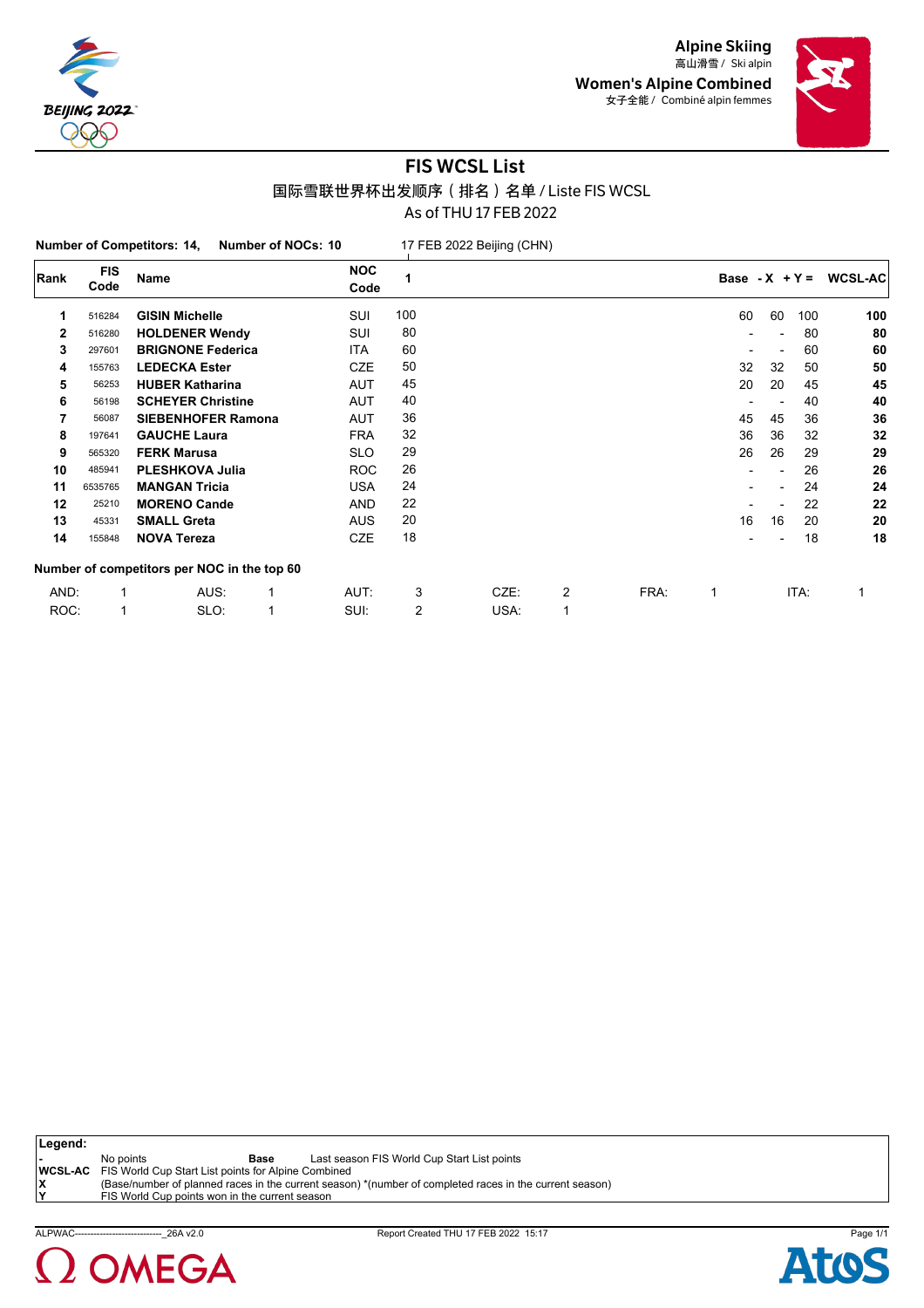

> Women 女子 / Femmes



## Overall FIS WCSL List

国际雪联世界杯出发顺序总名单 / Liste FIS WCSL - classement général

**Number of Competitors: 162, Number of NOCs: 24**

| Rank | <b>FIS</b> | Name                                          | <b>NOC</b> | <b>WCSL</b> | Diff. | DH                              | SL                       | GS                       | SG                       |                              | AC     | <b>PAR</b>               |
|------|------------|-----------------------------------------------|------------|-------------|-------|---------------------------------|--------------------------|--------------------------|--------------------------|------------------------------|--------|--------------------------|
|      | Code       |                                               | Code       |             |       | 7 races                         | 8 races                  | 7 races                  | 8 races                  |                              | 1 race | 1 race                   |
| 1    | 705423     | <b>VLHOVA Petra</b>                           | <b>SVK</b> | 1468        |       | 54 (29)                         | 906<br>(1)               | 458<br>(4)               | 50 (34)                  |                              |        |                          |
| 2    | 6535237    | <b>SHIFFRIN Mikaela</b>                       | <b>USA</b> | 1360        | 108   | 5(49)                           | 583<br>(2)               | (2)<br>511               | (9)<br>261               |                              |        |                          |
| 3    | 297601     | <b>BRIGNONE Federica</b>                      | ITA        | 1167        | 301   | 164 (14)                        | 32 (35)                  | 328<br>(6)               | 583<br>(1)               | 60                           | (3)    |                          |
| 4    | 298323     | GOGGIA Sofia                                  | ITA        | 1061        | 407   | 624<br>(1)                      | $\overline{\phantom{a}}$ | 88<br>(27)               | (5)<br>349               | $\overline{\phantom{a}}$     |        |                          |
| 5    | 516138     | <b>GUT-BEHRAMI Lara</b>                       | SUI        | 1052        | 416   | 284<br>(8)                      | $\overline{a}$           | 301<br>(7)               | (2)<br>451               | $\overline{\phantom{a}}$     |        | 16 (15)                  |
| 6    | 516284     | <b>GISIN Michelle</b>                         | SUI        | 1022        | 446   | 122 (20)                        | 325<br>(6)               | 283<br>(8)               | 192 (12)                 | 100                          |        |                          |
| 7    | 516319     | <b>SUTER Corinne</b>                          | SUI        | 931         | 537   | 584                             |                          | 23 (38)                  | 324<br>(6)               |                              | (1)    | $\overline{\phantom{a}}$ |
| 8    | 506399     | <b>HECTOR Sara</b>                            | <b>SWE</b> | 870         | 598   | (2)<br>$\overline{\phantom{a}}$ | (9)<br>204               | 621<br>(1)               |                          | $\overline{\phantom{a}}$     |        | 45                       |
| 9    | 56087      | <b>SIEBENHOFER Ramona</b>                     | AUT        | 744         | 724   | 372<br>(3)                      | $\overline{\phantom{a}}$ | 195 (13)                 | 141 (17)                 | 36                           |        | (5)                      |
| 10   | 516280     |                                               | SUI        | 720         | 748   | 6(48)                           | 474                      |                          |                          |                              | (7)    | $\overline{a}$           |
| 11   | 297910     | <b>HOLDENER Wendy</b><br><b>CURTONI Elena</b> | ITA        | 695         | 773   | 225                             | (4)                      | 99 (22)<br>43 (33)       | (29)<br>61<br>427<br>(3) | 80                           | (2)    | $\overline{\phantom{a}}$ |
| 12   | 56388      | <b>LIENSBERGER Katharina</b>                  | AUT        | 682         | 786   | (9)<br>$\overline{a}$           | 510                      |                          | ٠                        |                              |        |                          |
| 13   | 425929     |                                               |            |             |       |                                 | (3)                      | 157 (14)                 |                          | $\blacksquare$               |        | 15 (16)                  |
| 14   | 299276     | <b>MOWINCKEL Ragnhild</b>                     | <b>NOR</b> | 649         | 819   | 152 (17)                        | $\overline{a}$           | 226 (10)                 | 271<br>(8)               |                              |        |                          |
|      |            | <b>BASSINO Marta</b>                          | ITA        | 645         | 823   | 22 (41)                         | 3(61)                    | 366<br>(5)               | 204 (11)                 |                              |        | 50<br>(4)                |
| 15   | 196928     | <b>WORLEY Tessa</b>                           | <b>FRA</b> | 607         | 861   | ÷,                              | $\overline{a}$           | 495<br>(3)               | 112(21)                  | $\overline{\phantom{a}}$     |        | $\overline{a}$           |
| 16   | 56125      | <b>PUCHNER Mirjam</b>                         | AUT        | 580         | 888   | 304<br>(7)                      | $\blacksquare$           | $\overline{\phantom{a}}$ | 276<br>(7)               |                              |        |                          |
| 17   | 56088      | <b>TIPPLER Tamara</b>                         | AUT        | 516         | 952   | 145 (18)                        |                          |                          | 371<br>(4)               |                              |        |                          |
| 18   | 206668     | <b>WEIDLE Kira</b>                            | GER        | 480         | 988   | 371<br>(4)                      | $\overline{a}$           | $\overline{\phantom{a}}$ | 109<br>(22)              |                              |        | $\overline{a}$           |
| 19   | 206355     | <b>DUERR Lena</b>                             | <b>GER</b> | 449         | 1019  | $\overline{\phantom{a}}$        | 413<br>(5)               | $\overline{\phantom{a}}$ |                          | $\blacksquare$               |        | 36<br>(7)                |
| 20   | 6535455    | <b>JOHNSON Breezy</b>                         | USA        | 441         | 1027  | (5)<br>348                      |                          | $\overline{\phantom{a}}$ | 93 (24)                  |                              |        |                          |
| 21   | 155763     | <b>LEDECKA Ester</b>                          | <b>CZE</b> | 436         | 1032  | 200 (12)                        |                          | 3(59)                    | 183 (13)                 | 50                           | (4)    |                          |
| 22   | 56128      | <b>HUETTER Cornelia</b>                       | <b>AUT</b> | 421         | 1047  | 209 (11)                        | $\overline{\phantom{a}}$ |                          | 212 (10)                 | $\overline{\phantom{a}}$     |        |                          |
| 23   | 56315      | <b>TRUPPE Katharina</b>                       | AUT        | 396         | 1072  | $\overline{\phantom{a}}$        | 185 (10)                 | 200 (12)                 |                          |                              |        | 11 (20)                  |
| 24   | 565401     | <b>BUCIK Ana</b>                              | <b>SLO</b> | 381         | 1087  | $\overline{a}$                  | 246<br>(8)               | 135 (16)                 |                          |                              |        |                          |
| 25   | 516248     | <b>FLURY Jasmine</b>                          | SUI        | 377         | 1091  | 216 (10)                        | $\overline{a}$           |                          | 161 (16)                 |                              |        |                          |
| 26   | 299630     | <b>DELAGO Nadia</b>                           | ITA        | 329         | 1139  | 311<br>(6)                      |                          |                          | 18<br>(46)               |                              |        |                          |
| 27   | 105269     | <b>GAGNON Marie-Michele</b>                   | CAN        | 319         | 1149  | 197 (13)                        |                          |                          | 122<br>(20)              |                              |        |                          |
| 28   | 565463     | <b>SLOKAR Andreja</b>                         | <b>SLO</b> | 318         | 1150  | $\overline{\phantom{a}}$        | 172 (11)                 | 46 (31)                  | L,                       |                              |        | 100<br>(1)               |
| 29   | 197497     | <b>MIRADOLI Romane</b>                        | <b>FRA</b> | 294         | 1174  | 118 (22)                        |                          | 6(52)                    | 170 (15)                 |                              |        | $\overline{a}$           |
| 30   | 415232     | <b>ROBINSON Alice</b>                         | NZL        | 282         | 1186  | $\overline{\phantom{a}}$        | $\overline{\phantom{0}}$ | 142 (15)                 | 140 (18)                 | $\overline{\phantom{a}}$     |        |                          |
| 31   | 56256      | <b>RAEDLER Ariane</b>                         | AUT        | 279         | 1189  | 104 (25)                        | $\overline{\phantom{a}}$ |                          | 175 (14)                 | $\blacksquare$               |        |                          |
| 32   | 516562     | <b>RAST Camille</b>                           | SUI        | 273         | 1195  |                                 | 167 (12)                 | 100 (21)                 |                          |                              |        | 6<br>(25)                |
| 33   | 56198      | <b>SCHEYER Christine</b>                      | AUT        | 270         | 1198  | 161 (16)                        | $\blacksquare$           | $\overline{a}$           | 69<br>(28)               | 40                           | (6)    |                          |
| 34   | 426193     | <b>STJERNESUND Th.</b>                        | <b>NOR</b> | 266         | 1202  | ÷,                              | 80 (25)                  | 106 (20)                 | $\overline{\phantom{a}}$ | $\overline{\phantom{a}}$     |        | 80<br>(2)                |
| 34   | 539909     | <b>MOLTZAN Paula</b>                          | <b>USA</b> | 266         | 1202  |                                 | 167 (12)                 | 99 (22)                  |                          |                              |        |                          |
| 36   | 435334     | <b>GASIENICA-DANIEL M</b>                     | POL        | 263         | 1205  | $\blacksquare$                  | $\overline{\phantom{0}}$ | 230<br>(9)               | 9<br>(51)                | $\overline{\phantom{a}}$     |        | 24 (11)                  |
| 37   | 506146     | <b>SWENN LARSSON Anna</b>                     | <b>SWE</b> | 256         | 1212  | $\overline{a}$                  | 256<br>(7)               |                          |                          |                              |        |                          |
| 37   | 516185     | <b>HAEHLEN Joana</b>                          | SUI        | 256         | 1212  | 127 (19)                        |                          |                          | 129 (19)                 |                              |        |                          |
| 39   | 565471     | <b>HROVAT Meta</b>                            | <b>SLO</b> | 239         | 1229  | $\overline{a}$                  | 23 (40)                  | 216 (11)                 |                          | $\overline{\phantom{a}}$     |        |                          |
| 40   | 56253      | <b>HUBER Katharina</b>                        | AUT        | 236         | 1232  | ÷,                              | 153 (16)                 | 38 (34)                  |                          | 45                           | (5)    |                          |
| 40   | 426100     | <b>HOLTMANN Mina Fuerst</b>                   | <b>NOR</b> | 236         | 1232  |                                 | 108 (21)                 | 128 (17)                 |                          | $\overline{a}$               |        |                          |
| 42   | 197641     | <b>GAUCHE Laura</b>                           | <b>FRA</b> | 216         | 1252  | 84 (27)                         | $\overline{\phantom{a}}$ | $\overline{\phantom{a}}$ | 100 (23)                 | 32                           | (8)    | $\overline{\phantom{a}}$ |
| 43   | 426043     | <b>TVIBERG Maria Therese</b>                  | <b>NOR</b> | 214         | 1254  | $\overline{\phantom{a}}$        | 97 (23)                  | 110 (19)                 | $\overline{\phantom{a}}$ | $\overline{\phantom{a}}$     |        | 7(24)                    |
| 44   | 516219     | <b>NUFER Priska</b>                           | SUI        | 178         | 1290  | 115 (23)                        | $\overline{\phantom{a}}$ | 6(52)                    | 57 (32)                  |                              |        |                          |
| 45   | 299466     | <b>DELAGO Nicol</b>                           | ITA        | 175         | 1293  | 121(21)                         | $\overline{\phantom{a}}$ | $\blacksquare$           | 54 (33)                  | $\overline{a}$               |        |                          |
| 46   | 565360     | <b>STUHEC IIka</b>                            | <b>SLO</b> | 167         | 1301  | 164 (14)                        | $\centerdot$             | $\overline{\phantom{a}}$ | 3(57)                    | $\overline{\phantom{a}}$     |        | $\overline{\phantom{a}}$ |
| 47   | 155728     | <b>DUBOVSKA Martina</b>                       | CZE        | 166         | 1302  | $\overline{\phantom{a}}$        | 166 (14)                 |                          | -                        |                              |        | $\overline{\phantom{a}}$ |
| 48   | 56367      | <b>GALLHUBER Katharina</b>                    | AUT        | 159         | 1309  | $\overline{\phantom{a}}$        | 156 (15)                 | $\overline{\phantom{a}}$ | $\overline{\phantom{0}}$ | $\blacksquare$               |        | 3(28)                    |
| 49   | 56311      | <b>REISINGER Elisabeth</b>                    | AUT        | 154         | 1314  | 112 (24)                        | $\overline{\phantom{a}}$ | $\overline{a}$           | 42 (39)                  | $\overline{\phantom{a}}$     |        | $\overline{\phantom{a}}$ |
| 50   | 385096     | <b>POPOVIC Leona</b>                          | <b>CRO</b> | 153         | 1315  | $\overline{\phantom{a}}$        | 153 (16)                 |                          | $\overline{\phantom{0}}$ |                              |        |                          |
| 51   | 107427     | <b>ST-GERMAIN Laurence</b>                    | CAN        | 149         | 1319  | $\overline{\phantom{a}}$        | 149 (18)                 | $\overline{\phantom{a}}$ | $\overline{\phantom{0}}$ | $\overline{\phantom{a}}$     |        | -                        |
| 52   | 56417      | <b>FEST Nadine</b>                            | AUT        | 147         | 1321  | 54 (29)                         | $\overline{\phantom{a}}$ | $\blacksquare$           | 93 (24)                  | $\overline{\phantom{a}}$     |        | $\overline{\phantom{a}}$ |
| 53   | 56333      | <b>MAIR Chiara</b>                            | <b>AUT</b> | 143         | 1325  | $\overline{\phantom{a}}$        | 135 (19)                 |                          | $\overline{a}$           |                              |        | 8<br>(23)                |
| 54   | 297702     | <b>MARSAGLIA Francesca</b>                    | ITA        | 136         | 1332  | 47 (33)                         | $\overline{\phantom{a}}$ | $\overline{a}$           | 89 (26)                  | $\overline{a}$               |        |                          |
| 54   | 56174      | <b>HAASER Ricarda</b>                         | AUT        | 136         | 1332  | 16 (43)                         | $\overline{\phantom{a}}$ | 85 (28)                  | 35 (41)                  |                              |        | $\overline{\phantom{a}}$ |
| 56   | 107613     | <b>GRENIER Valerie</b>                        | CAN        | 127         | 1341  | ÷,                              | $\overline{\phantom{0}}$ | 127 (18)                 | $\overline{\phantom{m}}$ |                              |        |                          |
| 57   | 56217      | <b>BRUNNER Stephanie</b>                      | AUT        | 126         | 1342  | $\overline{\phantom{a}}$        | $\overline{\phantom{a}}$ | 97 (25)                  | $\overline{\phantom{a}}$ | $\qquad \qquad \blacksquare$ |        | 29 (9)                   |



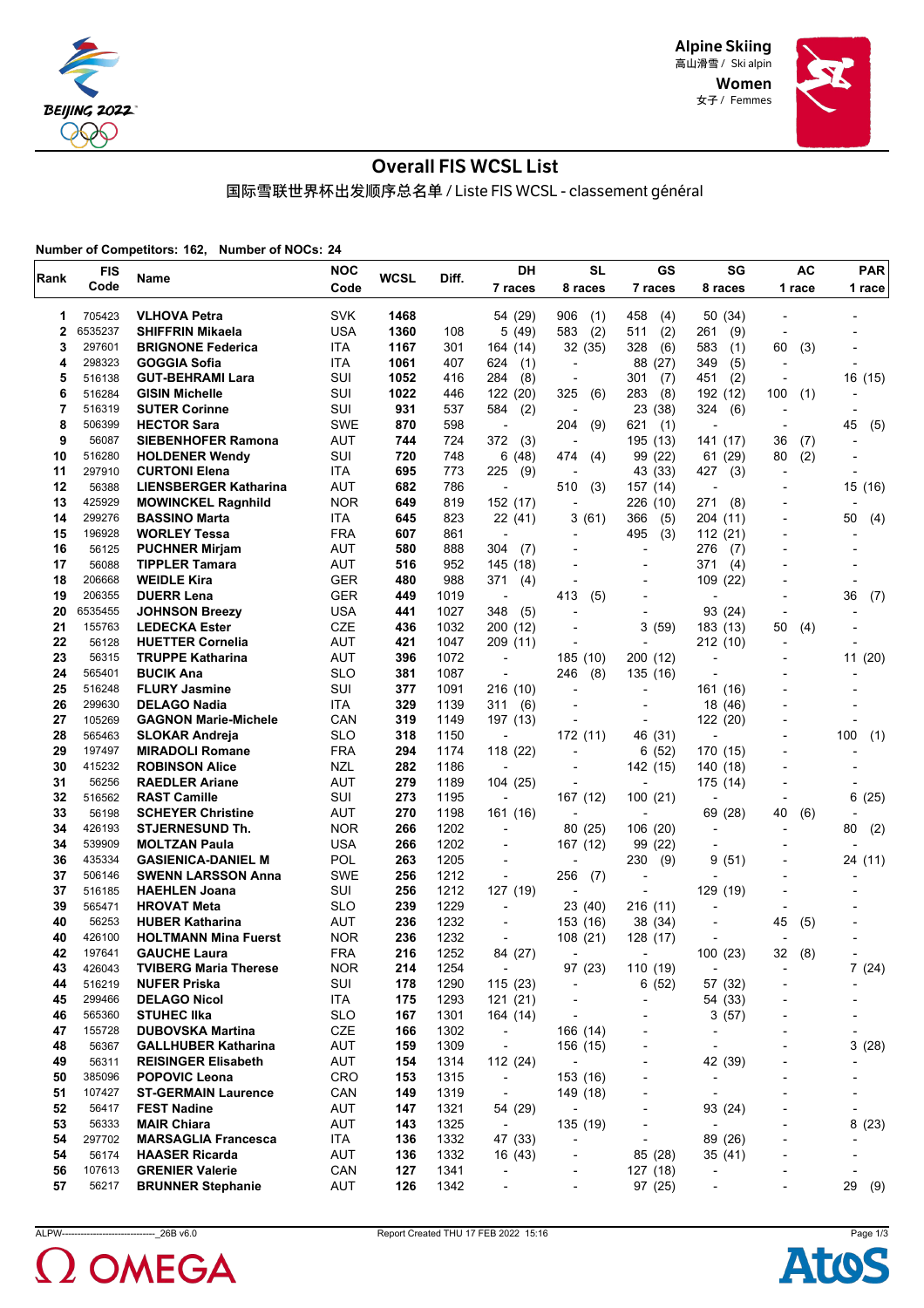

Women 女子 / Femmes



## Overall FIS WCSL List

国际雪联世界杯出发顺序总名单 / Liste FIS WCSL - classement général

**Number of Competitors: 162, Number of NOCs: 24**

|            | <b>FIS</b>        |                                               | <b>NOC</b>               | <b>WCSL</b> |              | DH                           | <b>SL</b>                | GS                       | SG                       | <b>AC</b>                | <b>PAR</b> |
|------------|-------------------|-----------------------------------------------|--------------------------|-------------|--------------|------------------------------|--------------------------|--------------------------|--------------------------|--------------------------|------------|
| Rank       | Code              | Name                                          | Code                     |             | Diff.        | 7 races                      | 8 races                  | 7 races                  | 8 races                  | 1 race                   | 1 race     |
|            |                   |                                               |                          |             |              |                              |                          |                          |                          |                          |            |
| 57         | 6535773           | <b>O BRIEN Nina</b>                           | <b>USA</b>               | 126         | 1342         | $\overline{\phantom{a}}$     | 27 (38)                  | 98 (24)                  |                          |                          | 1(30)      |
| 57         | 56177             | <b>VENIER Stephanie</b>                       | <b>AUT</b>               | 126         | 1342         | 90 (26)                      |                          | $\blacksquare$           | 36 (40)                  |                          |            |
| 60         | 426187            | <b>LYSDAHL Kristin</b>                        | <b>NOR</b>               | 125         | 1343         | $\overline{\phantom{a}}$     | 59 (29)                  | 6(52)                    | $\overline{\phantom{a}}$ | $\overline{a}$           | 60<br>(3)  |
| 60         | 107798            | <b>NULLMEYER Ali</b>                          | CAN                      | 125         | 1343         | $\overline{\phantom{a}}$     | 125 (20)                 | $\overline{a}$           |                          | $\overline{\phantom{a}}$ |            |
| 62         | 197124            | <b>FRASSE SOMBET Coralie</b>                  | <b>FRA</b>               | 122         | 1346         | $\blacksquare$               |                          | 96 (26)                  |                          |                          | 26 (10)    |
| 63         | 55970             | <b>SCHMIDHOFER Nicole</b>                     | <b>AUT</b>               | 107         | 1361         | 46 (34)                      |                          | ٠                        | 61 (29)                  |                          |            |
| 64         | 106961            | <b>MIELZYNSKI Erin</b>                        | CAN                      | 103         | 1365         | $\overline{\phantom{a}}$     | 103 (22)                 | ٠                        |                          |                          |            |
| 65         | 516394            | <b>SUTER Jasmina</b>                          | SUI                      | 102         | 1366         | 38 (36)                      |                          | $\overline{\phantom{a}}$ | 60 (31)                  |                          | 4(27)      |
| 66         | 426257            | <b>LIE Kajsa Vickhoff</b>                     | <b>NOR</b>               | 99          | 1369         | 54 (29)                      |                          | $\overline{a}$           | 45 (36)                  | $\overline{\phantom{a}}$ |            |
| 67         | 485941            | <b>PLESHKOVA Julia</b>                        | <b>RUS</b>               | 97          | 1371         | 25 (40)                      |                          | ÷                        | 46 (35)                  | 26 (10)                  |            |
| 68         | 565373            | <b>ROBNIK Tina</b>                            | <b>SLO</b>               | 94          | 1374         | $\overline{a}$               |                          | 62 (30)                  | $\overline{\phantom{a}}$ | $\overline{\phantom{a}}$ | 32<br>(8)  |
| 68         | 196806            | <b>NOENS Nastasia</b>                         | <b>FRA</b>               | 94          | 1374         | $\overline{\phantom{a}}$     | 94 (24)                  | ٠                        |                          |                          |            |
| 70         | 197383            | <b>GAUTHIER Tiffany</b>                       | <b>FRA</b>               | 88          | 1380         | 15 (45)                      |                          | $\overline{a}$           | 73 (27)                  |                          |            |
| 71         | 516283            | <b>ELLENBERGER Andrea</b>                     | SUI                      | 86          | 1382         | $\overline{\phantom{a}}$     |                          | 64 (29)                  | $\overline{\phantom{a}}$ |                          | 22 (12)    |
| 72         | 299624            | <b>PIROVANO Laura</b>                         | ITA                      | 84          | 1384         | 73 (28)                      |                          | 1(66)                    | 10 (50)                  |                          |            |
| 73         | 516521            | <b>KOLLY Noemie</b>                           | SUI                      | 81          | 1387         | 38 (36)                      | $\blacksquare$           | $\overline{a}$           | 43 (37)                  |                          |            |
| 74         | 225518            | <b>GUEST Charlie</b>                          | <b>GBR</b>               | 71          | 1397         | $\overline{\phantom{a}}$     | 71 (26)                  | $\overline{\phantom{a}}$ | $\overline{\phantom{a}}$ |                          |            |
| 75         | 516504            | <b>DANIOTH Aline</b>                          | SUI                      | 63          | 1405         | $\overline{\phantom{a}}$     | 63 (27)                  |                          |                          |                          |            |
| 75         | 56328             | <b>ORTLIEB Nina</b>                           | AUT                      | 63          | 1405         | 46 (34)                      |                          | $\overline{\phantom{0}}$ | 17 (48)                  |                          |            |
| 77         | 107747            | <b>SMART Amelia</b>                           | CAN                      | 62          | 1406         | $\blacksquare$               | 62 (28)                  | $\overline{\phantom{0}}$ |                          |                          |            |
| 77         | 565320            | <b>FERK Marusa</b>                            | <b>SLO</b>               | 62          | 1406         | 9 (46)                       | $\overline{\phantom{a}}$ | $\overline{a}$           | 24 (44)                  | 29<br>(9)                |            |
| 79         | 506583            | <b>SAEFVENBERG Charlotta</b>                  | <b>SWE</b>               | 59          | 1409         | $\overline{\phantom{a}}$     | 59 (29)                  | ÷                        |                          | $\overline{a}$           |            |
| 79         | 516268            | <b>WILD Simone</b>                            | SUI                      | 59          | 1409         | $\overline{\phantom{0}}$     |                          | 45 (32)                  |                          |                          | 14 (17)    |
| 81         | 507168            | <b>AICHER Emma</b>                            | <b>GER</b>               | 58          | 1410         | $\overline{\phantom{0}}$     | 46 (32)                  | $\overline{a}$           |                          |                          | 12 (19)    |
| 82         | 299383            | <b>MELESI Roberta</b>                         | ITA                      | 55          | 1413         | 2(56)                        |                          | 10(47)                   | 43 (37)                  |                          |            |
| 83         | 565491            | <b>DVORNIK Neja</b>                           | <b>SLO</b>               | 52          | 1416         | $\overline{\phantom{a}}$     | 41 (33)                  | 11 (45)                  |                          |                          |            |
| 83         | 56392             | <b>GRITSCH Franziska</b>                      | <b>AUT</b>               | 52          | 1416         | $\overline{\phantom{0}}$     | 28 (37)                  | 22 (39)                  |                          |                          | 2(29)      |
| 85         | 56373             | <b>MOERZINGER Elisa</b>                       | AUT                      | 50          | 1418         | $\overline{\phantom{a}}$     | $\overline{a}$           | 30 (37)                  |                          | $\overline{\phantom{a}}$ | 20 (13)    |
| 85         | 539536            | <b>WILES Jacqueline</b>                       | <b>USA</b>               | 50          | 1418         | 49 (32)                      |                          | $\blacksquare$           | (64)<br>1                |                          |            |
| 87         | 56344             | <b>SPORER Marie-Therese</b>                   | <b>AUT</b>               | 48          | 1420         | $\overline{\phantom{a}}$     | 48 (31)                  |                          |                          |                          |            |
| 88         | 197616            | <b>ALPHAND Estelle</b>                        | <b>SWE</b>               | 47          | 1421         | $\overline{\phantom{a}}$     | $\overline{\phantom{a}}$ | 35 (35)                  | 2(62)                    |                          | 10<br>(21) |
| 89         | 426324            | <b>MONSEN Marte</b>                           | <b>NOR</b>               | 40          | 1428         |                              |                          |                          |                          |                          | 40<br>(6)  |
| 89         | 197651            | <b>DIREZ Clara</b>                            | <b>FRA</b>               | 40          | 1428         | ٠                            |                          | 31 (36)                  |                          |                          | 9<br>(22)  |
| 91         | 56224             | <b>MAIER Sabrina</b>                          | AUT                      | 37          | 1431         | 28 (38)                      |                          | ٠                        | (51)<br>9                |                          |            |
| 92         | 299699            | <b>PETERLINI Martina</b>                      | ITA                      | 36          | 1432         | $\qquad \qquad \blacksquare$ | 36 (34)                  | ٠                        |                          |                          |            |
| 92         | 206497            | <b>FILSER Andrea</b>                          | <b>GER</b>               | 36          | 1432         | $\overline{\phantom{0}}$     | 18 (45)                  | (55)<br>5                |                          | $\overline{a}$           | 13 (18)    |
| 94         | 507109            | <b>ARONSSON ELFMAN Hanna</b>                  | <b>SWE</b>               | 30          | 1438         | $\overline{\phantom{a}}$     | 16 (46)                  | 14 (43)                  |                          |                          |            |
| 94         | 298694            | <b>PICHLER Karoline</b>                       | <b>ITA</b>               | 30          | 1438         | 3(53)                        |                          |                          | 27 (42)                  |                          |            |
| 94         | 355061            | <b>HILZINGER Jessica</b>                      | <b>GER</b>               | 30          | 1438         | $\overline{a}$               | 30 (36)                  |                          |                          |                          |            |
| 97         | 197956            | <b>CERUTTI Camille</b>                        | <b>FRA</b>               | 28          | 1440         | 3(53)                        |                          | ٠                        | 25 (43)                  |                          |            |
| 97<br>99   | 516407<br>6536213 | <b>KASPER Vanessa</b><br><b>CASHMAN Keely</b> | SUI<br><b>USA</b>        | 28<br>27    | 1440<br>1441 | $\blacksquare$               |                          | 10(47)                   | 18 (46)                  |                          | 18 (14)    |
|            |                   |                                               |                          |             |              | 9 (46)                       |                          | $\overline{a}$           |                          |                          |            |
| 99         | 6536392           | <b>HURT A J</b>                               | <b>USA</b>               | 27          | 1441         | $\overline{\phantom{a}}$     | $\overline{\phantom{a}}$ | 21(41)                   | (64)<br>1                |                          | 5(26)      |
| 101<br>101 | 185493<br>506701  | <b>POHJOLAINEN Rosa</b>                       | <b>FIN</b><br><b>SWE</b> | 26<br>26    | 1442<br>1442 | $\overline{\phantom{a}}$     | 26 (39)                  | ٠                        |                          |                          |            |
|            |                   | <b>HOERNBLAD Lisa</b>                         |                          |             |              | 26 (39)                      | $\overline{a}$           |                          |                          | ÷                        |            |
| 103        | 6535765           | <b>MANGAN Tricia</b>                          | <b>USA</b>               | 24          | 1444         | -                            |                          |                          |                          | 24 (11)                  |            |
| 104        | 25210             | <b>MORENO Cande</b><br><b>TILLEY Alex</b>     | <b>AND</b>               | 22          | 1446         | -                            |                          | ٠                        |                          | 22 (12)                  |            |
| 104        | 225525            |                                               | <b>GBR</b>               | 22          | 1446         | $\overline{a}$               | $\overline{\phantom{a}}$ | 22 (39)                  |                          |                          |            |
| 104        | 516426            | <b>STOFFEL Elena</b>                          | SUI                      | 22          | 1446         | -                            | 22 (41)                  | $\overline{\phantom{a}}$ |                          | ٠                        |            |
| 104        | 307493            | ANDO Asa                                      | <b>JPN</b>               | 22          | 1446         | -                            | 19 (43)                  | 3(59)                    |                          |                          |            |
| 108        | 516517            | <b>JENAL Stephanie</b>                        | SUI                      | 21          | 1447         | $\overline{\phantom{0}}$     | $\overline{\phantom{a}}$ | ٠                        | 21 (45)                  |                          |            |
| 108        | 425879            | <b>RIIS-JOHANNESSEN Kristina</b>              | <b>NOR</b>               | 21          | 1447         | $\overline{\phantom{a}}$     | 21 (42)                  | ٠                        |                          | $\overline{a}$           |            |
| 110        | 45331             | <b>SMALL Greta</b>                            | <b>AUS</b>               | 20          | 1448         | $\overline{\phantom{a}}$     |                          | -                        | $\overline{a}$           | 20 (13)                  |            |
| 110        | 6536396           | <b>WILKINSON Alix</b>                         | <b>USA</b>               | 20          | 1448         | 20 (42)                      |                          |                          |                          |                          |            |
| 112        | 6535791           | <b>WRIGHT Isabella</b>                        | <b>USA</b>               | 19          | 1449         | 16 (43)                      | $\overline{a}$           |                          | 3<br>(57)                |                          |            |
| 112        | 296509            | <b>CURTONI Irene</b>                          | ITA                      | 19          | 1449         | $\overline{\phantom{0}}$     | 19 (43)                  | -                        |                          |                          |            |
| 112        | 516528            | <b>MEILLARD Melanie</b>                       | SUI                      | 19          | 1449         | $\overline{\phantom{a}}$     | 12(50)                   | 7(50)                    |                          | -                        |            |



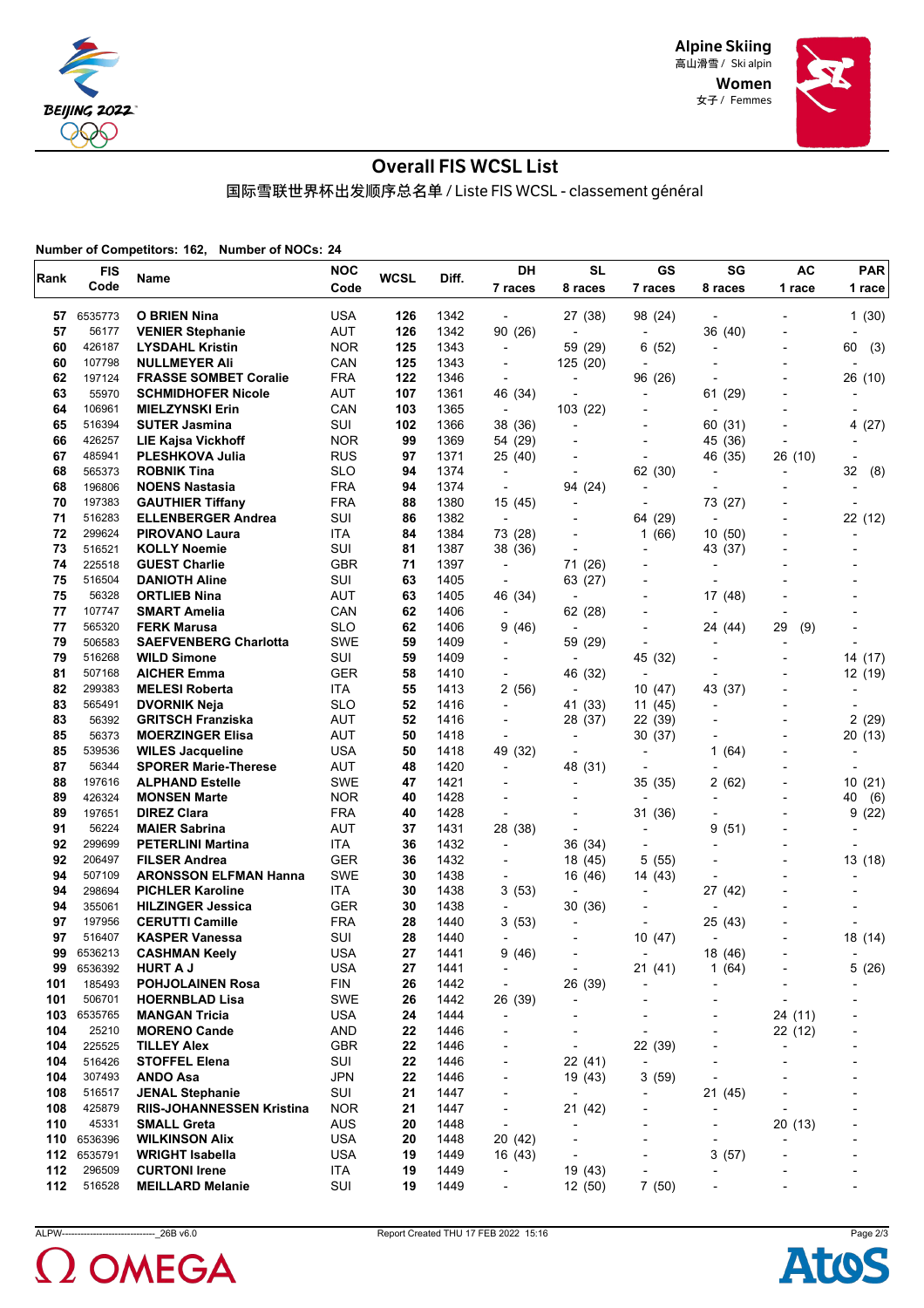

> Women 女子 / Femmes



#### Overall FIS WCSL List

国际雪联世界杯出发顺序总名单 / Liste FIS WCSL - classement général

**Number of Competitors: 162, Number of NOCs: 24**

| Rank | FIS     |                               | <b>NOC</b> | <b>WCSL</b>    | Diff. | DH                       | SL                       | GS                       | SG             | AC      | PAR    |
|------|---------|-------------------------------|------------|----------------|-------|--------------------------|--------------------------|--------------------------|----------------|---------|--------|
|      | Code    | Name                          | Code       |                |       | 7 races                  | 8 races                  | 7 races                  | 8 races        | 1 race  | 1 race |
| 115  | 155848  | <b>NOVA Tereza</b>            | CZE        | 18             | 1450  |                          |                          |                          |                | 18 (14) |        |
| 115  | 107583  | <b>REMME Roni</b>             | CAN        | 18             | 1450  | $\overline{a}$           | 14 (48)                  |                          | 4 (56)         |         |        |
| 117  | 715171  | <b>MUZAFERIJA Elvedina</b>    | BIH        | 17             | 1451  | 4 (50)                   | $\blacksquare$           |                          | 13 (49)        |         |        |
| 117  | 405138  | JELINKOVA Adriana             | <b>NED</b> | 17             | 1451  |                          | $\overline{a}$           | 17 (42)                  |                |         |        |
| 119  | 506867  | <b>FERMBAECK Elsa</b>         | <b>SWE</b> | 16             | 1452  |                          | 16 (46)                  | $\overline{\phantom{a}}$ |                |         |        |
| 120  | 506664  | <b>FJAELLSTROEM Magdalena</b> | <b>SWE</b> | 14             | 1454  |                          | 12(50)                   | 2(64)                    |                |         |        |
| 120  | 506341  | <b>WIKSTROEM Emelie</b>       | <b>SWE</b> | 14             | 1454  | $\overline{a}$           | 14 (48)                  |                          |                |         |        |
| 122  | 485802  | <b>TKACHENKO Ekaterina</b>    | <b>RUS</b> | 12             | 1456  |                          | ÷,                       | 12 (44)                  |                |         |        |
| 123  | 665009  | <b>SHKANOVA Maria</b>         | <b>BLR</b> | 11             | 1457  | $\overline{a}$           | 11 (52)                  | ÷,                       |                |         |        |
| 123  | 435432  | <b>LUCZAK Magdalena</b>       | <b>POL</b> | 11             | 1457  | $\overline{a}$           |                          | 11 (45)                  |                |         |        |
| 125  | 56268   | <b>HEIDER Michaela</b>        | AUT        | 10             | 1458  | 3(53)                    | $\overline{\phantom{0}}$ | $\overline{\phantom{a}}$ | 7<br>(53)      |         |        |
| 125  | 56241   | <b>SCHNEEBERGER Rosina</b>    | AUT        | 10             | 1458  | 4 (50)                   |                          | 1(66)                    | (54)<br>5      |         |        |
| 127  | 108461  | <b>RICHARDSON Britt</b>       | CAN        | 9              | 1459  | $\overline{\phantom{a}}$ | $\blacksquare$           | 9(49)                    | $\overline{a}$ |         |        |
| 127  | 299983  | <b>GULLI Anita</b>            | ITA        | 9              | 1459  | $\blacksquare$           | 9(53)                    |                          |                |         |        |
| 127  | 6535600 | <b>MERRYWEATHER Alice</b>     | <b>USA</b> | 9              | 1459  | 4 (50)                   | $\overline{\phantom{a}}$ | $\overline{a}$           | 5<br>(54)      |         |        |
| 130  | 516530  | <b>GOOD Nicole</b>            | <b>SUI</b> | 8              | 1460  | $\overline{a}$           | 8(54)                    |                          |                |         |        |
| 130  | 56416   | <b>SCHEIB Julia</b>           | AUT        | 8              | 1460  | $\overline{a}$           | $\overline{\phantom{a}}$ | 7(50)                    | 1<br>(64)      |         |        |
| 132  | 426303  | <b>NORBYE Kaja</b>            | <b>NOR</b> | $\overline{7}$ | 1461  |                          | 2(63)                    | 5 (55)                   |                |         |        |
| 132  | 6295165 | <b>ROSSETTI Marta</b>         | ITA        | 7              | 1461  | ÷,                       | 7(55)                    |                          | $\overline{a}$ |         |        |
| 134  | 6536171 | <b>HENSIEN Katie</b>          | <b>USA</b> | 6              | 1462  | L,                       | 6 (56)                   |                          |                |         |        |
| 135  | 385116  | <b>LJUTIC Zrinka</b>          | CRO        | 5              | 1463  | L,                       | 5 (57)                   |                          |                |         |        |
| 135  | 507046  | <b>BOSTROEM MUSSENER Moa</b>  | <b>SWE</b> | 5              | 1463  | L,                       | 5(57)                    |                          |                |         |        |
| 137  | 306977  | <b>MUKOGAWA Sakurako</b>      | <b>JPN</b> | 4              | 1464  | $\overline{a}$           | 4 (59)                   |                          |                |         |        |
| 137  | 516574  | <b>HAERRI Vivianne</b>        | SUI        | 4              | 1464  |                          |                          | 4 (57)                   |                |         |        |
| 137  | 197931  | <b>LACHEB Kenza</b>           | <b>FRA</b> | 4              | 1464  | $\overline{a}$           | 4 (59)                   |                          |                |         |        |
| 137  | 298723  | <b>MIDALI Roberta</b>         | ITA        | 4              | 1464  | $\overline{a}$           |                          | 4 (57)                   |                |         |        |
| 137  | 516344  | <b>KOPP Rahel</b>             | SUI        | 4              | 1464  | 1(58)                    | $\overline{\phantom{a}}$ |                          | 3<br>(57)      |         |        |
| 142  | 185430  | <b>HONKANEN Riikka</b>        | <b>FIN</b> | 3              | 1465  | $\overline{a}$           | 3(61)                    |                          | $\overline{a}$ |         |        |
| 142  | 206532  | <b>SCHMOTZ Marlene</b>        | <b>GER</b> | 3              | 1465  |                          |                          | 3 (59)                   |                |         |        |
| 142  | 198016  | <b>ESCANE Doriane</b>         | <b>FRA</b> | 3              | 1465  |                          |                          | 3 (59)                   |                |         |        |
| 142  | 108077  | <b>GRAY Cassidy</b>           | CAN        | 3              | 1465  | $\overline{\phantom{a}}$ |                          | 3(59)                    |                |         |        |
| 142  | 56509   | <b>GRILL Lisa</b>             | AUT        | 3              | 1465  | $\overline{\phantom{a}}$ | $\overline{a}$           |                          | 3<br>(57)      |         |        |
| 142  | 538685  | <b>McKENNIS DURAN Alice</b>   | <b>USA</b> | 3              | 1465  | 1(58)                    |                          |                          | (62)<br>2      |         |        |
| 142  | 197860  | <b>ROUX Tifany</b>            | <b>FRA</b> | 3              | 1465  | $\overline{a}$           | $\overline{\phantom{a}}$ | $\overline{a}$           | (57)<br>3      |         |        |
| 149  | 507011  | <b>LOEVBLOM Hilma</b>         | <b>SWE</b> | $\overline{2}$ | 1466  | $\overline{a}$           | $\blacksquare$           | 2 (64)                   |                |         |        |
| 149  | 56551   | <b>EGGER Magdalena</b>        | AUT        | 2              | 1466  | $\overline{a}$           | 2(63)                    | L,                       |                |         |        |
| 149  | 538573  | <b>ROSS Laurenne</b>          | <b>USA</b> | 2              | 1466  | 2(56)                    | ÷,                       |                          |                |         |        |
| 149  | 56032   | <b>SCHILD Bernadette</b>      | AUT        | 2              | 1466  | ÷,                       | 2(63)                    |                          |                |         |        |
| 153  | 516705  | <b>DURRER Delia</b>           | SUI        | 1              | 1467  |                          |                          |                          | 1<br>(64)      |         |        |
| 153  | 56258   | <b>AGER Christina</b>         | AUT        | 1              | 1467  |                          |                          | $\overline{a}$           | (64)<br>1      |         |        |
| 153  | 516429  | <b>GROEBLI Nathalie</b>       | SUI        | 1              | 1467  |                          |                          |                          | (64)<br>1      |         |        |
| 153  | 55898   | <b>BREM Eva-Maria</b>         | AUT        | 1              | 1467  | L,                       | L,                       | 1<br>(66)                |                |         |        |
| 153  | 197540  | <b>FORNI Josephine</b>        | <b>FRA</b> | 1              | 1467  | $\overline{a}$           | 1(66)                    |                          |                |         |        |
| 153  | 299402  | <b>GASSLITTER Verena</b>      | ITA        | 1              | 1467  | $\overline{a}$           | $\overline{a}$           |                          | 1<br>(64)      |         |        |
| 153  | 506718  | <b>IVARSSON Lin</b>           | SWE        | 1              | 1467  | 1(58)                    |                          |                          |                |         |        |
| 153  | 539927  | LAPANJA Lila                  | USA        | 1              | 1467  | $\blacksquare$           | 1(66)                    |                          |                |         |        |
| 153  | 516519  | <b>SUTER Juliana</b>          | SUI        | 1              | 1467  | 1(58)                    |                          |                          |                |         |        |
| 153  | 206536  |                               | <b>GER</b> | 1              | 1467  | $\overline{a}$           | 1(66)                    |                          |                |         |        |
|      |         | <b>WALLNER Marina</b>         |            |                |       |                          |                          |                          |                |         |        |

| Legend:                  |                                             |                  |                             |          |                     |             |                             |
|--------------------------|---------------------------------------------|------------------|-----------------------------|----------|---------------------|-------------|-----------------------------|
| <b>GS</b><br><b>WCSL</b> | No points<br>Giant Slalom<br>Overall points | AC<br><b>PAR</b> | Alpine Combined<br>Parallel | DH<br>SG | Downhill<br>Super-G | Diff.<br>SL | <b>Difference</b><br>Slalom |



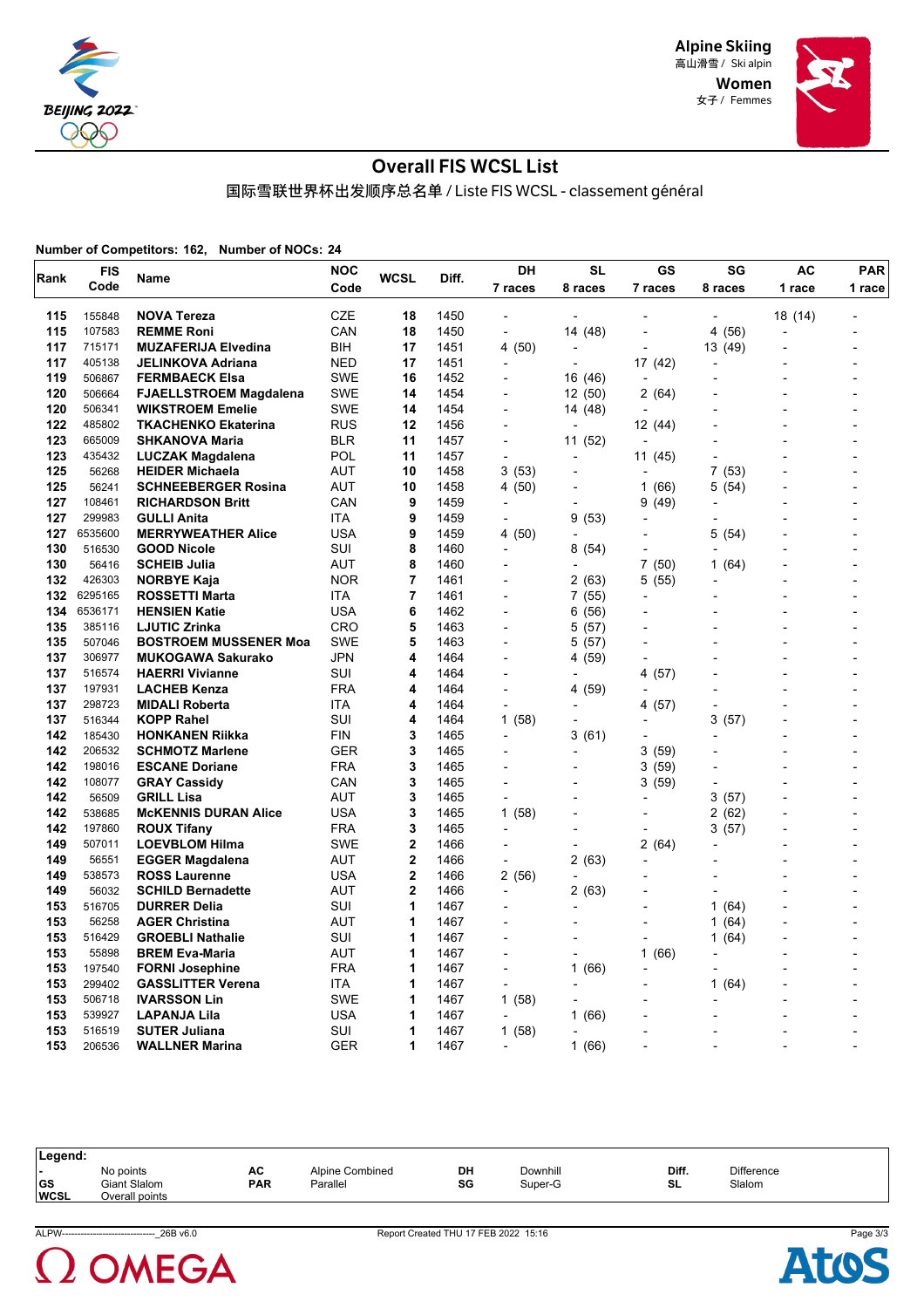

Alpine Skiing 高山滑雪 / Ski alpin Women's Alpine Combined 女子全能 / Combiné alpin femmes



## Medallists

获奖(奖牌)名单 / Médaillé(e)s

| Medal         | <b>Name</b>              | <b>NOC</b>        |
|---------------|--------------------------|-------------------|
| <b>GOLD</b>   | <b>GISIN Michelle</b>    | SUI - Switzerland |
| <b>SILVER</b> | <b>HOLDENER Wendy</b>    | SUI - Switzerland |
| <b>BRONZE</b> | <b>BRIGNONE Federica</b> | ITA - Italy       |





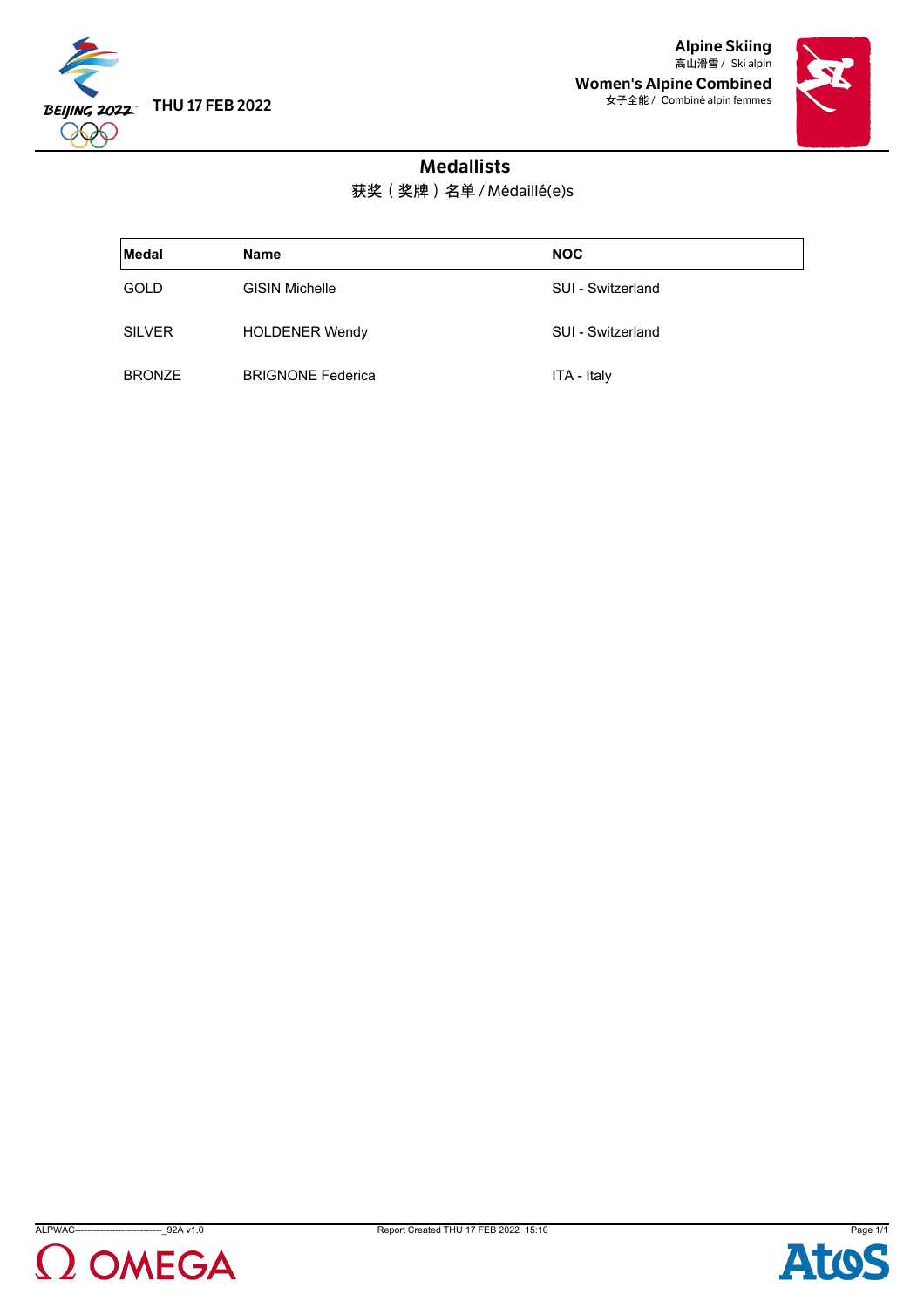





# Medallists by Event

奖牌名单(按小项) / Médaillé(e)s par épreuve

As of THU 17 FEB 2022 at 15:17

**After 10 of 11 Events**

| Event                   |                  | Date   Medal  | <b>Name</b>                    | <b>NOC Code</b> |
|-------------------------|------------------|---------------|--------------------------------|-----------------|
| Women's Alpine Combined | THU 17 FEB GOLD  |               | <b>GISIN Michelle</b>          | SUI             |
|                         |                  | <b>SILVER</b> | <b>HOLDENER Wendy</b>          | SUI             |
|                         |                  | <b>BRONZE</b> | <b>BRIGNONE Federica</b>       | <b>ITA</b>      |
| Men's Slalom            | WED 16 FEB       | <b>GOLD</b>   | <b>NOEL Clement</b>            | <b>FRA</b>      |
|                         |                  | <b>SILVER</b> | <b>STROLZ Johannes</b>         | <b>AUT</b>      |
|                         |                  | <b>BRONZE</b> | FOSS-SOLEVAAG Sebastian        | <b>NOR</b>      |
| <b>Women's Downhill</b> | TUE 15 FEB       | GOLD          | <b>SUTER Corinne</b>           | SUI             |
|                         |                  | <b>SILVER</b> | GOGGIA Sofia                   | <b>ITA</b>      |
|                         |                  | <b>BRONZE</b> | <b>DELAGO Nadia</b>            | <b>ITA</b>      |
| Men's Giant Slalom      | SUN 13 FEB       | GOLD          | <b>ODERMATT Marco</b>          | SUI             |
|                         |                  | <b>SILVER</b> | <b>KRANJEC Zan</b>             | <b>SLO</b>      |
|                         |                  | <b>BRONZE</b> | <b>FAIVRE Mathieu</b>          | <b>FRA</b>      |
| Women's Super-G         | FRI 11 FEB       | GOLD          | <b>GUT-BEHRAMI Lara</b>        | SUI             |
|                         |                  | <b>SILVER</b> | <b>PUCHNER Mirjam</b>          | <b>AUT</b>      |
|                         |                  | <b>BRONZE</b> | <b>GISIN Michelle</b>          | SUI             |
| Men's Alpine Combined   | THU 10 FEB       | GOLD          | <b>STROLZ Johannes</b>         | <b>AUT</b>      |
|                         |                  | <b>SILVER</b> | <b>KILDE Aleksander Aamodt</b> | <b>NOR</b>      |
|                         |                  | <b>BRONZE</b> | <b>CRAWFORD James</b>          | CAN             |
| <b>Women's Slalom</b>   | WED 9 FEB        | GOLD          | <b>VLHOVA Petra</b>            | <b>SVK</b>      |
|                         |                  | <b>SILVER</b> | <b>LIENSBERGER Katharina</b>   | <b>AUT</b>      |
|                         |                  | <b>BRONZE</b> | <b>HOLDENER Wendy</b>          | SUI             |
| Men's Super-G           | TUE 8 FEB        | <b>GOLD</b>   | <b>MAYER Matthias</b>          | <b>AUT</b>      |
|                         |                  | <b>SILVER</b> | COCHRAN-SIEGLE Ryan            | <b>USA</b>      |
|                         |                  | <b>BRONZE</b> | <b>KILDE Aleksander Aamodt</b> | <b>NOR</b>      |
| Women's Giant Slalom    | <b>MON 7 FEB</b> | GOLD          | <b>HECTOR Sara</b>             | <b>SWE</b>      |
|                         |                  | <b>SILVER</b> | <b>BRIGNONE Federica</b>       | <b>ITA</b>      |
|                         |                  | <b>BRONZE</b> | <b>GUT-BEHRAMI Lara</b>        | SUI             |
| Men's Downhill          | MON 7 FEB        | GOLD          | <b>FEUZ Beat</b>               | SUI             |
|                         |                  | <b>SILVER</b> | CLAREY Johan                   | <b>FRA</b>      |
|                         |                  | <b>BRONZE</b> | <b>MAYER Matthias</b>          | <b>AUT</b>      |